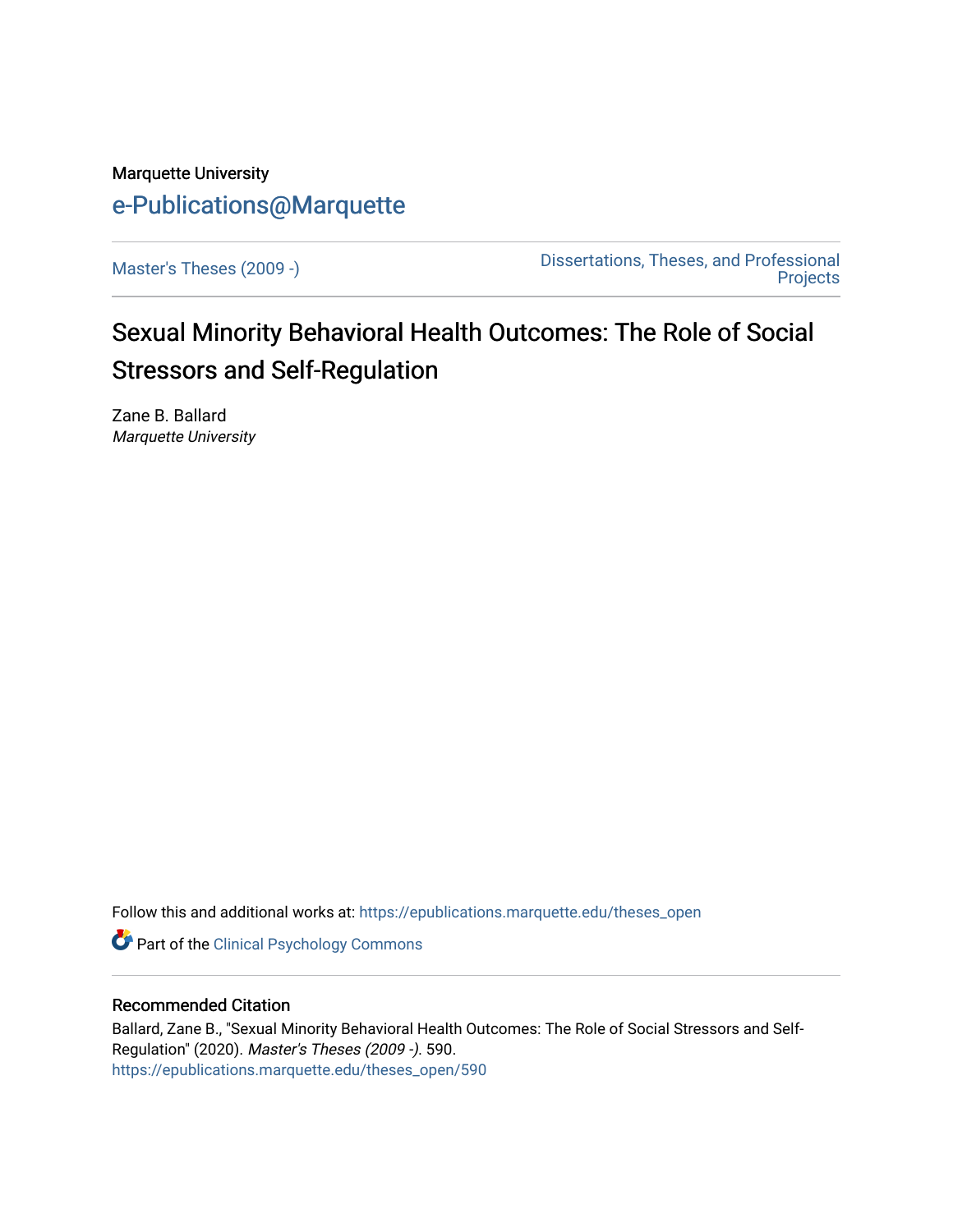### SEXUAL MINORITY BEHAVIORAL HEALTH OUTCOMES: THE ROLE OF SOCIAL STRESSORS AND SELF-REGULATION

by

Zane Ballard

A Thesis submitted to the Faculty of the Graduate School, Marquette University, in Partial Fulfillment of the Requirements for the Degree of Master of Science

Milwaukee, Wisconsin

May 2020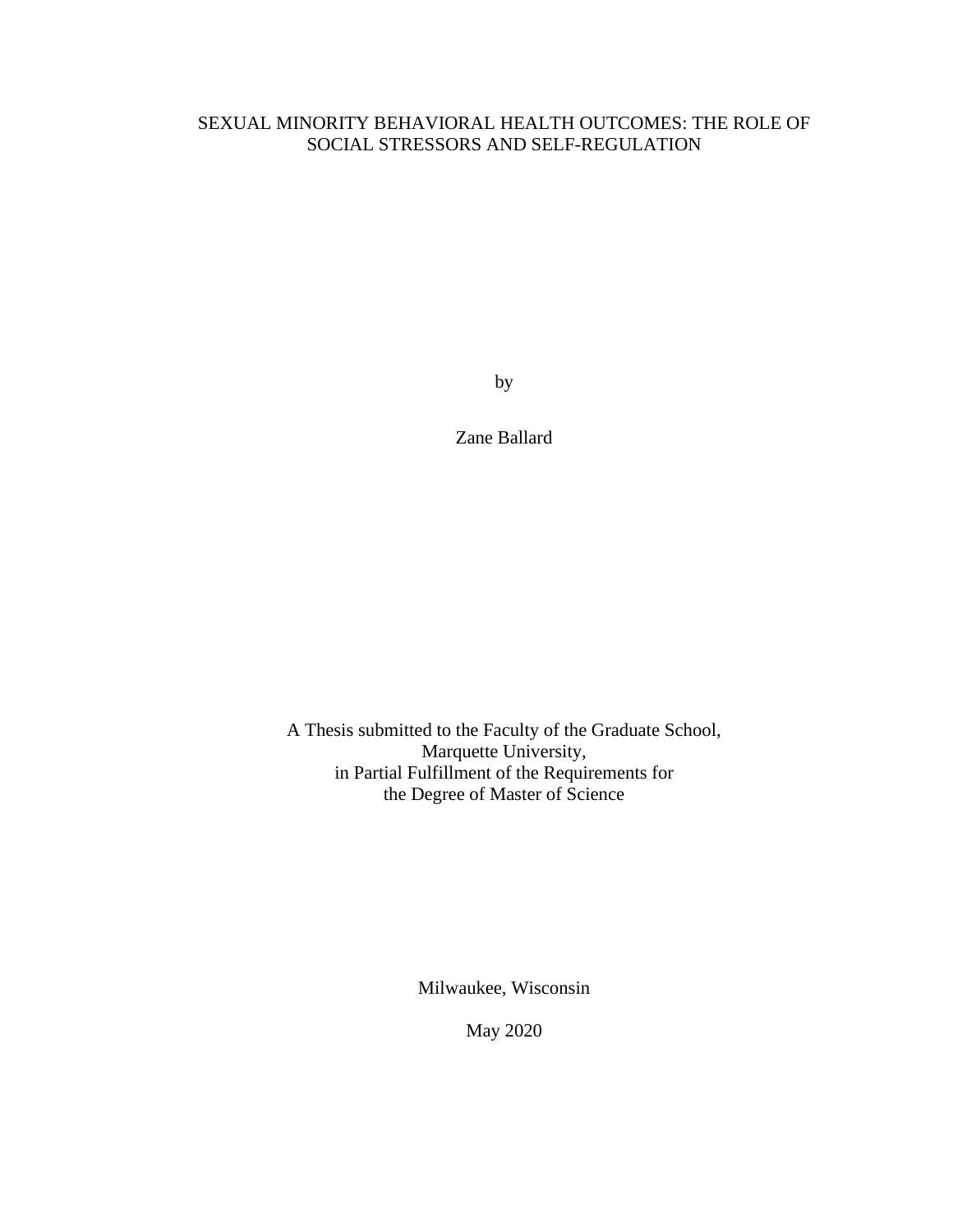#### **ABSTRACT SEXUAL MINORITY BEHAVIORAL HEALTH OUTCOMES: THE ROLE OF**

#### **SOCIAL STRESSORS AND SELF-REGULATION**

Zane Ballard, B.A.

Marquette University, 2020

Lesbian, gay, bisexual, and queer individuals have been shown to experience significantly more negative health outcomes than do heterosexuals. The current study examined the effects of identity authenticity on problematic alcohol and drug use and sexual compulsivity. The current study also tested whether this relationship between identity authenticity and negative behavioral health outcomes is mediated by selfregulation depletion, as well as internalized homonegativity and rejection sensitivity. Identity authenticity was associated with self-regulation depletion, internalized homonegativity, problematic alcohol use, and sexual compulsivity. Identity authenticity did not predict rejection sensitivity or problematic drug use. Evidence supports the role of self-regulation depletion in mediating the effects of identity authenticity on problematic alcohol use, and rejection sensitivity predicted variance in alcohol use contrary to the expected direction. Self-regulation depletion mediated the effects of identity authenticity on sexual compulsivity. Internalized homonegativity also accounted for significant variance in sexual compulsivity and mediated the effects of identity authenticity. These results suggest that self-regulation effectiveness may offer an additional account of negative behavioral outcomes among sexual minorities beyond sexual minority stress as presently conceptualized.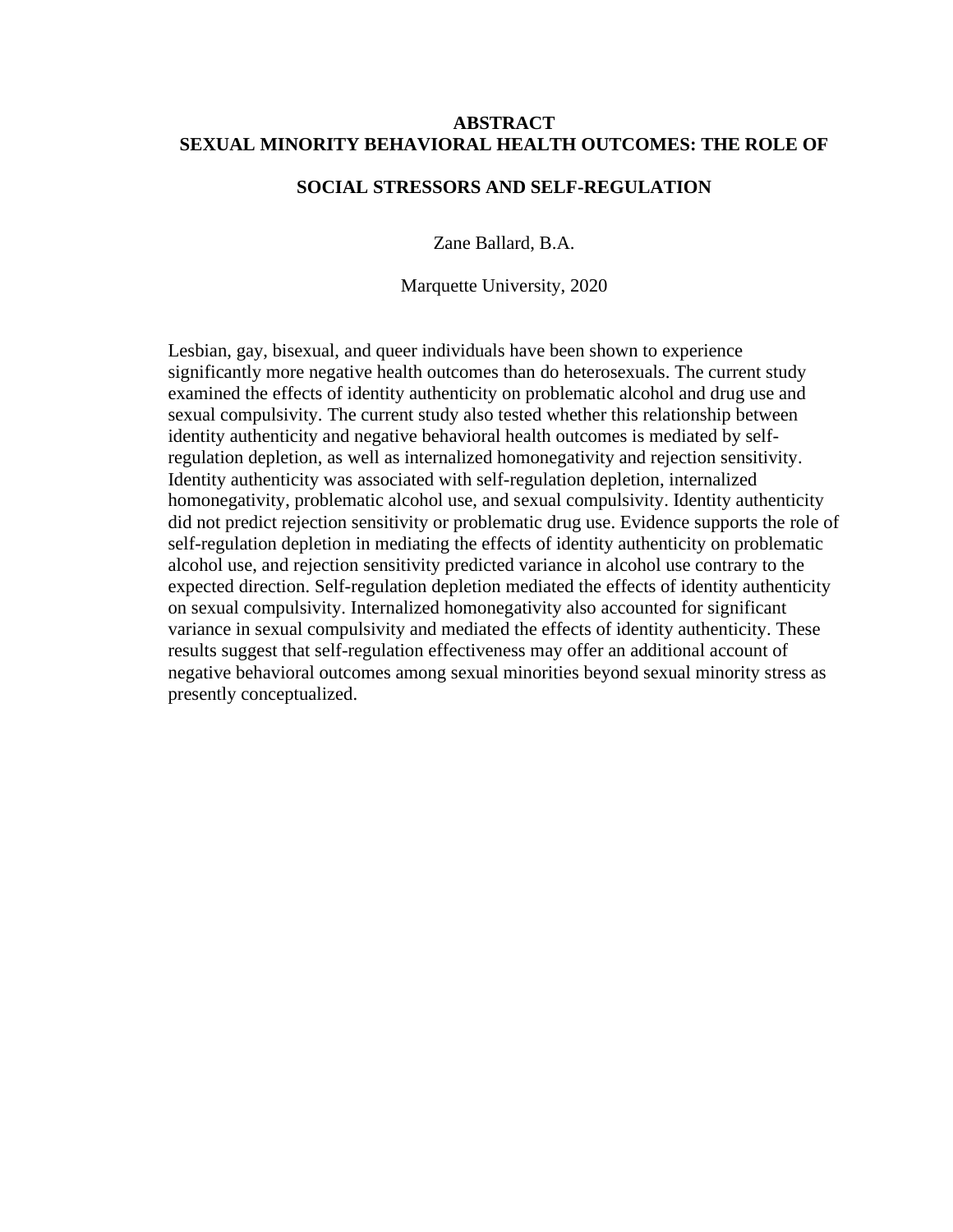### TABLE OF CONTENTS

### **CHAPTER**

| I.   |                                                    |
|------|----------------------------------------------------|
|      | A. SEXUAL MINORITY IDENTITY MANAGEMENT AND         |
|      |                                                    |
|      | B. THE STRENGTH MODEL OF SELF-REGULATION           |
|      |                                                    |
|      | C. SEXUAL MINORITY STRESSORS AND BEHAVIORAL HEALTH |
|      |                                                    |
|      |                                                    |
| II.  |                                                    |
|      |                                                    |
|      |                                                    |
|      |                                                    |
|      |                                                    |
| III. |                                                    |
|      |                                                    |
|      |                                                    |
|      | C. DIRECT EFFECTS OF IDENTITY AUTHENTICITY ON      |
|      |                                                    |
|      | D. DIRECT EFFECTS OF IDENTITY AUTHENTICITY ON      |
|      |                                                    |
|      |                                                    |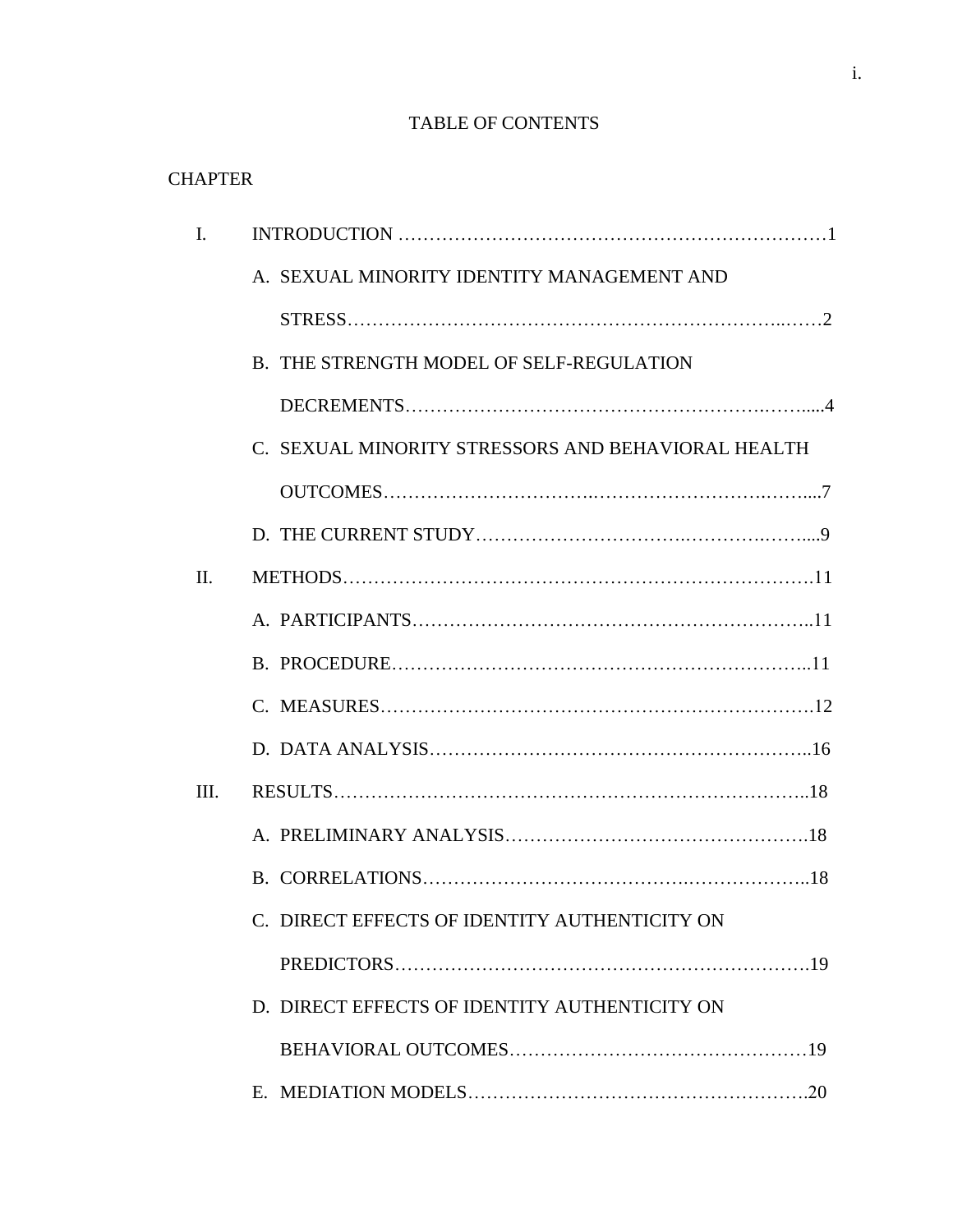|      | B. IMPLICATIONS AND FUTURE DIRECTIONS28 |  |
|------|-----------------------------------------|--|
| V.   | $CONCLUSION. \dots 131$                 |  |
| VI.  |                                         |  |
| VII. |                                         |  |
|      |                                         |  |
|      |                                         |  |
|      | ii. OBSERVED MEDIATION MODEL41          |  |
|      |                                         |  |
|      |                                         |  |
|      |                                         |  |
|      |                                         |  |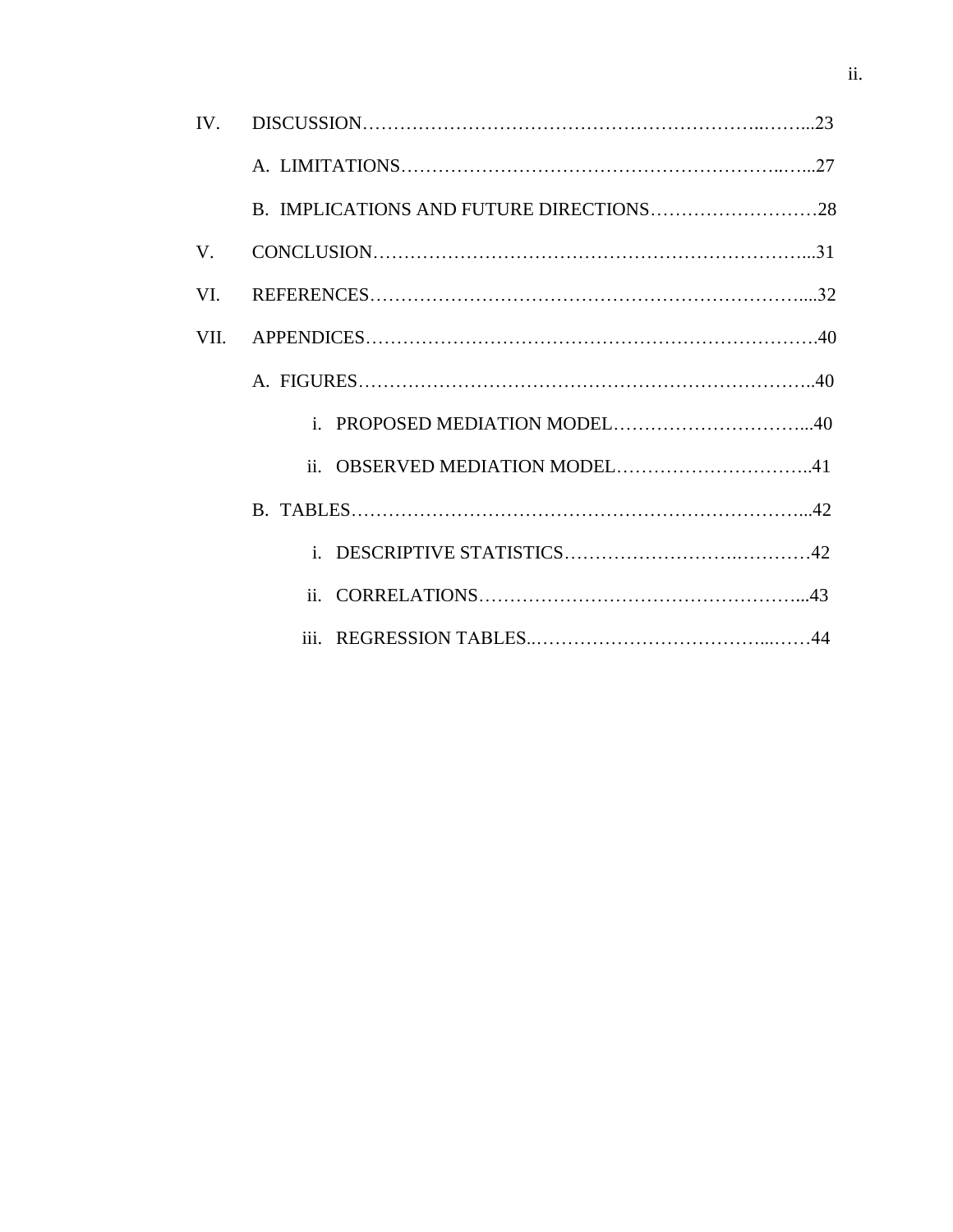### Sexual minority behavioral health outcomes: The role of social stressors and selfregulation

Health disparities among heterosexual and sexual minority individuals are well documented (Cochran, Björkenstam, & Mays, 2016; King et al., 2008; Rodriguez-Seijas, Eaton, & Pachankis, 2019) and have often been attributed to sexual minority stress. Sexual minority stress is the cumulative stress experienced by individuals living with stigmatized sexual identities. For example, among sexual minorities, higher levels of sexual minority stress predict poorer physical health (Frost, Levahot, & Meyer, 2015) and poorer mental and behavioral health outcomes including increased likelihood of individuals developing depressive, anxious, and substance use disorders (Cox, Vanden Berghe, Dewaele, & Vincke, 2008). Higher reported levels of sexual minority stress among sexual minority men may also predict more compulsive and high-risk sexual behaviors (Pachankis, Rendina, Restar, Ventuneac, Grov, & Parsons, 2015), with potentially adverse consequences for physical health (Carey et al., 2009; Chen, Snowden, MacFarland, & Raymond, 2016; Dodge, Reece, Herbenick, Fisher, Satinsky, & Stupiansky, 2008). Increased sexual minority stress likely contributes to poorer health, including increased rates of problematic substance use and risky sexual behaviors (Frost & Svensson, 2018). Connections between sexual minority stress and behavioral health outcomes are therefore highly relevant to observed health disparities. Yet, despite the effects of stigma exposure on sexual minorities being mediated by sexual identity, researchers rarely examine the contribution of sexual minority identity processes to behavioral health outcomes.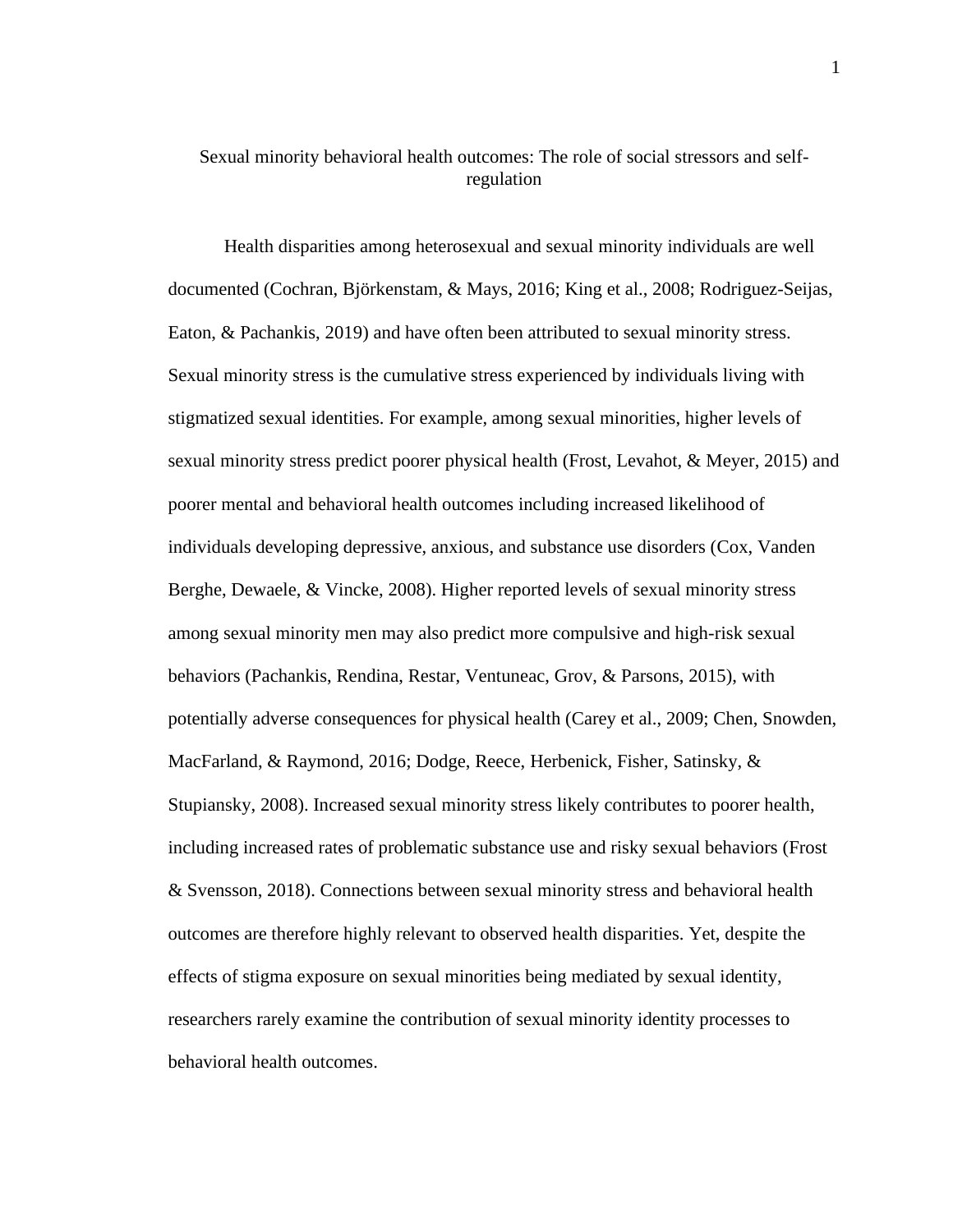The primary goal of the current study was to investigate how identity authenticity is related to self-regulation deficits and negative behavioral outcomes—namely, alcohol and other substance use, sexually-compulsive behavior—in a sexual minority sample. Identity authenticity here refers to concomitant positive regard for, openness regarding, and comfort with one's sexual identity. Furthermore, self-regulation effectiveness, or the degree to which one flexibly implements behaviors while modulating environmental input, is theorized to mediate the association between identity authenticity and behavioral health outcomes. This paper will begin by reviewing identity authenticity, with a focus on understanding how sexual minority individuals manage their sexual identities socially. Self-regulation is then considered as a potential explanation for why less authentic sexual identity management may contribute to negative behavioral health outcomes. The introduction closes with a description of the secondary goal of understanding the potential role of sexual minority stressors of internalized homonegativity and rejection sensitivity for producing further negative behavioral health outcomes.

#### **Sexual Minority Identity-Management and Stress**

In the psychological literature, lesbian, gay, bisexual, and queer individuals are often collectively referred to as sexual minorities. When navigating everyday life, sexual minority individuals often must be conscious of how they present themselves, to whom they disclose their sexual identities, and what relevant personal information to share (see Belmonte & Holmes, 2016; Crocker, Major, & Steele, 1998; Croteau, Anderson, & VanderWal, 2008; King, Mohr, Peddie, Jones, & Kendra, 2017). How open or 'out' a person is regarding their sexual identity may vary with context. Sexual minorities must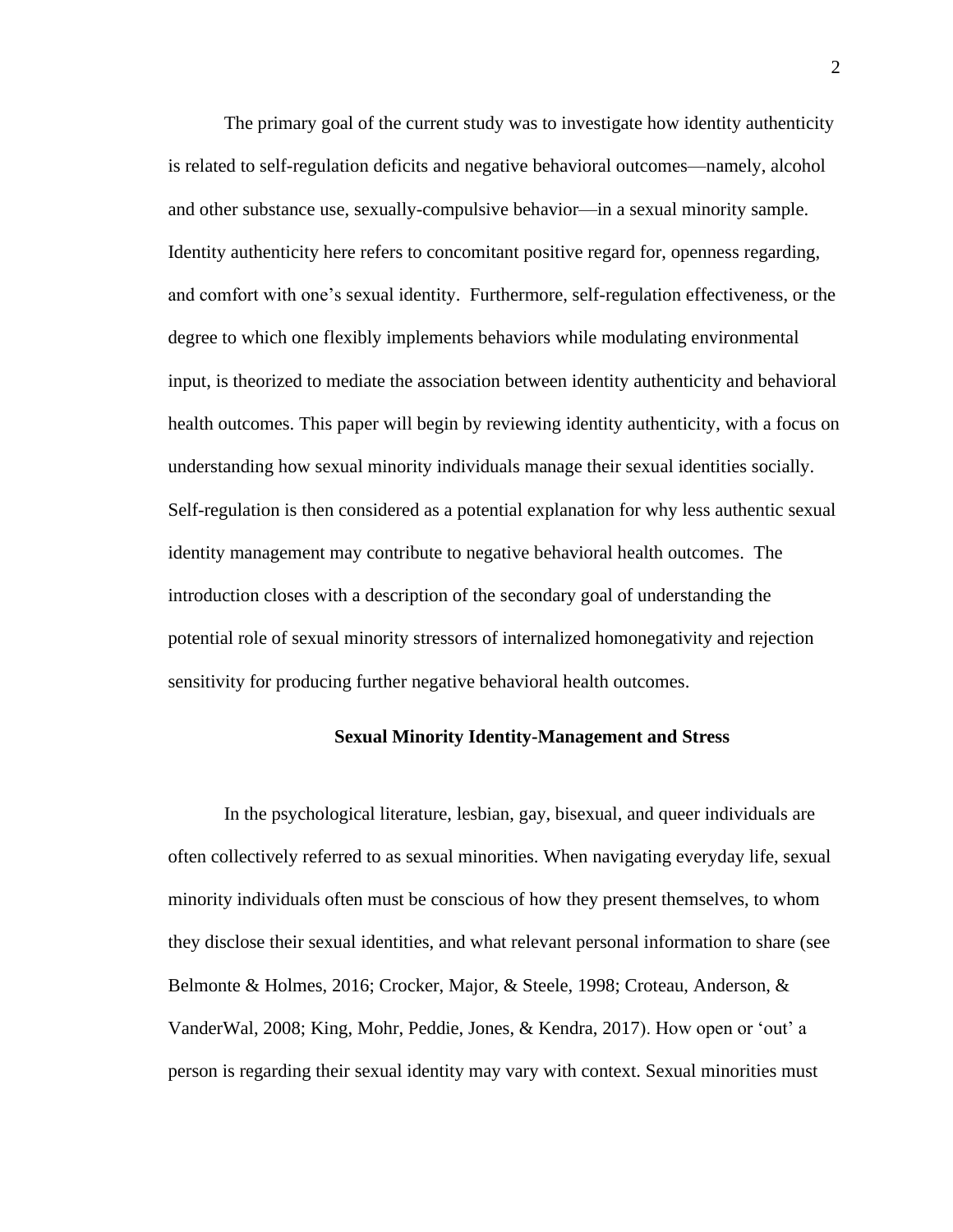select among several identity management strategies when deciding whether and how to signal their sexual identity, contingent upon observed characteristics of the interaction partner(s), setting, situation, and past experiences (see King et al., 2017). Individuals' regard of their identity may also affect the likelihood of identity openness. The more positively the valence of one's regard of their sexual identity, the more likely one may be to disclose it, whereas one may be less likely the more negatively valanced one regards their identity (Legate, Ryan, & Weinstein, 2012; Mohr & Kendra, 2011).

Some researchers have conceptualized identity valence and outness jointly as identity authenticity (Riggle, Mohr, Rostosky, Fingerhut, & Balsalm, 2014), and identity authenticity likely indicates a positive sexual minority identity (Riggle, Rostosky, Black, & Rosenkrantz, 2017). More generally, the positive psychology literature notes authenticity as one strong indicator of satisfaction with life (Park, Peterson, & Seligman, 2004), and positive identity development among sexual minorities may also indicate a greater propensity for resiliency (Bruce, Harper, & Bauermeister, 2015). Therefore, a sexual minority person who endorses greater identity authenticity would likely experience less strain from navigating one's social world (Hill & Gunderson, 2015). Conversely, lower levels of identity authenticity likely predict more negative outcomes. Individuals who endorse lower levels of identity authenticity may experience greater strain managing an identity that they regard less positively and are less open about.

In this paper I propose that sexual identity management entails effortful selfregulation aimed at maximizing social acceptance and authenticity while minimizing rejection and stigma exposure (Hequembourg & Brallier, 2009; King et al., 2017; Madera, 2010). In this context, effortful self-regulation refers to the ability of human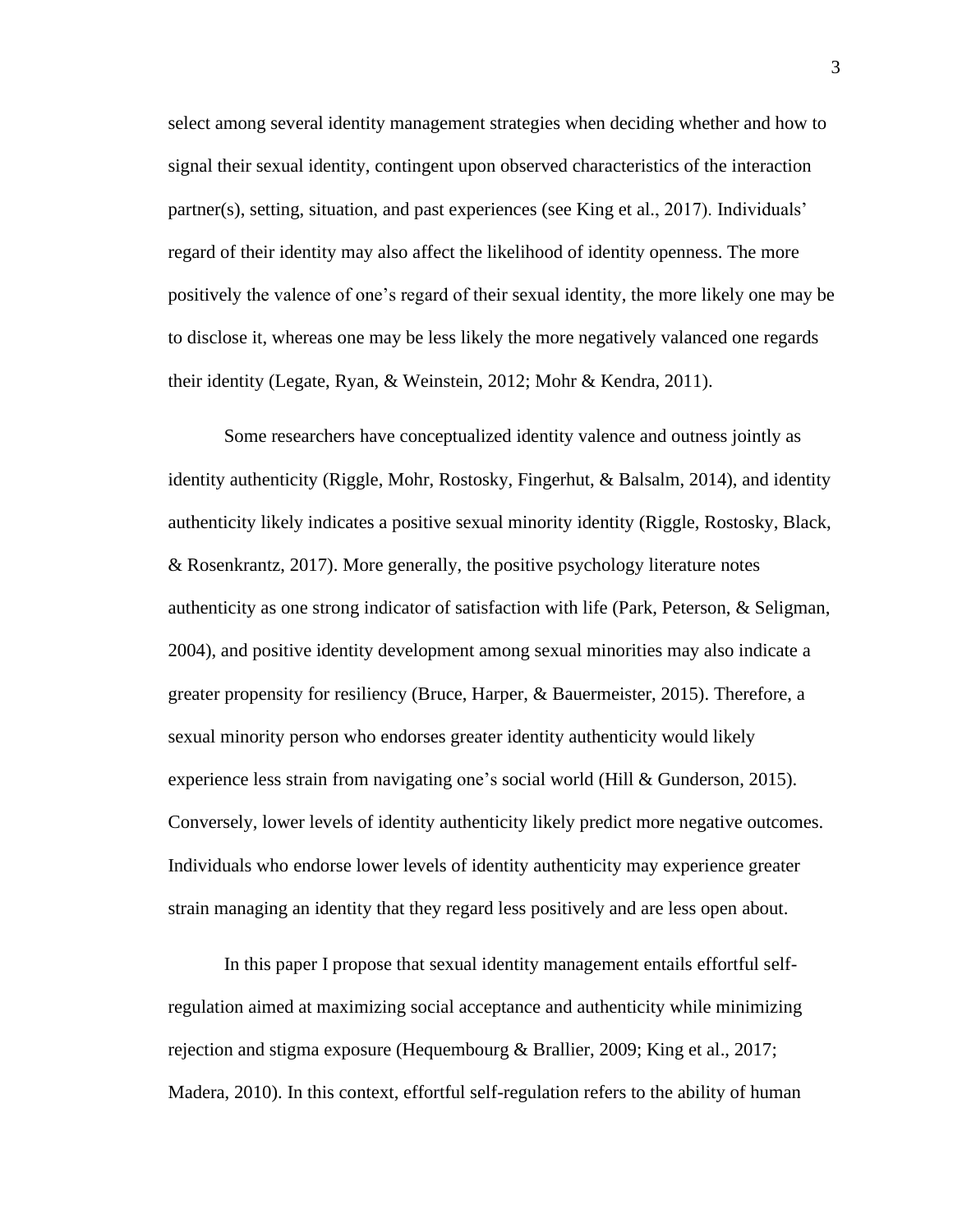beings to consider and intentionally alter their behavior, placing their response beyond the direct effects of the immediate situation in pursuit of goals (Heatherton & Baumeister, 1996). Specifically, this effortful process may contribute to deficits in later selfregulation effectiveness. Furthermore, I argue that these strains on self-regulation may contribute to behavioral dysregulation-related health risks experienced by sexual minority individuals.

#### **The Strength Model of Self-Regulation Decrements**

The burden of having to carefully manage one's identity authentically, especially while in situations perceived as potentially threatening, is likely to be psychologically difficult. In the proposed model, identity authenticity negatively correlates with adverse behavioral outcomes, and self-regulation deficits and sexual minority stress mediate this effect. Self-regulation involves establishing behavioral goals, monitoring progress towards those goals, and managing environmental input that may otherwise impact goal attainment. The ability to respond to more than the demands of the given moment, to select among possible actions, and carry them out intentionally is one key feature of human selfhood (Baumeister & Heatherton, 1996). The strength model of self-regulation has garnered substantial attention in the literature as a predominant account of this phenomenon, as well as of lapses in self-regulation effectiveness. Self-regulation in this model is conceptualized as a limited resource that is expended with use—ultimately resulting in a state of 'ego depletion'—and that must be replenished afterwards (Baumeister & Heatherton, 1996; Heatherton & Baumeister, 1996). Proponents of the strength model compare self-regulation to a muscle; less 'strong' or effective self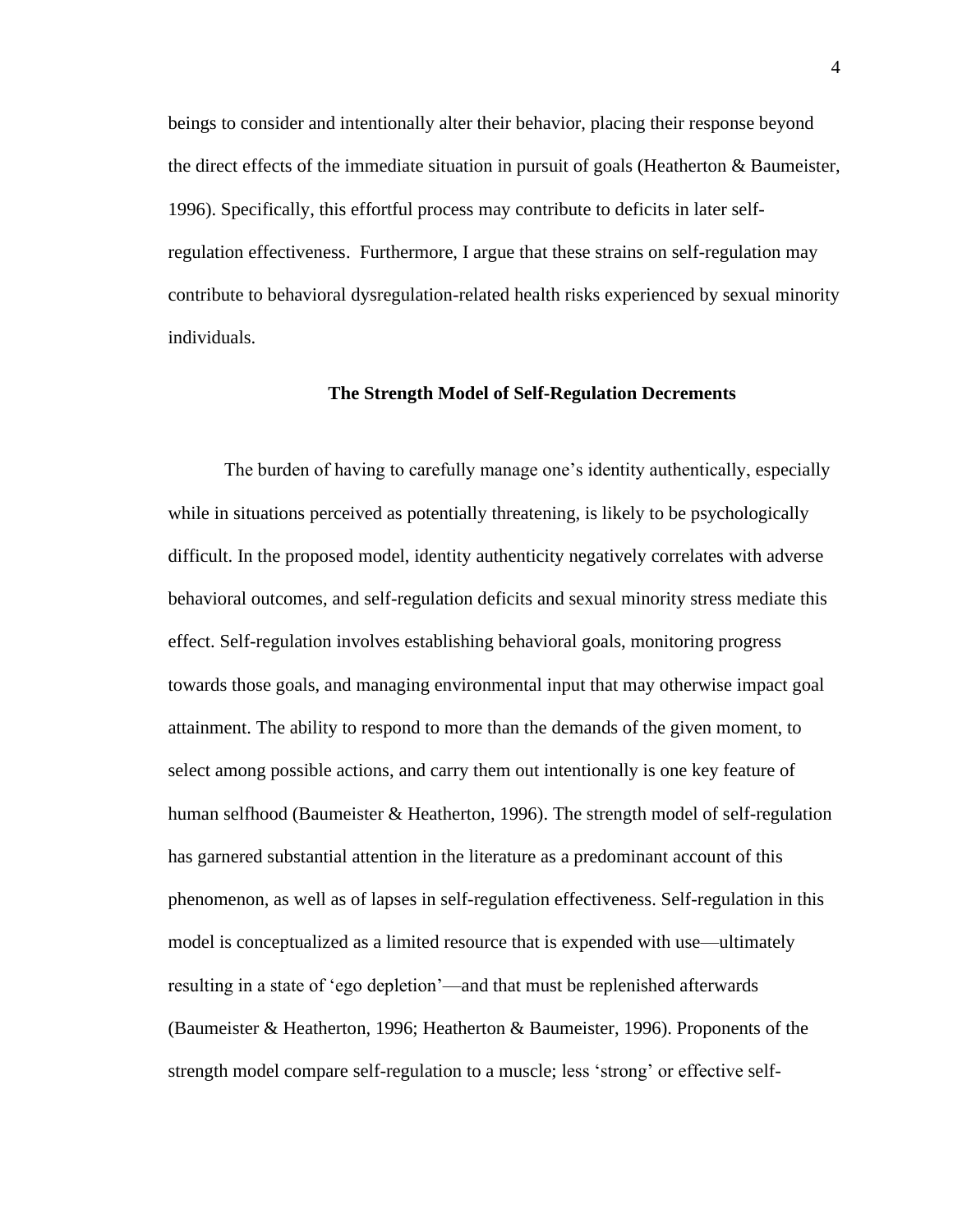regulation follows self-regulation exertion, leading to less effective performance (Baumeister, Vohs, & Tice, 2007; Muraven & Baumeister, 2000). Self-regulation efforts tend to anticipate performance deficits with repeated exertion (Baumeister & Heatherton, 1996; Hagger, Wood, Stiff, & Chatzisarantis, 2010). Self-regulation dysfunctions are implicated in such behavioral outcomes as substance use and excessive sexual behavior (Baumeister, 2002; Baumeister, Sparks, Stillman, & Vohs, 2008; DeHart, Longua Peterson, Richeson, & Hamilton, 2014).

Studies of ego depletion generally induce self-regulation decrements as the experimental manipulation to measure later self-regulation performance as the dependent variable. Researchers have conceptualized sources of self-regulation decrements as domain nonspecific and have identified several kinds of activities as impacting later selfregulation performance, including cognitive tasks requiring response inhibition or indefinite persistence (e.g., the Stroop color-word task, the "white bear" task, and unsolvable anagrams; Jia & Hirt, 2016; Schmeichel, 2007), tasks requiring participants to resist appetitive stimuli (e.g., choosing healthy instead of unhealthy foods; Baumeister, Bratslavsky, & Muraven, 1998; Vohs & Heatherton, 2000), or effortful social interactions (e.g., presenting oneself in a manner contrary to self-concept or habit; Vohs, Baumeister, & Ciarocco, 2005). Activities that produce self-regulation deficits have little in common beyond requiring effortful control, yet performance declines are still observed (Baumeister et al., 2007). Among sexual minority individuals, the greater the discrepancy between one's authentic self and how one presents in a situation, the more self-regulation exertion would be anticipated to be required. Greater self-regulation exertion required by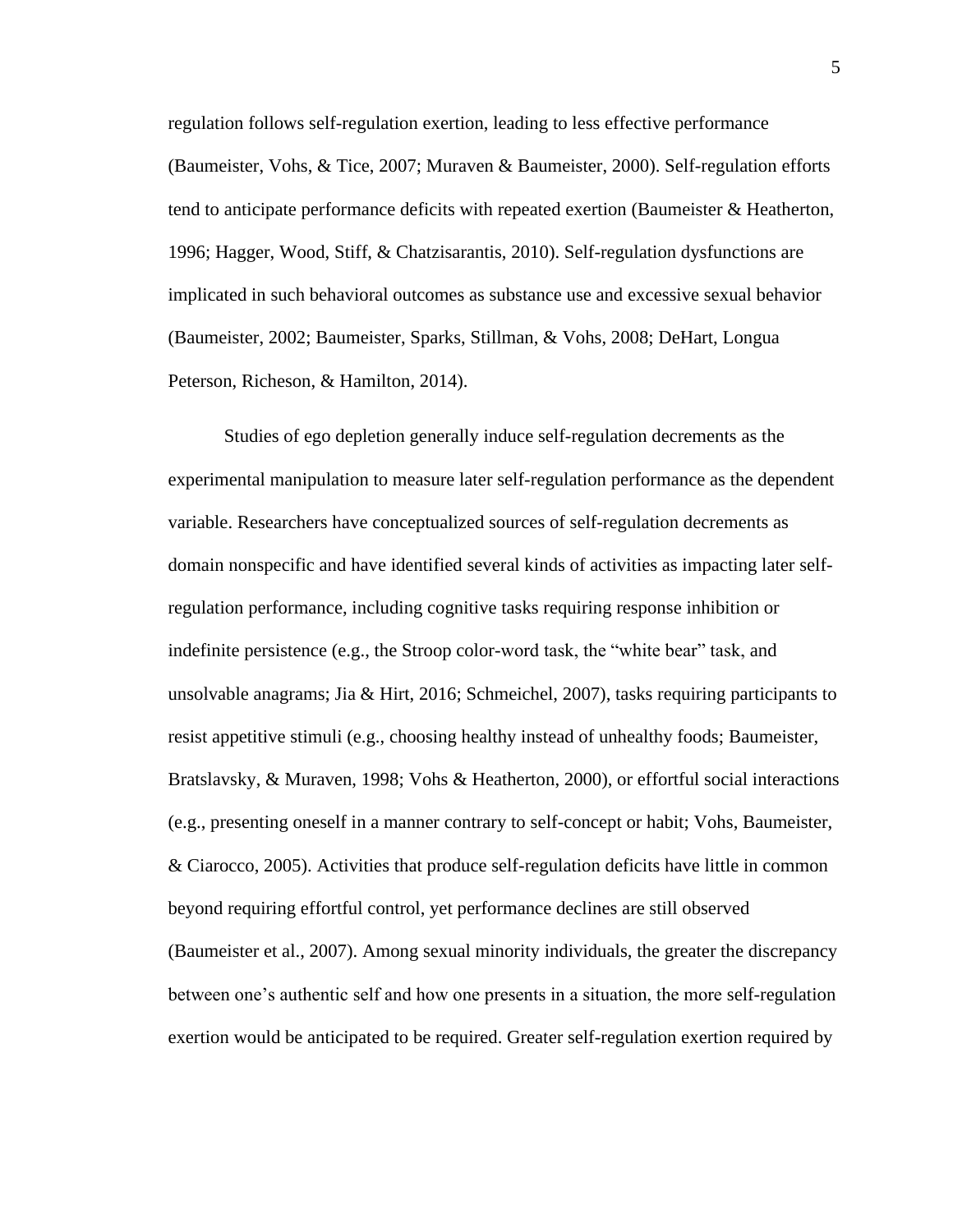this effortful self-presentation would in turn predict less effective self-regulation in subsequent situations, regardless of whether the latter involve self-presentation.

Studies have also measured ego depletion as a variable of interest, rather than an outcome. In correlational research, self-regulation depletion has been found to promote unethical decision-making (Welsh & Ordóñez, 2014; Welsh, Ordóñez, Snyder, & Christian, 2015) including dishonesty (Mead, Baumeister, Gino, Schweitzer, & Ariely, 2009), susceptibility to social influence (Janssen, Fennis, Pruyn, & Vohs, 2008; Welsh, Ellis, Christian, & Mai, 2014), deficient health behaviors among medical patients (Nes, Ehlers, Patten, & Gastineau, 2013; Nes, Ehlers, Whipple, & Vincent, 2013), and increased consumption of alcohol following stressful experiences among college students (DeHart et al., 2014). Studies in this vein support a general account of the instrumental role of self-regulation capacities in managing everyday behavior and preventing negative outcomes.

Researchers have only recently begun examining sexual minority behavioral health from this perspective (see Cortopassi, Starks, Parsons, and Wells, 2017; Giordano, 2016; McGarrity, 2016). Widely-cited research has supported the role of effortful selfpresentation in predicting later self-regulation deficits (Vohs et al., 2005); as such, instances of sexual identity management could hypothetically foster a state of deficit selfregulation capacity. Yet, the implications of identity management exertion for selfregulation effectiveness and negative behavioral outcomes have not been examined in a sexual minority sample to date. Behavioral health outcomes, including substance use and sexual compulsivity, implicate behavioral self-regulation systems (Baler & Volknow, 2006; Bancroft & Vukadinovic, 2004), in that greater self-regulation capacity is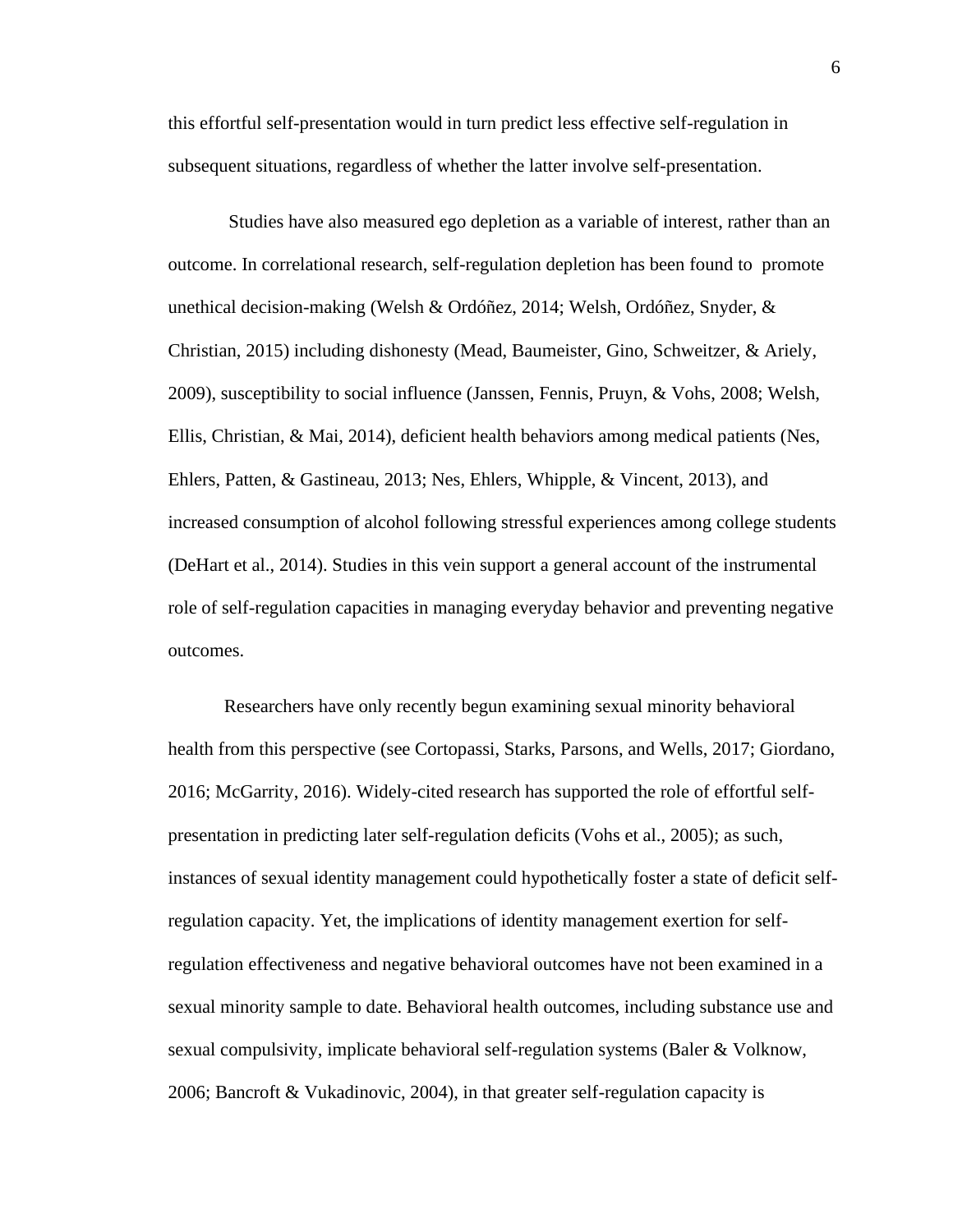associated with higher likelihood of abstinence from use (Chavarria, Stevens, Jason, & Ferrari, 2012) and sexually compulsive behaviors (Adam, Teva, & De Wit, 2008). A more complete understanding of these health outcomes among sexual minorities requires considering how self-regulation deficits may contribute. Given the pervasive effects of self-regulation depletion and its connection to the stated problematic behaviors, one might anticipate that self-regulation depletion is more associated with negative behavioral outcomes than previously studied contributors, such as sexual minority stressors.

#### **Sexual Minority Stressors and Behavioral Health Outcomes**

Given the proposed importance of self-regulation for negative health outcomes, a secondary goal of the proposed study is to further explore how other sexual minority stressors might mediate the negative effects of sexual identity management strain. Meyer (2003) delineates two broad categories of sexual minority stressors: distal and proximal, corresponding to external and internal stressors, respectively. Distal stressors include experiences of prejudice, harassment, and discrimination and produce stress. Over time, these heterosexist stigma experiences are transduced into internal/proximal stressors, such as internalized identity negativity and rejection sensitivity.

Researchers in recent years have identified and studied several stressors linked to negative sexual minority health outcomes. Two well-studied stressors elaborated by the sexual minority stress model are internalized homonegativity and rejection sensitivity. Internalized homonegativity describes the degree to which a sexual minority individual has consciously or unconsciously taken on societal attitudes and beliefs contrary to the dignity of sexual minority persons and cultures (de St. Aubin & Skerven, 2008; Maylon,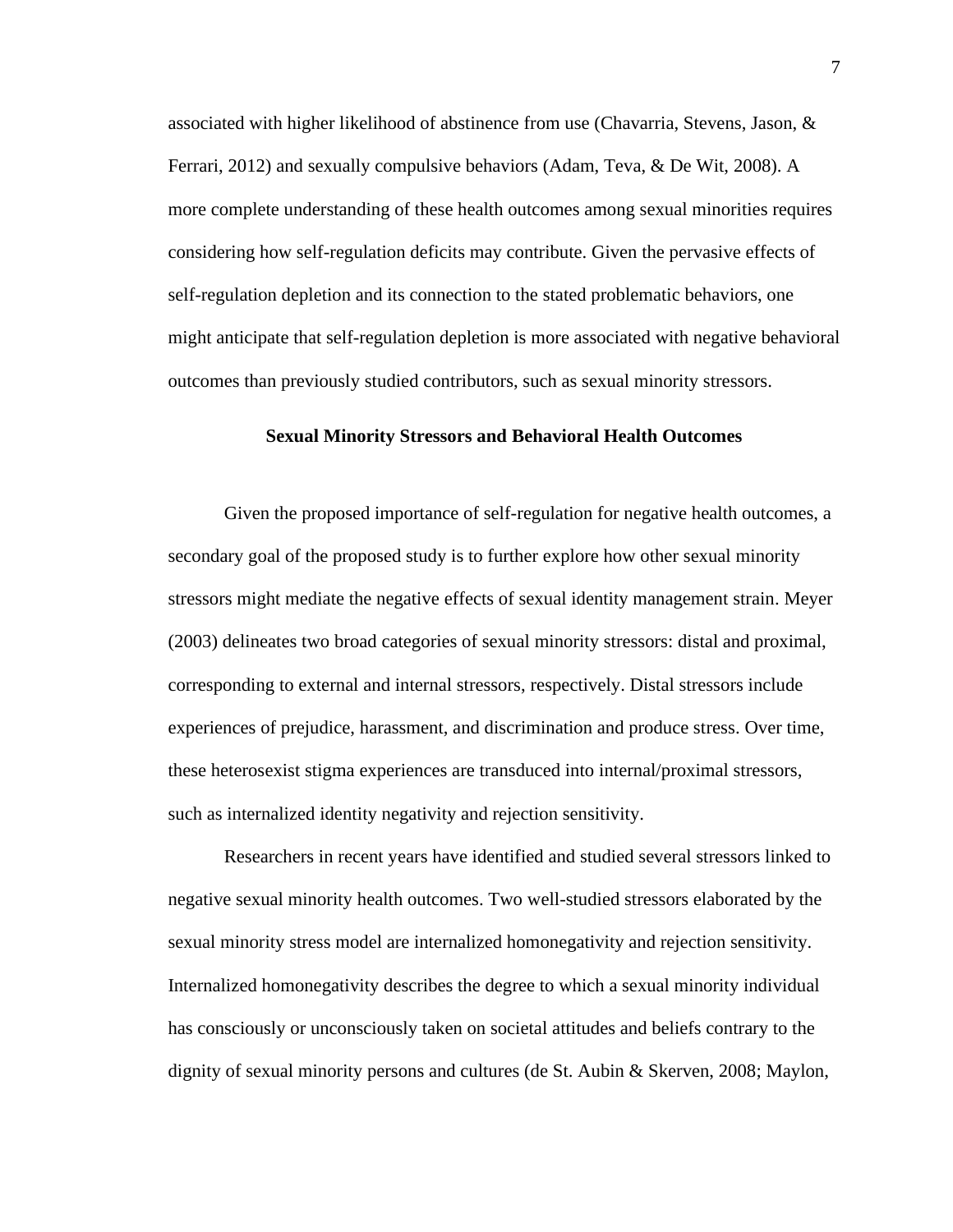1982). Outcomes associated with higher levels of internalized homonegativity include greater internalizing mental health concerns (Newcomb & Mustanski, 2010), greater difficulties with romantic relationships and intimacy (Frost & Meyer, 2009), increased substance use and sexual behavior (Hequembourg & Dearing, 2013; Kashubeck-West & Szymanski, 2008; Levahot & Simoni, 2011; Pachankis et al., 2015), and greater likelihood of endorsing suicidal ideation or behavior (Cramer, Burks, Stroud, Bryson, & Graham, 2015; Williamson, 2000). Rejection sensitivity refers to individual expectations of derision and/or exclusion in social situations, brought about by a history of perceived or actual threat of identity-based reprobation (Pachankis, Goldfried, & Ramrattan, 2008). Like internalized homonegativity, rejection sensitivity predicts negative outcomes, including social outcomes like decreased assertiveness, decreased self-esteem, and increased fears of negative social evaluation (Gao, Assink, Cipriani, & Lin, 2017; Pachankis et al., 2008), health outcomes like increased alcohol and tobacco use among sexual minority men (Pachankis, Hatzenbuehler, & Starks, 2014), and higher rates of internalizing symptoms, notably social anxiety (Cohen, Feinstein, Rodriguez-Seijas, Taylor, & Newman, 2016). Problematic rates of sexual compulsivity among sexual minority men have also been tied to high degrees of rejection sensitivity (Pachankis et al., 2015). As such, appropriate treatment of negative behavioral health outcomes among sexual minorities implicates the well-researched impacts of sexual minority stressors.

Psychosocial stressors posited by the sexual minority stress model require an individual to marshal what coping resources are at their disposal (Meyer, 2003) and thus might be exacerbated in individuals who must also engage in more effortful selfpresentation when managing their sexual identity (Inzlicht, McKay, & Aronson, 2006).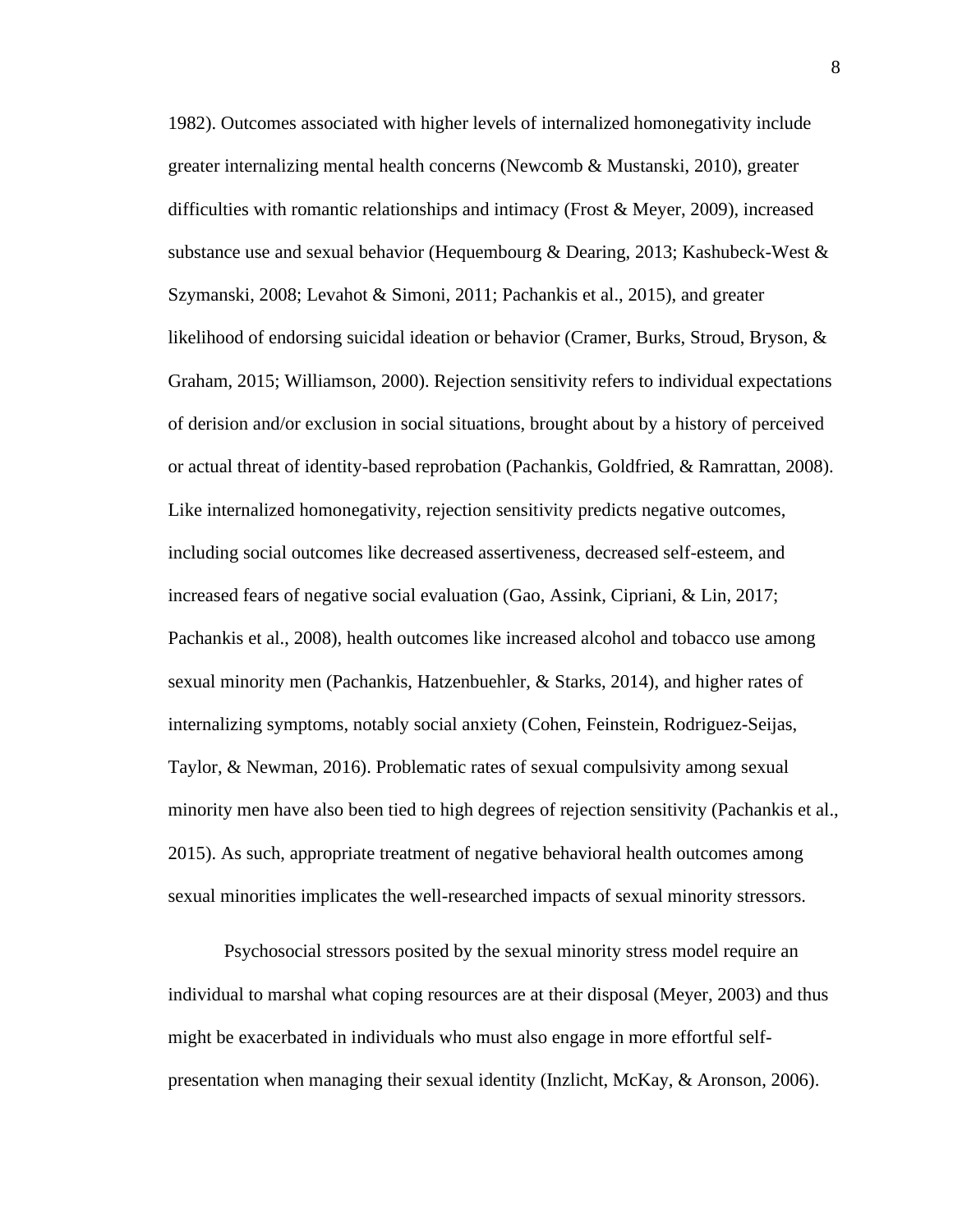Individuals reporting lower levels of identity authenticity may also experience greater internalized homonegativity and rejection sensitivity as compared to other sexual minorities whose self-presentation and identity management are less effortful. Therefore, in addition to self-regulation depletion, the relationship of internalized homonegativity and rejection sensitivity on behavioral outcomes may also partially account for the apparent association between identity authenticity and behaviors. The more direct association between self-regulation depletion and behavioral outcomes also suggests that self-regulation decrements may be more predictive of variance in behavioral outcomes than either internalized homonegativity or rejection sensitivity.

#### **The Current Study**

The current study examined self-reported sexual identity authenticity, selfregulatory decrements, sexual minority stress, and negative behavioral health outcomes (i.e., problematic alcohol and drug use, sexual compulsivity) in an online sample of sexual minorities. In this model, identity authenticity was expected to predict behavioral outcomes, such that lower authenticity would predict more negative behavioral outcomes, with self-regulation decrements mediating this relationship. Furthermore, higher levels of reported sexual minority stress—in this case, internalized homonegativity and rejection sensitivity—were expected to predict more problematic behaviors, consistent with the literature on sexual minority stress and behavioral health. Given the role that sexual identity management may play in determining what personal resources are available to cope with sexual minority stress, levels of internalized homonegativity and rejection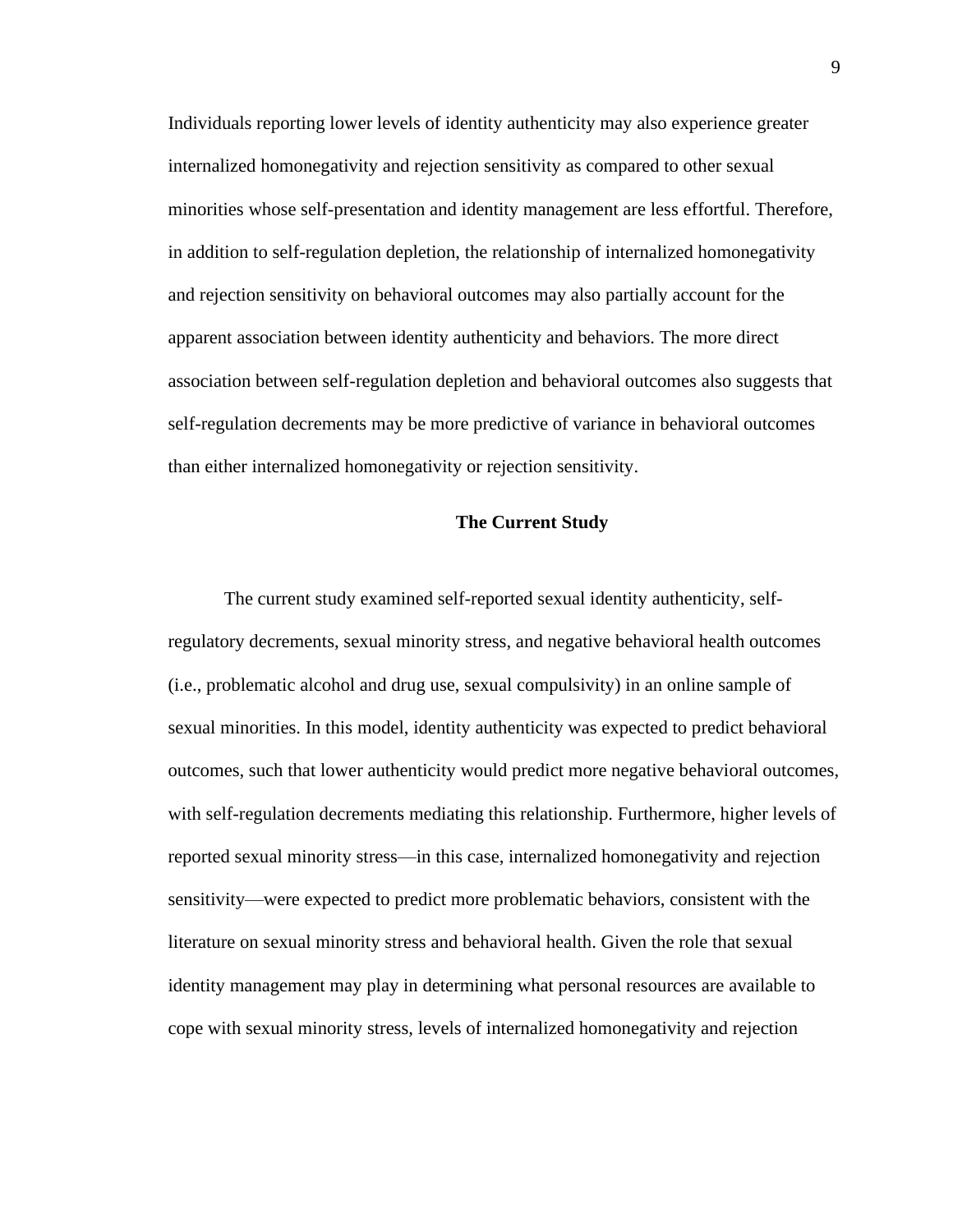sensitivity were also expected to mediate the effects of identity authenticity. As such, the following hypotheses were proposed and tested (see Appendix A):

Hypothesis 1: Lower levels of sexual identity authenticity will predict greater indications of self-regulation decrements and more negative behavioral health outcomes.

Hypothesis 2: Self-regulation decrements, internalized homonegativity, and rejection sensitivity will mediate the relationship between authenticity and health outcomes.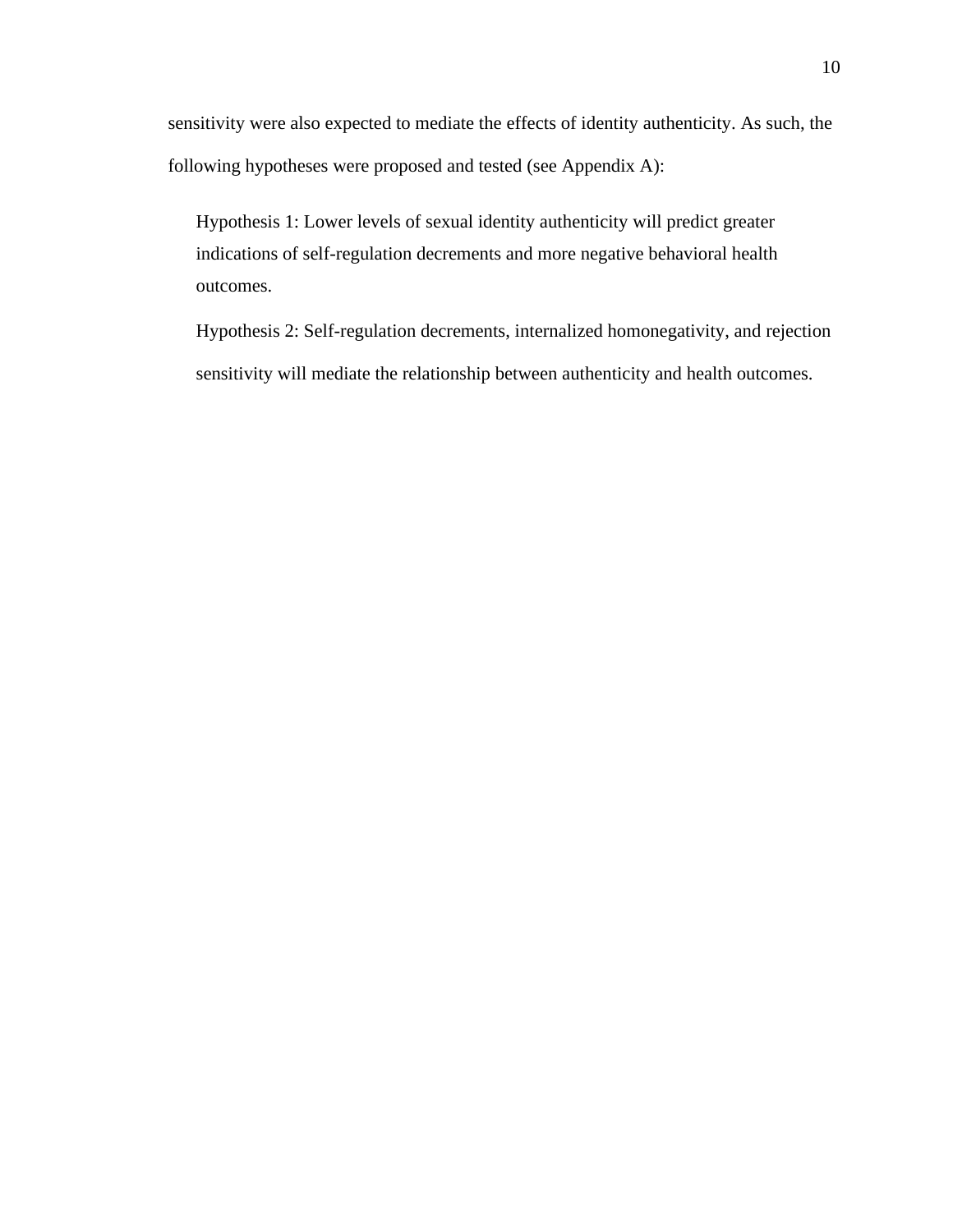#### **Methods**

#### **Participants**

Participants were screened for study inclusion based on their responses to a brief initial screening survey. To be included in the study, individuals had to endorse identification as a sexual minority, being at least 18 years old, and English language fluency. A total of 247 individuals provided complete survey responses. Participant age ranged from 18-73 years ( $M = 37.8$ ,  $SD = 14.68$ ), and 38.2% identified as male (n = 91), 57.6% as female ( $n = 137$ ), and 2.5% as gender nonconforming ( $n = 6$ ); 7.6% identified as transgender ( $n = 18$ ). Over half of all participants identified as bisexual (or otherwise non-monosexual; 54.2%,  $n = 129$ ), while 22.7% identified as gay ( $n = 54$ ), 18.1% as lesbian ( $n = 43$ ), and .9% as queer ( $n = 2$ ). Ten participants did not provide information regarding their sexual orientation in demographics but were included in analyses. The majority of participants identified as White  $(71.8\%, n = 171)$ , and 13.4% identified as Black (n = 32), 1.7% as Asian (n = 4), 7.1% as Latinx (n = 17), 1.7% as Native American or Native Alaskan ( $n = 4$ ), and 2.1% as multiracial ( $n = 5$ ).

#### **Procedure**

Participants were recruited using TurkPrime Panel services and asked to complete a survey requiring approximately 30 minutes using the Amazon Mechanical Turk (MTurk) platform. MTurk is a marketplace wherein businesses and researchers (requesters) can post tasks and surveys for users to complete for modest compensation. The platform allows requesters to specify and screen for participant characteristics, and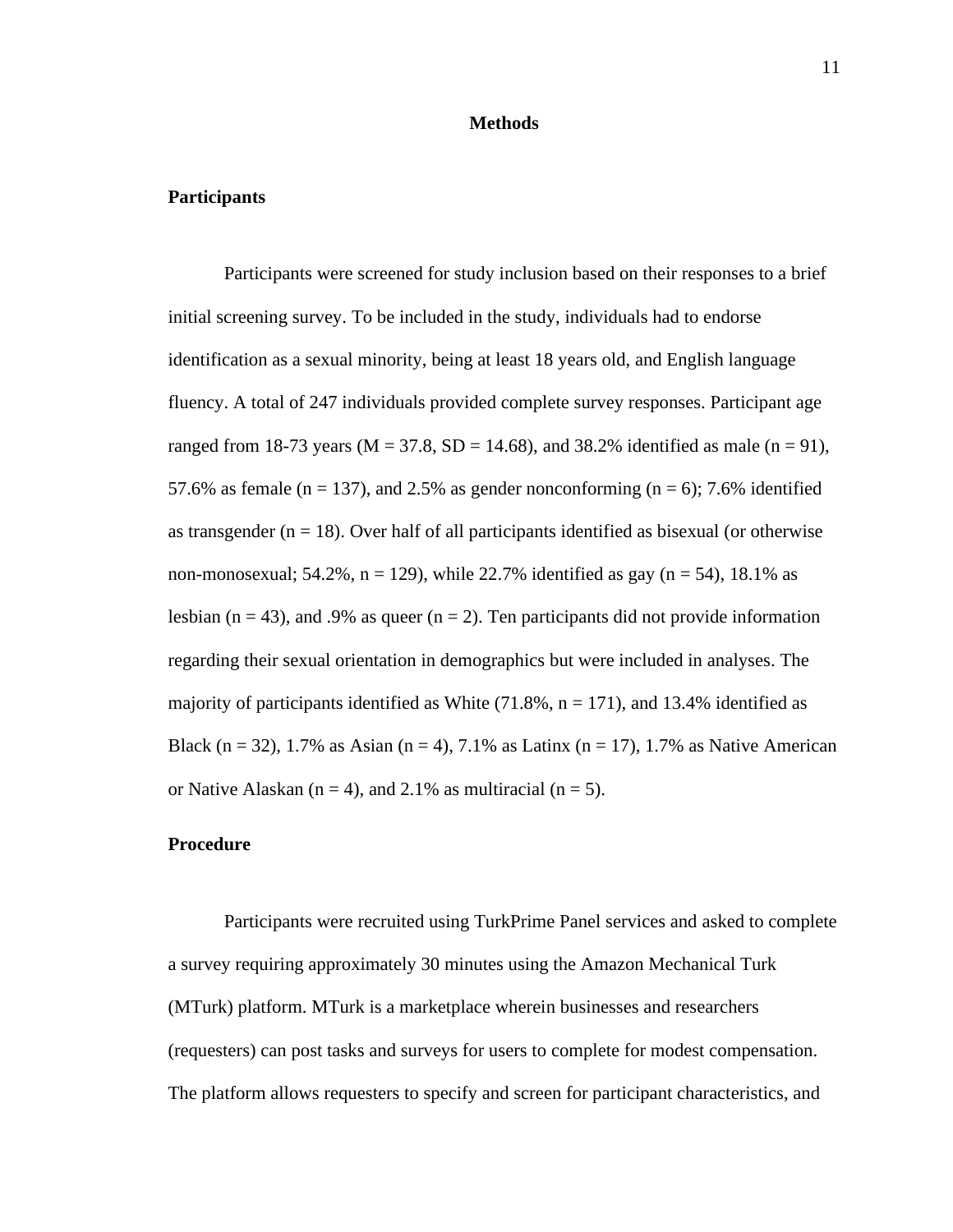participants can be prevented from submitting multiple responses from the same IP address. Participants were recruited by TurkPrime Panel services across several survey platforms; therefore, exact amount of compensation cannot be specified beyond the amount not exceeding \$6 per participant. One participant completed the survey in less than  $1/3$  the median time of the group (Mdn = 1523 s;  $1/3$  Mdn = 507.67 s) and was discarded to screen out variable efforts in responding. Eight participants who identified their sexual orientation as completely heterosexual, asexual, or in an inappropriate manner ("female, "none active, "neutral, "male, "white") on demographic items were also not included. The resulting sample included 238 sexual minority participants.

#### **Measures**

**Demographics** Participants were asked to provide their age, gender, geographic region of the United States (for US residents), income level, race and ethnicity, whether they are religiously affiliated, and level of education. No identifying information was collected. Demographic questions were included at the end of the survey.

**Authenticity** The Authenticity subscale of the Lesbian, Gay, Bisexual-Positive Identity Measure (LGB-PIM; Riggle et al., 2014) was administered as a measure of degree of positive valence and openness regarding sexual identity. The subscale consists of five items ("I feel I can be honest and share my LGBT identity with others."), and participants are asked to rate each item from 1 (*Strongly Disagree*) to 7 (*Strongly Agree*). In previous research, the LGB-PIM demonstrated adequate internal consistency ( $\alpha = .89$ ) and validity, as evidenced by its significant relationships with measures of dispositional authenticity ( $r = .46$ ), internalized negativity ( $r = -.57$ ), and acceptance need ( $r = -.54$ ;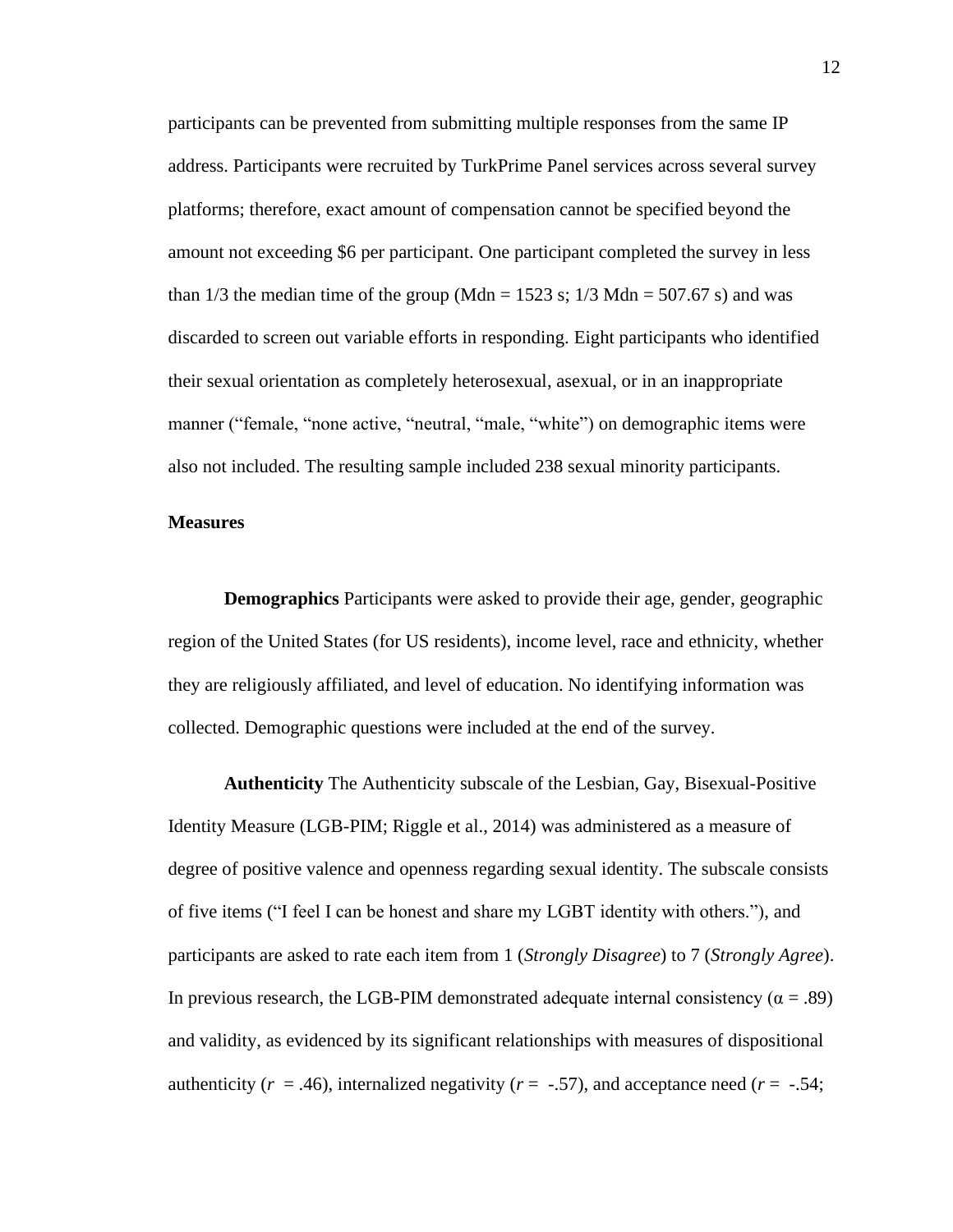Riggle et al., 2014). Its previously demonstrated significant relationships with outness (*r*  $= .58$ ) and concealment ( $r = -.65$ ; Riggle et al., 2017) also indicate the relevance of the subscale to current investigations of identity management and sexual minority stress. The LGB-PIM Authenticity subscale demonstrated excellent reliability in the current study ( $\alpha$ )  $= .91$ ).

**State Ego Depletion** The State Ego Depletion Scale (SEDS) was developed by Twenge, Muraven, and Tice (2004) to assess the likelihood of current ego depletion based on the number of endorsed indications of mental fatigue, indecision, and other correlates of depletion. Participants are asked to rate items ("If I were given a difficult task right now, I would give up easily.") from 1 (*Not True*) to 7 (*Very True*). The original 25-item measure demonstrated good reliability ( $\alpha$  = .90; Ciarocco, et al., 2009), although a briefer 3-item revision of the scale has also shown acceptable reliability ( $\alpha = .80$ ; DeHart et al., 2014). In a study of the role of ego depletion in social influence, Janssen and colleagues (2008) found a significant relationship between participating in a depletion task condition and the participants' score on an 11-item revision of the SEDS. The current study used the full 25 items to maximize reliability. The SEDS demonstrated excellent reliability in the current study ( $\alpha$  = .96).

**Internalized Homonegativity** The 3-item Internalized Homonegativity subscale of the Lesbian, Gay, Bisexual Identity Scale (LGBIS; Mohr & Kendra, 2011) was used to estimate the degree to which participants hold unfavorable attitudes regarding their sexual orientation. The LGBIS is a 27-item measure assessing eight positive and negative characteristics of sexual minority identity (i.e., acceptance concerns, concealment motivation, identity uncertainty, internalized homonegativity, difficult process, identity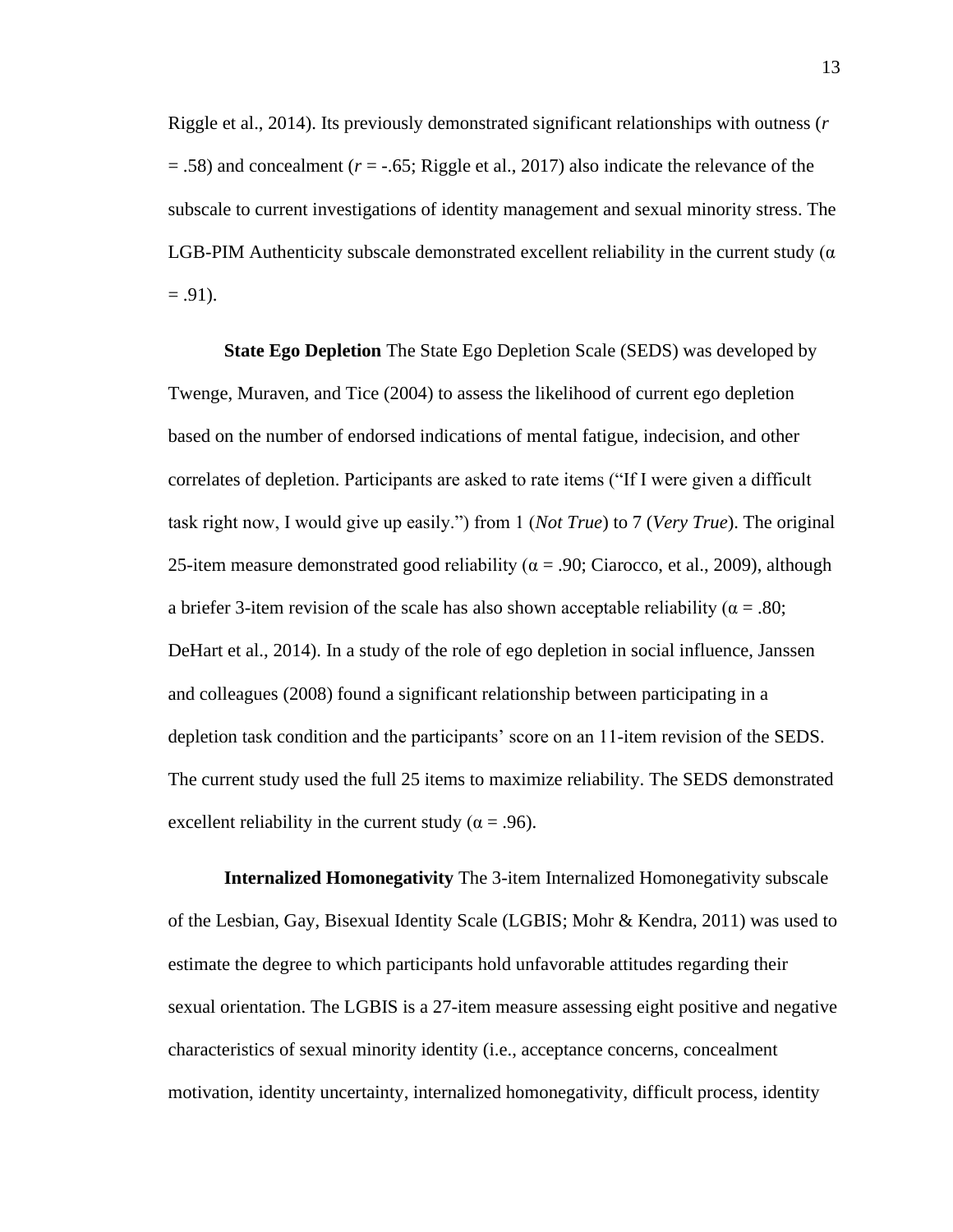superiority, identity affirmation, and identity centrality) on which participants are asked to rate statements (" If it were possible, I would choose to be straight.") from 1 (*Disagree Strongly*) to 6 (*Agree Strongly*). Subscales were derived from an exploratory factor analysis demonstrating an 8-group solution and verified using confirmatory factor analysis (Cramer et al., 2017; Mohr & Kendra, 2011). Test-retest reliability checks were conducted six weeks after initial testing and yielded test-retest correlations of .70 to .92, while internal consistencies of .72 to .94 indicate good reliability. The internalized homonegativity subscale of the LGBIS demonstrated significant positive relationships with measures of internalized homophobia and symptoms of anxiety and depression, as well as significant negative relationships with life satisfaction and levels of lesbian, gay, or bisexual self-identification (Cramer et al., 2017). The LGBIS Internalized Homonegativity subscale demonstrated good reliability in the current study ( $\alpha = .88$ ).

**Rejection Sensitivity** The Gay-Related Rejection Sensitivity Scale (GRRSS; Pachankis et al., 2008) was used in the current study to measure the degree of vigilant anticipation of rejection by sexual minority participants. The measure consists of 14 vignettes featuring social situations in which rejection due to sexual orientation might occur and asks respondents to rate each scenario ("Only you and a group of macho men are on a subway train late at night. They look in your direction and laugh.") from 1 to 6 on how concerned or anxious it would make them feel (1 = *Very Unconcerned*, 6 = *Very Concerned*) and how likely they believe rejection would be  $(1 = Verv \text{ Unlikely}, 6 = Verv)$ *Likely*). Scores on each vignette are multiplied together and averaged across the 14 scenarios to produce a mean score ranging from 1-36. Past studies indicate good reliability ( $\alpha$ =.92; Pachankis et al., 2008). In the present study, wording of vignettes was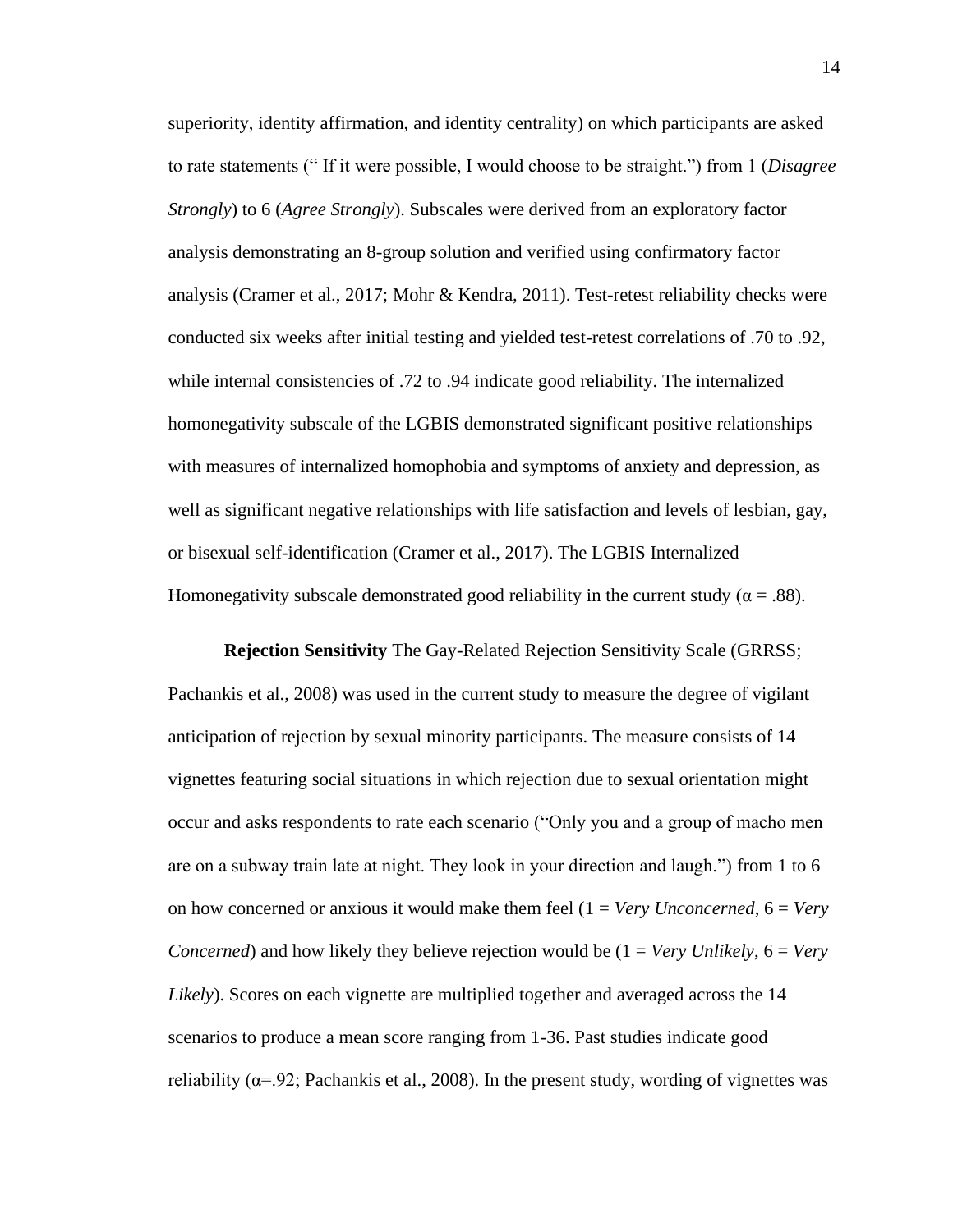amended to remove pronouns assuming specific participant gender. The GRSSS demonstrated excellent reliability in the current study ( $\alpha = .95$ ).

**Behavioral Health Outcomes** The degree of problematic engagement in three domains of behavioral health were assessed using three self-report measures. Scores on alcohol and drug use measures reflect the extent to which thoughts and behaviors constitute problematic engagement in substance use, with higher scores indicating more problematic use. Scores on the Sexual Compulsivity Scale reflect the extent to which respondents' behaviors and thoughts about sexual activity are difficult to self-regulate, with higher scores indicating greater sexual compulsivity. Participants were not asked to report their frequency of engagement in substance use or in sexually compulsive thinking or behaviors.

The Brief Michigan Alcoholism Screening Test (BMAST) is a 10-item, yes-no response measure of indications of alcohol use disorders (Pokorny, Miller, & Kaplan, 1972). Items indicating problematic alcohol use behaviors contribute two points ("Have you ever gotten in trouble at work because of drinking?") or five points ("Have you ever gone to someone for help with your drinking?") to the BMAST total, with a maximum of 31 and higher scores indicating more problematic use. The measure has demonstrated acceptable reliability in a sexual minority sample ( $\alpha = .72$ ; Levahot & Simoni, 2011) and in the current study ( $\alpha$  = .76).

The Drug Abuse Screening Test (DAST) is a 10-item self-report measure of problematic substance use behaviors over the past 12 months (Skinner, 1982). Items indicating problematic drug use ("Do you ever feel bad or guilty about your drug use?") contribute one point to the total DAST score, with a maximum score of 10 and higher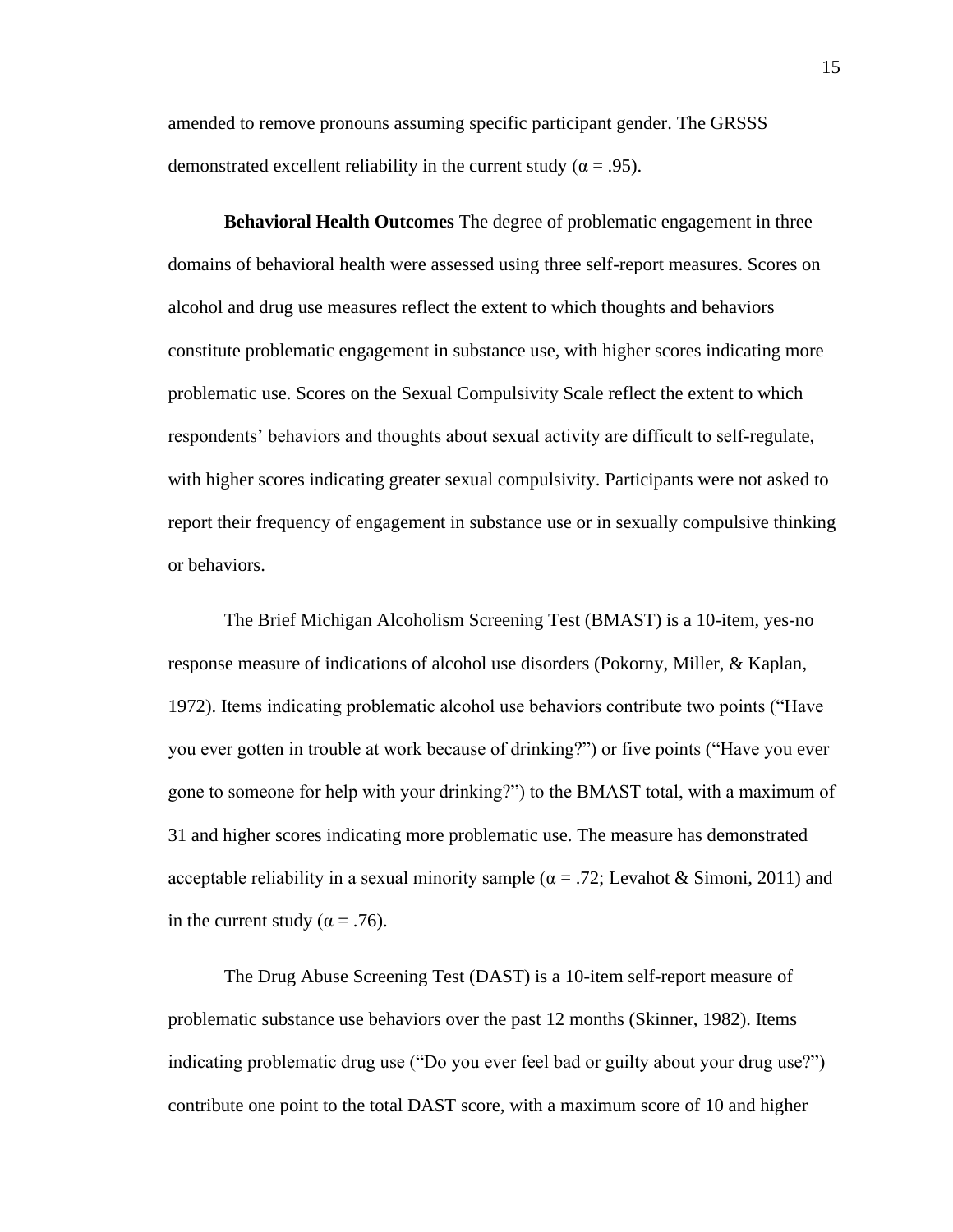scores indicating more problematic use. The measure demonstrated high internal consistency in a clinical sample of patients with substance use disorders ( $\alpha$  = .92) and good reliability in the current study ( $\alpha = .80$ ).

The Sexual Compulsivity Scale (SCS) is a 10-item measure of hypersexuality, cognitive preoccupation with sexuality, and negative life consequences, which demonstrates good reliability among men ( $\alpha = .89$ ) and women ( $\alpha = .92$ ; Kalichman & Rompa, 2001) and has demonstrated strong internal consistency in sexual minority samples ( $\alpha$  = .91; Pachankis et al., 2015). All items are Likert-type, asking respondents to rate on a 1-4 scale how much they agree with 10 statements indicating sexually compulsive behaviors and sexual preoccupations and intrusive thoughts ("My sexual appetite has gotten in the way of my relationships"; "I sometimes fail to meet my commitments and responsibilities because of my sexual behavior."; Kalichman & Rompa, 2001). The SCS demonstrated good reliability in the current study ( $\alpha = .87$ ).

#### **Data Analysis**

Pearson's bivariate correlations were calculated to examine associations between model components. To test whether identity authenticity predicted self-regulation decrements and/or negative behavioral outcomes (Hypothesis 1), the investigator modelled the direct effects of identity authenticity on problematic alcohol and drug use, sexually compulsive behaviors, and state ego depletion using linear regression. Identity authenticity was also regressed on internalized homonegativity and rejection sensitivity as part of testing for mediation. To test whether effects of identity authenticity on behavioral outcomes were mediated other variables of interest, mediation analyses using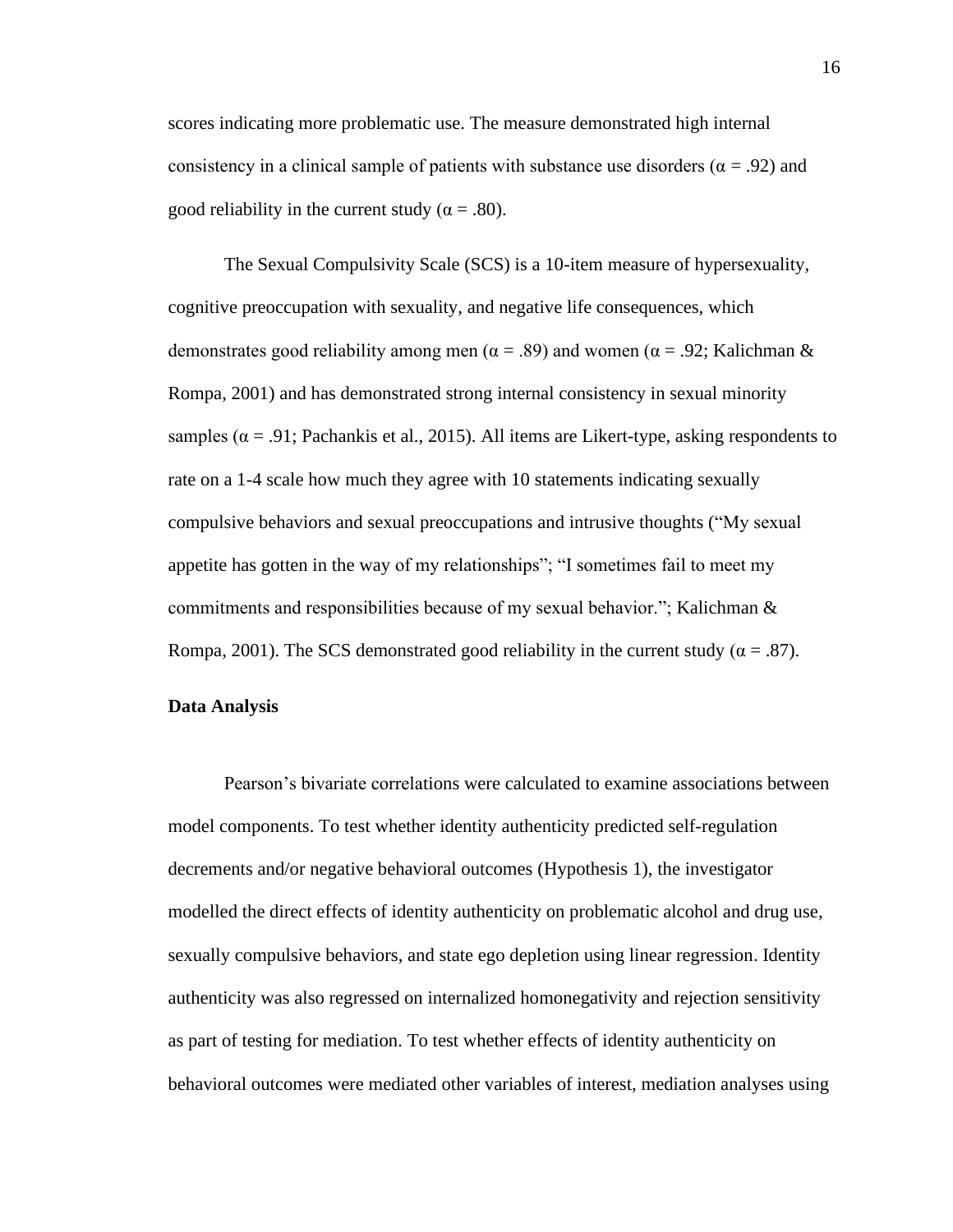the PROCESS macro for SPSS were conducted, entering identity authenticity as the indirect predictor of each behavioral outcome of interest, with state ego depletion, internalized homonegativity, and rejection sensitivity tested for mediation (Hypothesis 2). Age was entered as covariates in all models.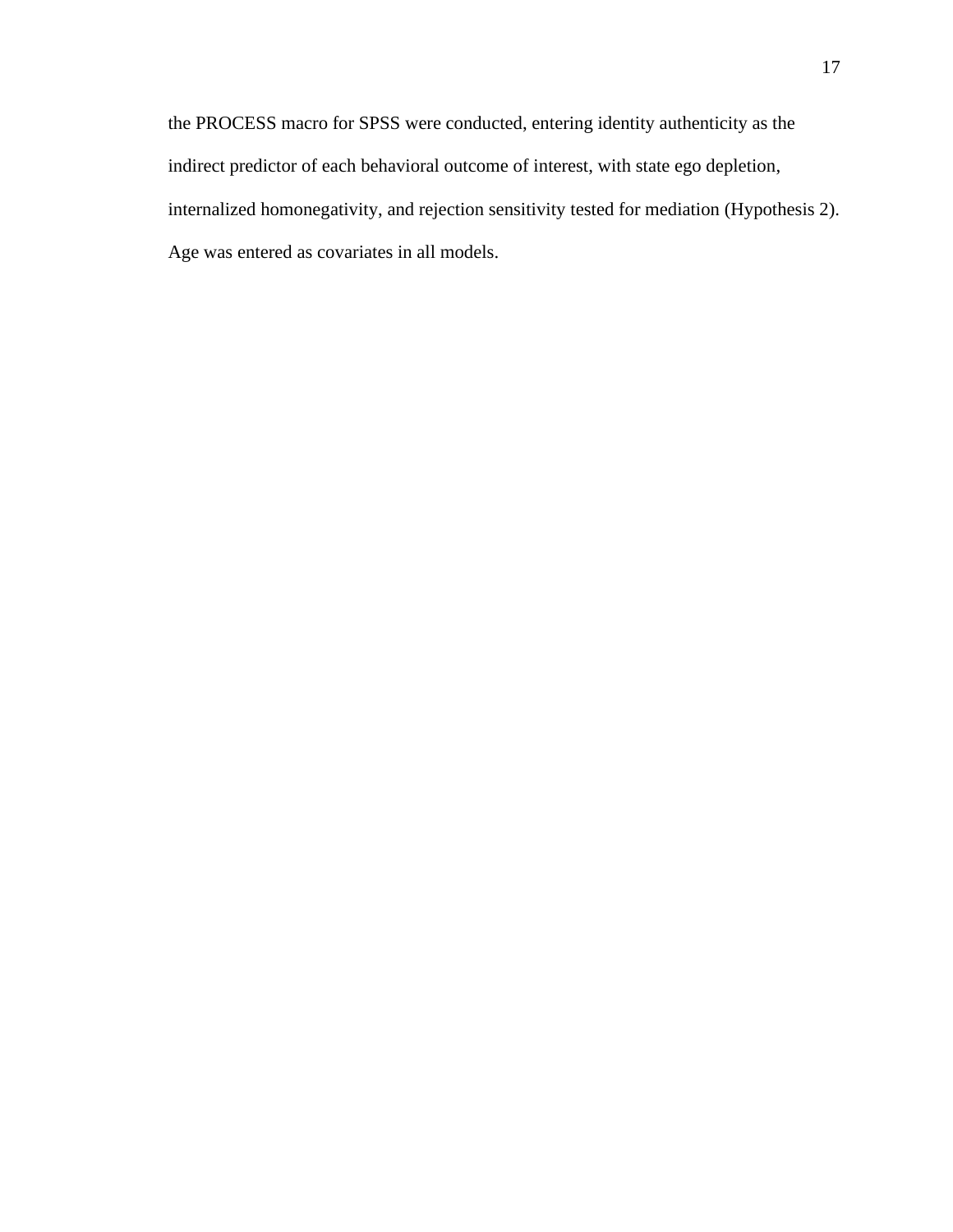#### **Results**

#### **Preliminary Analyses**

Only two participants did not provide information regarding LGBQ identity authenticity; no data was missing on any other constructs of interest. Across behavioral outcomes, moderate floor effects were observed, and some participants did not endorse any items on some scales. Distributions of outcome measures were highly skewed (see Appendix B for Table 1); however, regression is generally considered robust to violations of assumptions of normality (Ali & Sharma, 1996; Box & Watson, 1962). A smaller subset of participants endorsed a high degree of problematic substance and sexual behaviors.

#### **Correlations**

Associations among variables of interest were initially examined using Pearson's bivariate correlations. Correlations appear in Table 2. Identity authenticity was negatively correlated with state ego depletion ( $r = -0.26$ ,  $p < 0.001$ ), internalized homonegativity ( $r = -1$ ) .44,  $p < .001$ ), alcohol use ( $r = -.16$ ,  $p = .012$ ), and sexual compulsivity ( $r = -.19$ ,  $p = .14$ ) .003). Age demonstrated significant negative correlations with state ego depletion  $(r = -1)$ .24,  $p < .001$ ) and drug use ( $r = -.16$ ,  $p = .012$ ). Positive correlations were found between state ego depletion and internalized homonegativity ( $r = .20$ ,  $p = .002$ ) and all behavioral variables (Alcohol use:  $r = .15$ ,  $p = .025$ ; Drug use:  $r = .27$ ,  $p < .001$ ; Sexual compulsivity:  $r = .23$ ,  $p < .001$ ). Internalized homonegativity was positively correlated with sexual compulsivity ( $r = .26$ ,  $p < .001$ ), and all behavioral variables were positively correlated.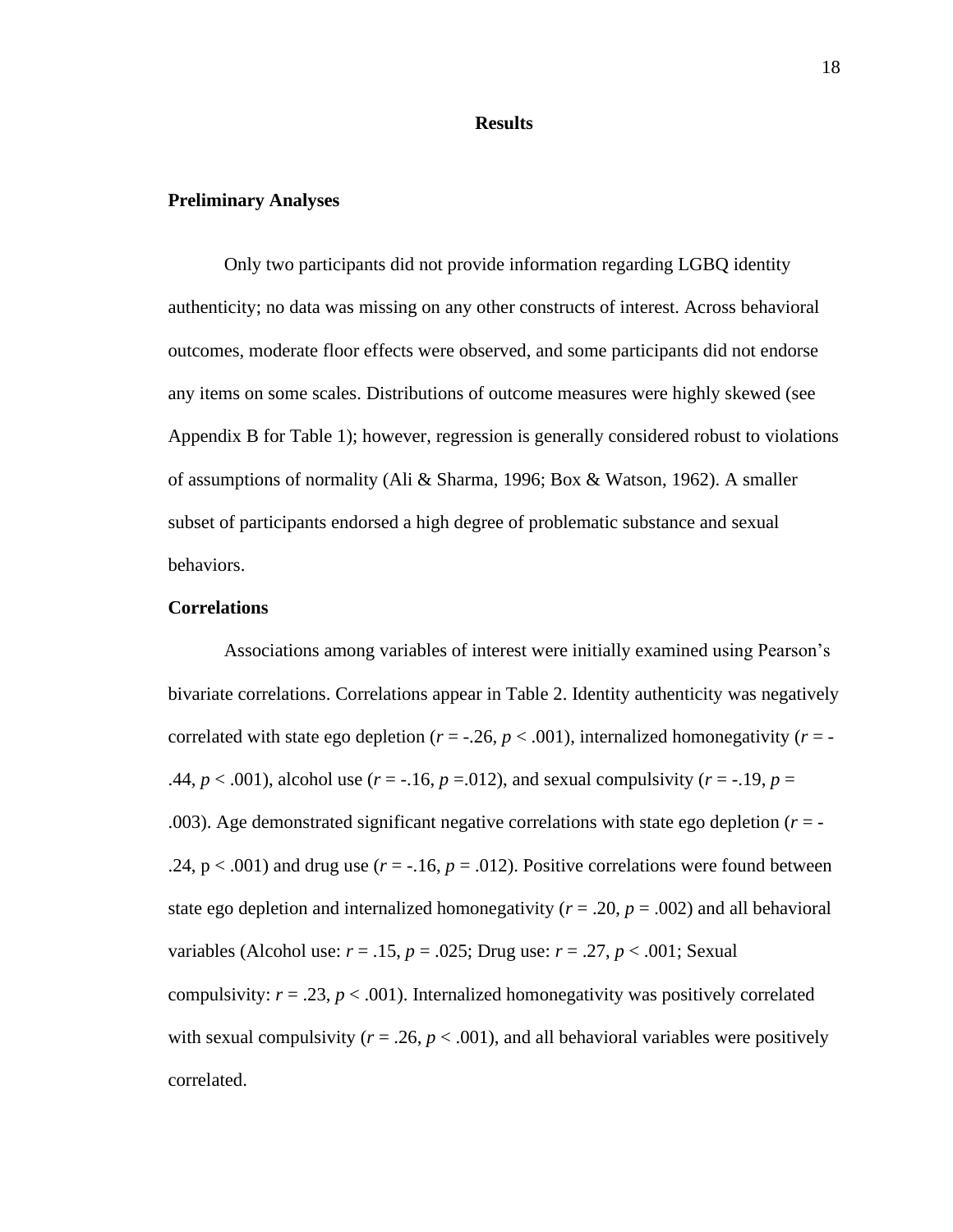#### **Direct Effects of Identity Authenticity on Predictors**

To examine the direct effects of identity authenticity, three hierarchical regression models were tested. Age was entered in the first step as a covariate, and identity authenticity was entered in the second step as a predictor of state ego depletion, internalized homonegativity, and rejection sensitivity. Full models including state ego depletion and internalized homonegativity as outcomes demonstrated significance (State ego depletion:  $F(2, 231) = 17.65$ ,  $R^2 = .13$ ,  $p < .001$ ; Internalized homonegativity:  $F(2, 1231) = .001$ ;  $231$ ) = 27.69,  $R^2$  = .19,  $p < .001$ ), while the model predicting rejection sensitivity did not  $(F(2, 231) = 1.13, R^2 = .10, p = .325)$ . Age predicted significant variance in state ego depletion ( $\beta$  = -.26,  $p < .001$ ), such that greater age was associated with lower levels of state ego depletion. Age did not account for significant variance in internalized homonegativity ( $\beta$  = -.06, *p* = .297) or rejection sensitivity ( $\beta$  = .09, *p* = .178). Identity authenticity was a significant predictor of state ego depletion ( $\beta$  = -.28, *p* < .001) and internalized homonegativity ( $β = -.44, p < .001$ ), such that greater identity authenticity predicted lower levels of state ego depletion and internalized homonegativity. Results indicating that identity authenticity predicted state ego depletion support Hypothesis 1. Identity authenticity did not account for significant variance in rejection sensitivity (β = - $.04, p = .575$ ).

#### **Direct Effects of Identity Authenticity on Behavioral Outcomes**

To examine unmediated direct associations of LGBQ identity authenticity with each behavioral outcomes of interest (Hypothesis 1), three hierarchical linear regression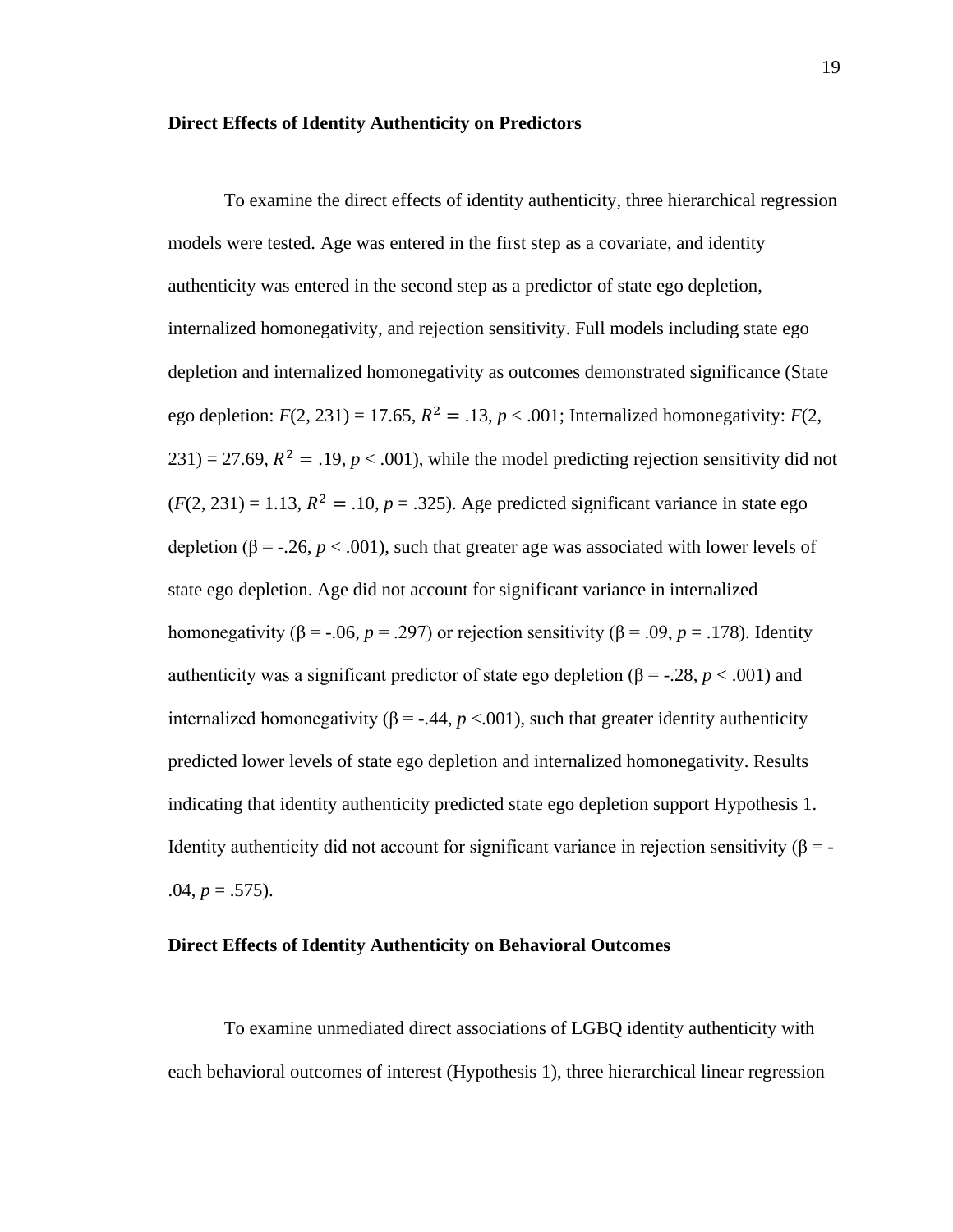models were tested. Age was entered in the first step and served as a covariate. LGBQ identity authenticity was entered in the second step. All three full models demonstrated significance (Alcohol use:  $F(2, 231) = 3.52$ ,  $R^2 = .03$ ,  $p = .03$ ; Drug use:  $F(2, 231) =$ 4.44,  $R^2 = .04$ ,  $p = .013$ ; Sexual compulsivity:  $F(2, 231) = 4.48$ ,  $R^2 = .04$ ,  $p = .012$ ). Age predicted significant variance in drug use ( $\beta$  = -.16,  $p$  = .012) but not in alcohol use ( $\beta$  = .06, *p* = .353) or sexual compulsivity ( $\beta$  = -.02, *p* = .743). LGBQ identity authenticity predicted significant variance in alcohol use  $(\beta = -.16, p = .016)$  and sexual compulsivity ( $\beta$  = -.20, *p* = .002). Associations with drug use were not significant ( $\beta$  = -.11, *p* = .085; see Table 3).

#### **Mediation Models**

Mediation analyses were conducted using the PROCESS macro for SPSS (Hayes, 2013) to examine whether LGBQ identity authenticity was indirectly predictive of the behavioral outcomes of interest. State ego depletion, internalized homonegativity, and rejection sensitivity were tested as mediators. Age was included as a covariate. Models were tested separately for each outcome, resulting in three regression models. Because the PROCESS macro for SPSS does not accommodate testing multiple outcomes, three regression models corresponding to each of the behavioral outcomes of interest were tested.

**Alcohol Use** The full mediational model accounted for significant variance in alcohol use outcomes  $(F(5, 228) = 3.32, R^2 = .07, p = .007;$  see Table 4). Identity authenticity no longer predicted alcohol use in the mediational model (β = -.54, *p* = .138), whereas state ego depletion ( $\beta$  = .82, *p* = .026) and rejection sensitivity ( $\beta$  = -.13, *p* =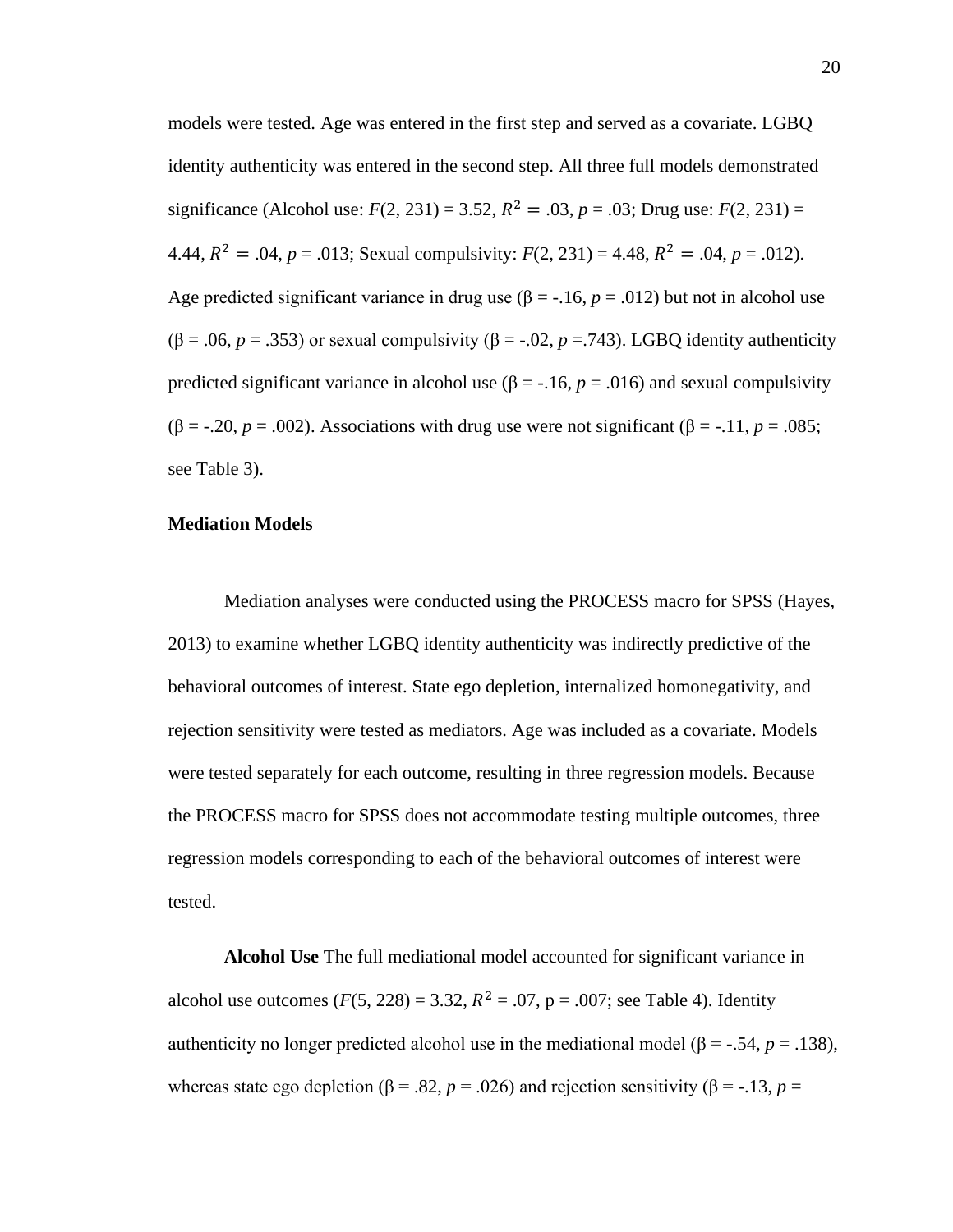.018) accounted for significant variance in alcohol use. The opposite direction of effects of rejection sensitivity were found, such that greater rejection sensitivity was associated with less problematic alcohol use, and rejection sensitivity did not mediate effects of identity authenticity. Age ( $\beta$  = .05, *p* = .086) and internalized homonegativity ( $\beta$  = .04, *p* = .747) did not mediate effects of identity authenticity on alcohol use. Results support the expected role of state ego depletion in mediating the effects of identity authenticity on problematic alcohol use, consistent with Hypothesis 2.

**Drug Use** The full model predicted significant variance in drug use outcomes  $(F(5, 228) = 4.19, R^2 = .084, p = .001$ ; see Table 4). Identity authenticity remained a nonsignificant contributor to variance in drug use ( $\beta$  = -.09,  $p$  = .487), and state ego depletion predicted significant variance in drug use ( $\beta$  = .42, *p* = .001). Age ( $\beta$  = -.02, *p* = .134). Internalized homonegativity ( $β = -0.004$ ,  $p = 0.93$ ) and rejection sensitivity ( $β = -0.01$ ,  $p = .469$ ) did not predict problematic drug use. Results support the role of state ego depletion in predicting levels of problematic drug use; however, evidence of state ego depletion mediating the effects of identity authenticity was not found.

**Sexual Compulsivity** The full model accounted for significant variance in sexual compulsivity  $(F(5, 228) = 5.49, R^2 = .108, p < .001$ ; see Table 4). Identity authenticity no longer predicted sexual compulsivity in the full mediational model ( $\beta$  = -.13, *p* = .371), whereas state ego depletion ( $\beta$  = .34,  $p$  = .025) and internalized homonegativity ( $\beta$  = .14,  $p = .008$ ) each accounted for significant variance in sexual compulsivity. Age ( $\beta = .004$ , *p*  $=$  .758) and rejection sensitivity (β = .04, *p* = .093) were not significant predictors. Results support the role of state ego depletion and internalized homonegativity in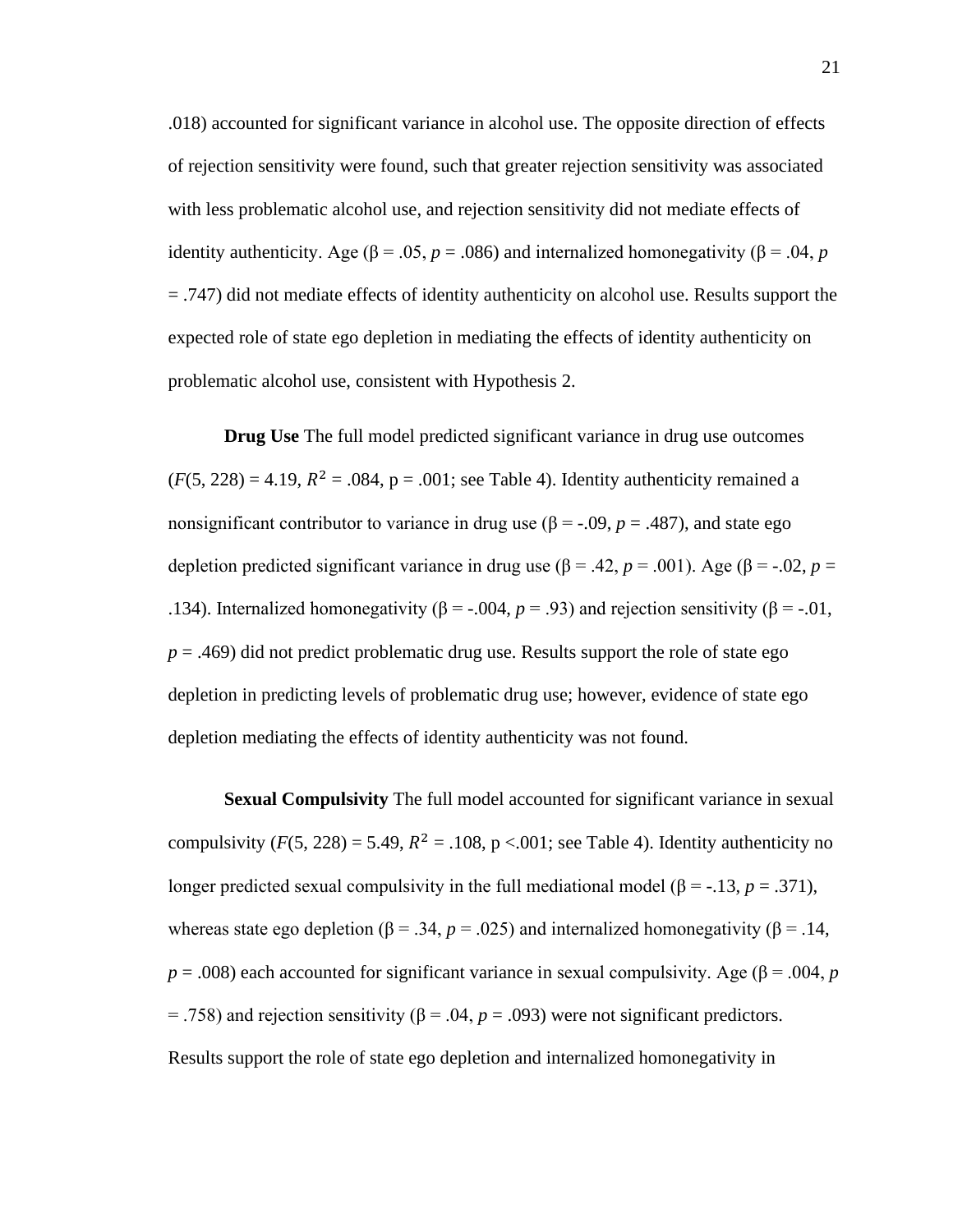mediating the effects of identity authenticity on sexual compulsivity, consistent with Hypothesis 2.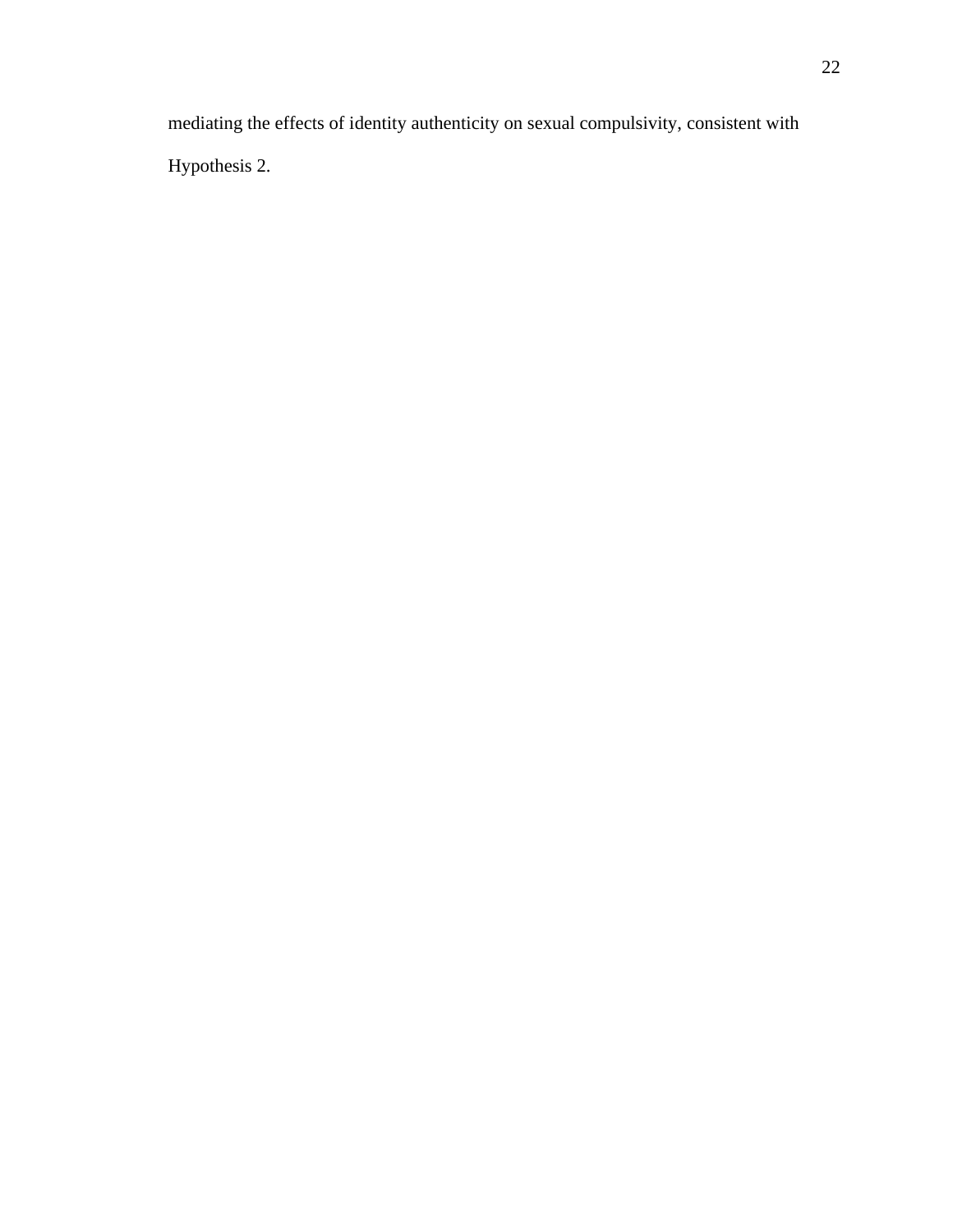#### **Discussion**

The current study utilized a survey methodology to address the question of whether effortful self-presentation associated with identity management might relate to decrements in behavioral self-regulation. Sexual minority individuals presenting themselves less authentically would have to engage in more effortful behavioral selfregulation (Hill & Gunderson, 2015; King et al., 2017), and self-presentation contrary to habitual or authentic expression would anticipate poorer self-regulation (Hypothesis 1; Vohs et al., 2005). Given the role that self-regulation decrements could theoretically have in negative behavioral health outcomes, state ego depletion and sexual minority stress were expected to mediate the relationship between identity authenticity and behavioral outcomes (Hypothesis 2).

Results of hierarchical regression analyses supported Hypothesis 1. Evidence that levels of identity authenticity negatively predict levels of self-regulation decrements supports an account of sexual identity management as a dynamic component of sexual minority stress. In this study, the experimenter conceptualized identity authenticity as an indicator of positive sexual identity management, entailing greater openness and positivity regarding sexual minority identity. Existing literature supports the role of sexual identity management in producing self-regulation decrements, and the current study conceptually replicates those findings (King et al., 2017; Madera, 2010; Shih, Young, & Bucher, 2013). These results suggest that individuals with greater sexual identity authenticity may engage in less effortful self-regulation when managing their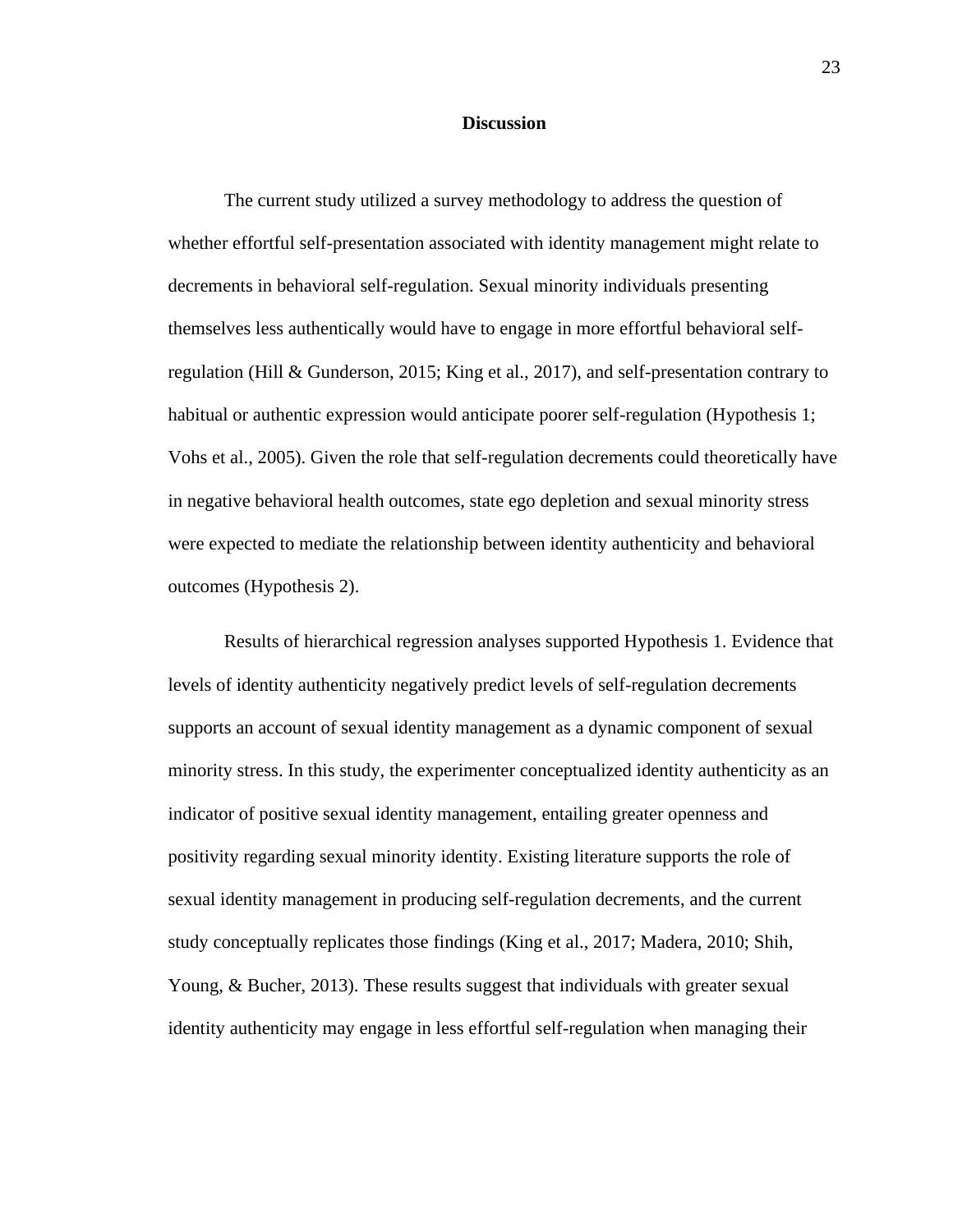social presentation, whereas lower levels of identity authenticity predict greater selfregulation decrements related to sexual identity management.

Existing research tends to emphasize negative experiential (e.g., stigma and discrimination) and cognitive affective contributions to sexual minority functioning (e.g., internalized homonegativity and rejection sensitivity; Levahot & Simoni, 2010; Meyer & Frost, 2013; Timmins, Rimes, & Rahman, 2019) but has largely ignored the application of self-regulation depletion frameworks. The current findings elaborate possible connections between the two bodies of literature, providing additional lines of inquiry beyond sexual minority stress as first elaborated by Meyer (2003). These results also support the role of state ego depletion in predicting negative behavioral outcomes and in mediating the effects of identity authenticity on problematic alcohol use and sexual compulsivity, supporting Hypothesis 2 (see Appendix A for Figure 2). Self-regulation depletion predicts problematic substance use and sexual behavior in the general population (see for review Maranges & Baumeister, 2016; see also Wiers, Ames, Hofmann, Krank, & Stacy, 2010), but previous research has not addressed the contribution of self-regulation depletion in sexual minorities. However, researchers have acknowledged that self-regulation depletion may partially explain sexual minority health outcomes (see Feinstein, McConnell, Dyar, Mustanski, & Newcomb, 2018; Pachankis, 2015). To the author's knowledge, no peer-reviewed research article to date has examined associations between a measure of self-regulation depletion (as opposed to a proxy variable; see Cortopassi et al., 2017; Hu, Wang, & Wu, 2013; Wang & Pachankis, 2016) and sexual minority behavioral outcomes. These findings therefore represent a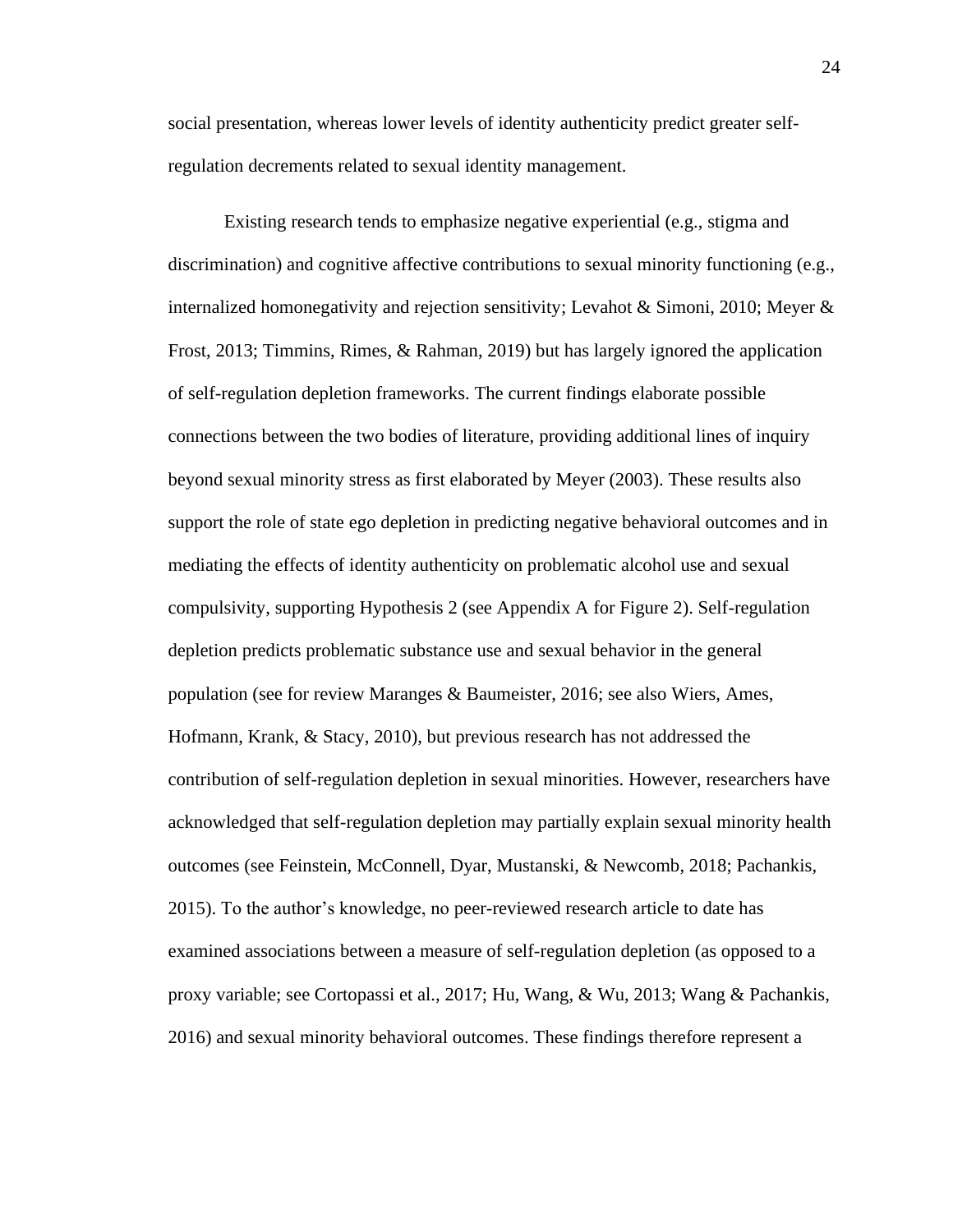novel contribution to the sexual minority stress literature by supporting the role of selfregulation depletion in sexual minority behavioral health.

Results also suggest that older individuals tended to endorse lower levels of state ego depletion. The effects of age may be such that older sexual minority individuals have more practice managing their sexual identity or may be more likely to be out, rendering self-presentation less effortful. Substantive comment on this point is beyond the scope of the current investigation and should be further explored in studies of aging sexual minority populations. It is however interesting to note that increased age may modulate the experience of self-regulation decrements, and future research should examine whether aging or cohort-based factors account for this effect.

Identity authenticity predicted two of three negative behavioral outcomes, partially supporting Hypothesis 1. Identity authenticity predicted significant variance in problematic alcohol use and sexual compulsivity but not in drug use. The relationships between identity authenticity and alcohol use and sexual compulsivity provide further indications that more effortful self-presentation in sexual identity management may have consequences for self-regulation effectiveness, as lower levels of identity authenticity predicted more problematic alcohol use and sexual compulsivity. The current study supports the theoretical relationship between low levels of identity openness and identity negativity, e.g., lower levels of identity authenticity (Riggle et al., 2017; Riggle et al., 2014), and corroborates previously observed associations of negative identity with problematic behavioral outcomes (Amadio, 2006; Kashubeck-West & Szymanski, 2008; Quinn et al., 2015; White & Stephenson, 2014; Williamson, 2000). It is unclear what underlies discrepancies in significance across outcomes, as both alcohol and other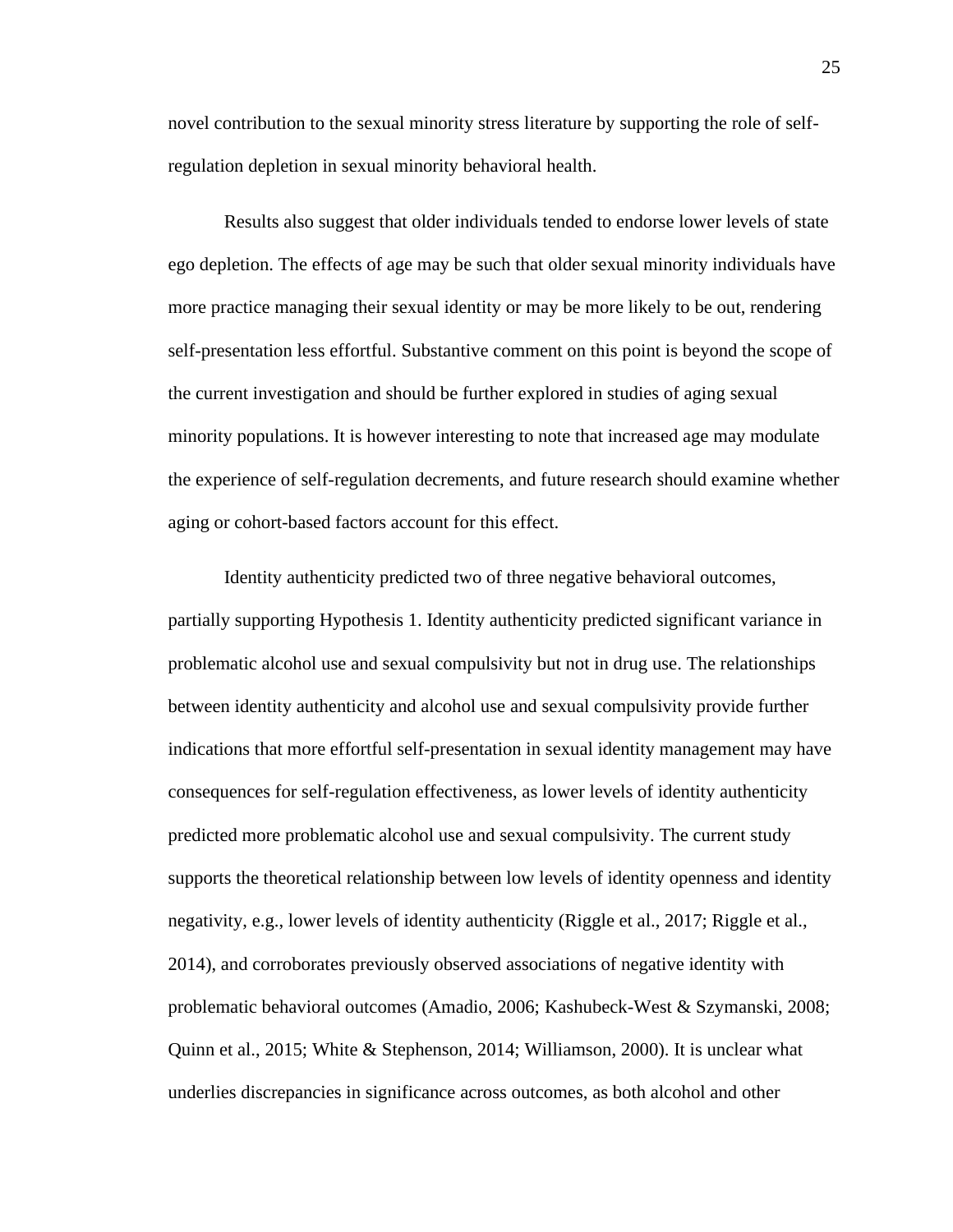substance use have been found to be more prevalent among sexual minorities than heterosexuals (King et al., 2008; Rodriguez-Seijas et al., 2019). However, prevalence of use of different substances may vary demographically (Rodriguez-Seijas et al., 2019) and therefore not be captured by the current sample. Greater variance in a measure of problematic drug use compared to other behavioral outcome measures may also have attenuated its relationship with identity authenticity in the current study.

Rejection sensitivity negatively predicted problematic alcohol use in the current study, contrary to expectations given previous research findings. For instance, Pachankis and colleagues (2014) found that gay-related rejection sensitivity did predict frequency of smoking and alcohol use behaviors in US states with high levels of sexual minority stigma. The comparison is complicated by the difference in measurements; the current study made use of the BMAST to gauge degrees of problematic alcohol use versus frequency of use, the latter which being more common in substance use research, generally. Although researchers tend to assume the association between frequency of substance use and resultant impairment, there is some evidence to suggest that substance use norms among sexual minorities may be more permissive than among heterosexuals (Boyle, LaBrie, Costine, & Witkovic, 2017; Cochran, Grella, & Mays, 2012; Mereish, Goldbach, Burgess, & DiBello, 2017), which may impact the dynamics of and outcomes associated with use. Alternatively, participants higher in rejection sensitivity may selfselect out of social environments where alcohol is consumed. Nevertheless, the nature of the observed relationship is unclear and should be interpreted with caution.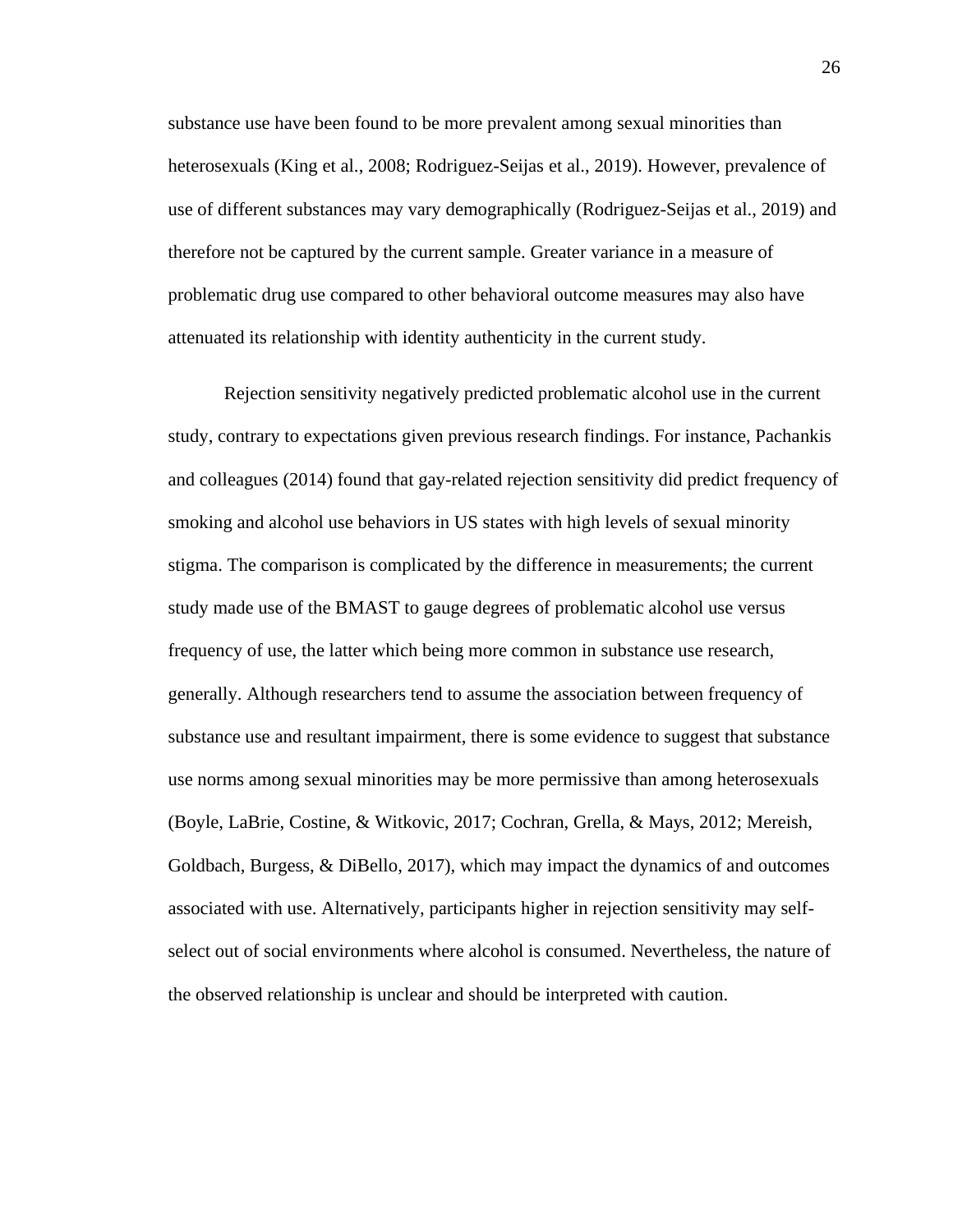#### **Limitations**

The current study has several limitations. Firstly and chiefly, the current study was non-experimental, precluding considerations of directionality and causality among variables of interest. Additionally, the identity authenticity variable examined as the focal predictor in this study was selected for its hypothetical relationship with outness and identity positivity. In the initial validation study, the identity authenticity measure used demonstrated correlations consistent with the current conceptualization of identity authenticity as positively related to identity positivity and outness (Riggle et al., 2014) and thereby with smaller discrepancies between felt and presented identities; however, attempts to replicate these findings were not made part of the current study. The models tested also represent one interpretation of theoretical relationships between variables of interest, and the actual relationships between them may change with model conceptualization and measurement context.

Furthermore, the current study did not examine level of environmental support for sexual minority identity. The presumed connection between identity management 'strain' and self-regulation (via effortful self-presentation) rests on assumption that inauthentic more than authentic self-presentation was depleting. Individuals could also present themselves authentically in hostile environments or inauthentically despite being in an affirming environment, and each scenario could reduce or reverse the hypothesized relationship between identity authenticity and identity management strain. Results therefore may not necessarily demonstrate that inauthentic identity expression *per se*, rather than identity management generally, contributes to depletion.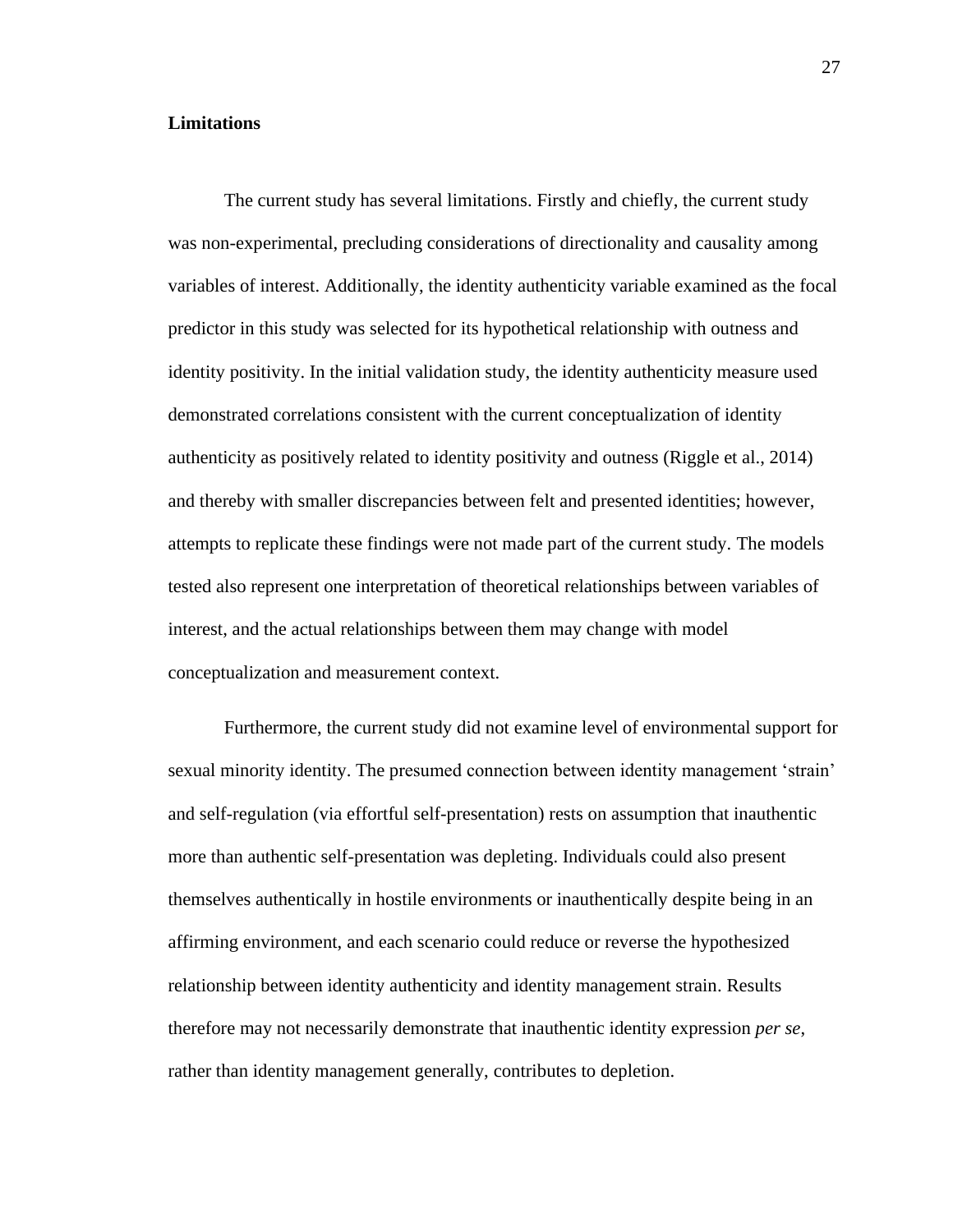Finally, the current sample may limit the generalizability of results. Nearly threequarters of participants identified as White, with all other racial and ethnic groups underrepresented (excepting Native American/Alaskan individuals, whose participation as 1.7% of the sample were proportional to the national population). Findings may therefore be more applicable to White sexual minorities than to the lived experiences of sexual minority individuals of color and minority ethnicities.

#### **Implications and Future Directions**

**Research Implications** To the investigator's knowledge, only one published study to date has examined the relationship between self-regulation decrements and negative behavioral health outcomes among sexual minorities (Cortopassi et al., 2017). However, as that study measured cognitive reappraisal—a cognitive emotion regulation strategy—as a proxy for ego depletion rather than using any measure particular to the depletion construct, the current study may be one of the first to specifically examine the relationship between sexual identity, self-regulation effectiveness, and behavioral health outcomes. The results of the current study suggest that the ongoing, dynamic process of sexual identity management may constitute one pathway between stigmatized sexual identities and higher rates of substance use and greater sexual compulsivity, over and above the well-documented effects of sexual minority stress as such. Sexual identity management is by definition an ongoing process, a constant renegotiation with changes in one's environment in order to maximize identity authenticity while minimizing social rejection. The lived experience of sexual minority stress is necessarily temporal and momentary (Eldahan et al., 2016), despite usually being measured as a static, global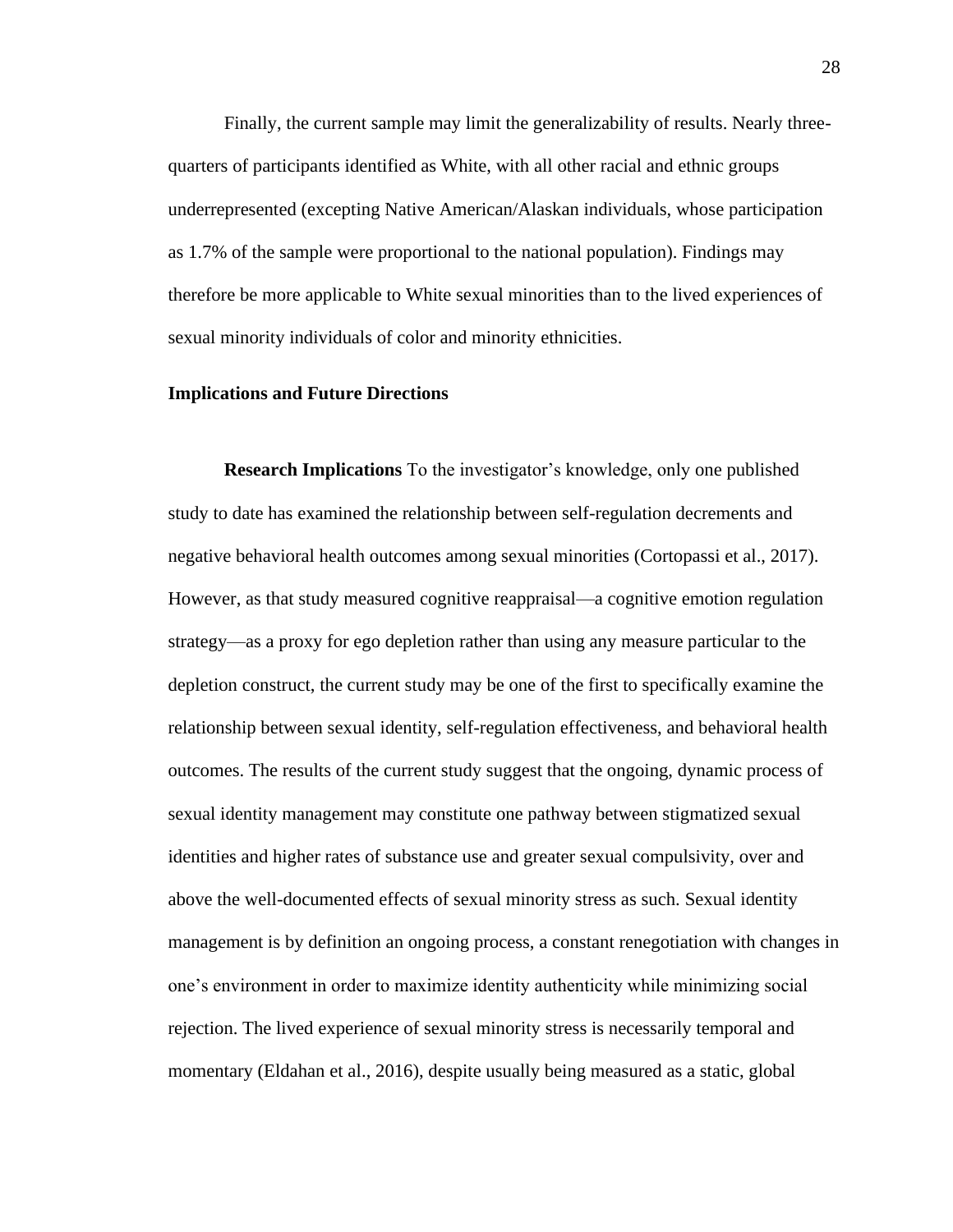construct (Dyar, Feinstien, Eaton, & London, 2016; Frost & LeBlanc, 2014; Heron, Braitman, Lewis, Shappie, & Hitson, 2018). That self-regulation depletion likely relates to the effortful self-presentation entailed by sexual identity management suggests gaps in our current conceptualization of sexual minority stress.

**Clinical Implications** The impact of effortful self-presentation on self-regulation effectiveness has several implications for the behavioral health of sexual minorities. As noted above, the present findings suggest a need for greater exploration of the role selfregulation depletion may play in the development and maintenance of negative behavioral health outcomes. The extent to which effortful self-regulation involved in sexual minority self-presentation may contribute to impairment has been postulated (Madera, 2010) and likely merits further consideration. Various potential mitigators of self-regulation depletion have also been proposed, including affirmation of personal values (Schmeichel & Vohs, 2009; Tice, Baumeister, Shmueli, & Murave, 2007), effort conservation, and modification of rewards (Giacomantonio, Jordan, Fennis, & Panno, 2014), any of which may provide means of intervention on the deleterious effects of depletion on behavioral health. Additionally, researchers have previously observed a relationship between self-regulation depletion and emotion regulation difficulties (Schmeichel, 2007), the latter likely contributing to various sexual minority health concerns (Hatzenbuehler, Nolen-Hoeksema, & Dovidio, 2009; Pachankis, 2015; Pachankis et al., 2015). Given the likely complex interplay among these and other factors, it seems likely that these effects would be best studied together.

**Future Directions** To capture the complex relationship between sexual identity management processes and behavioral outcomes, future investigations should make use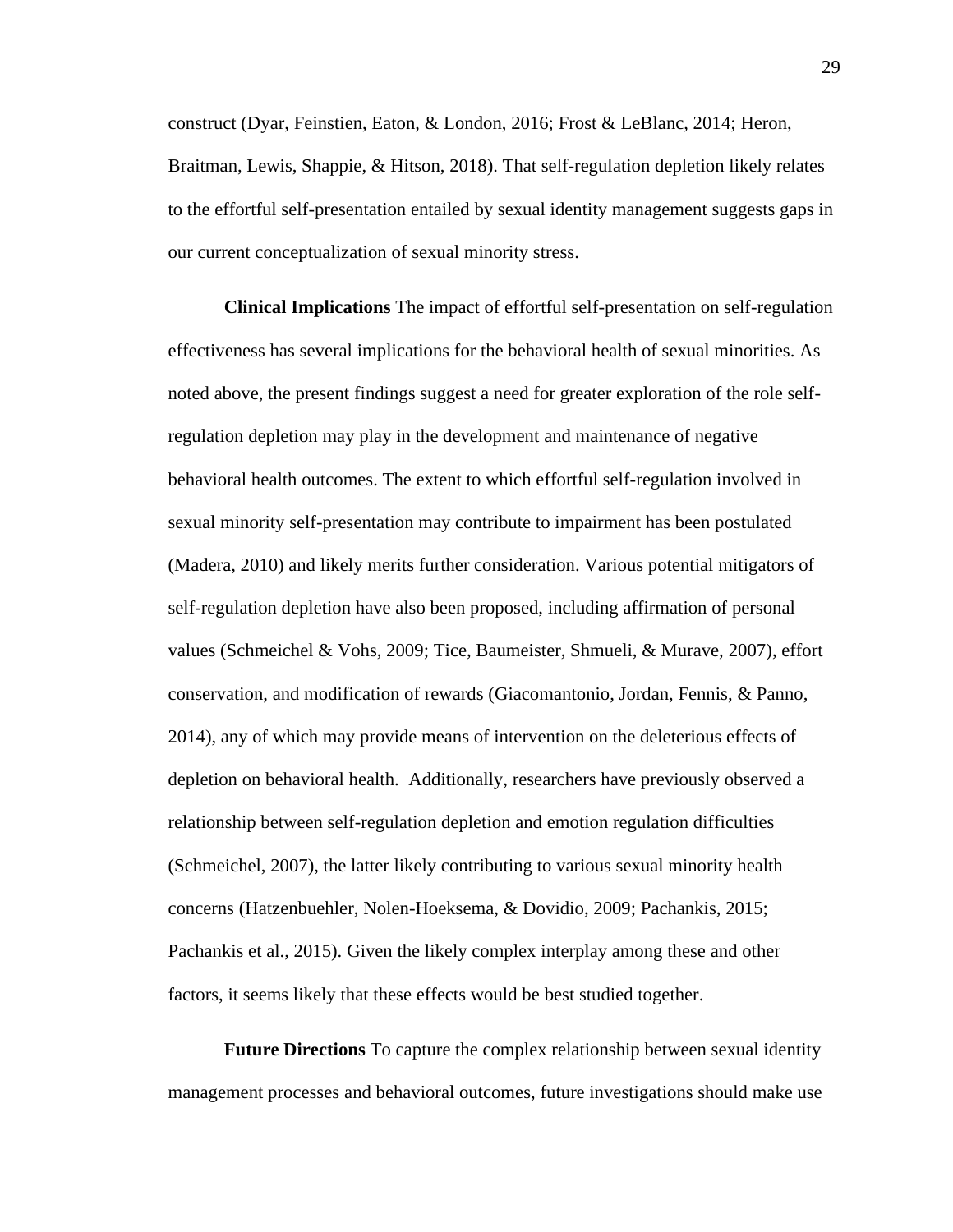of dynamic measures, including daily diary or ecological momentary assessment methods, to explore these relationships with greater precision. A larger sample could also be used to directly measure discrepancies between outness and self-presentation and their interaction with levels of environmental affirmativeness for sexual minority identities. Experimental methods for inducing self-regulation depletion could also be utilized to examine whether subsequent cognitive or behavioral outcomes are indirectly predicted by identity authenticity. Future studies might also experimentally induce sexual minority stress and measure outcomes in comparison to less stressful but still effortful selfpresentation scenarios.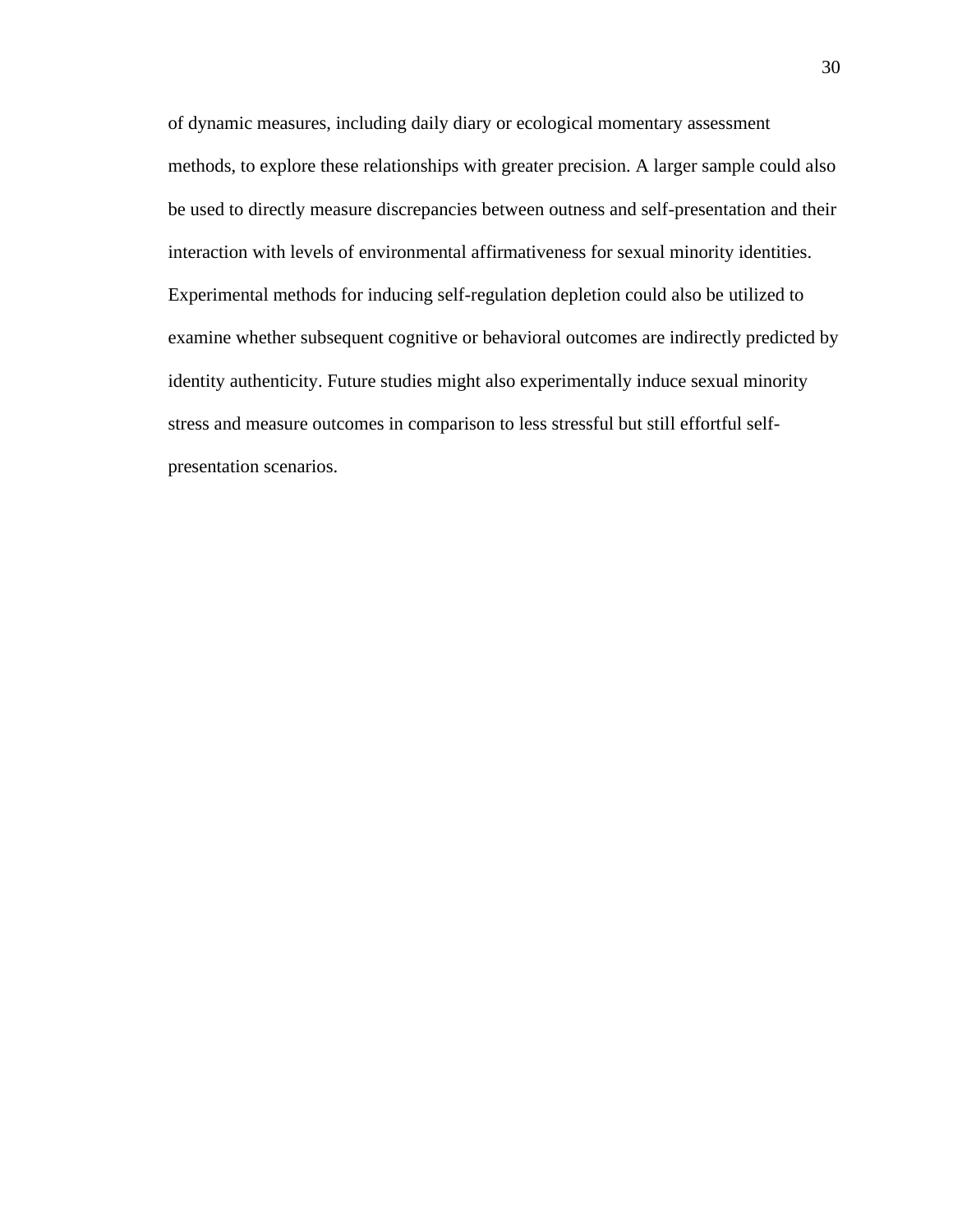#### **Conclusion**

Substantial mental and behavioral health disparities persist between sexual minority and heterosexual individuals, with predominant accounts of these disparities functioning in a sexual minority stress framework. However, given that sexual minorities must navigate daily life while managing a concealable stigmatized identity, additional research literature pertaining to effortful self-presentation and self-regulation may offer another perspective from which to examine associations between sexual minority identity and behavioral outcomes. Models of behavioral self-regulation depletion may also be applicable to sexual minority health disparities, and the current study supports the relevance of these effects. In previous research, more effortful self-presentation has been shown to decrease self-regulation effectiveness. More effortful self-presentation associated with inauthentic identity presentation among sexual minorities also appeared linked to self-regulation decrements in the current study, supporting the role of selfregulation effectiveness in contributing to negative behavioral health outcomes in this population. Identity authenticity dominated two well-studied sexual minority stressors in predicting decreased self-regulation capacity, indicating that the self-regulation pathway between identity and behavior may better account for effects of sexual identity management on sexual minority behavioral regulation. Further research is necessary to support this connection and conceptualize how and in what ways sexual identity management is associated with self-regulation effectiveness and negative behavioral outcomes.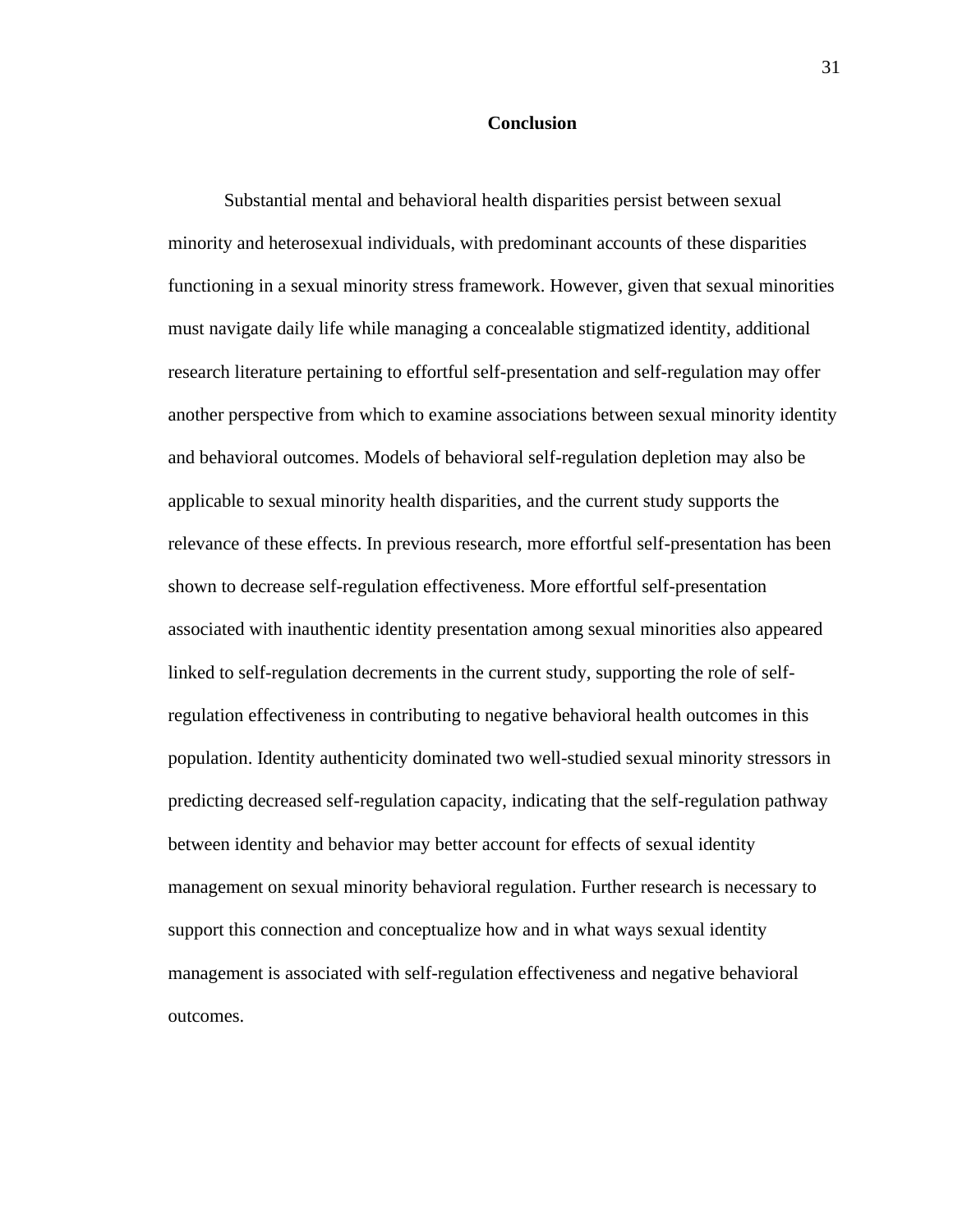#### **References**

- Adam, P. C. G., Teva, I., & De Wit, J. B. F. (2008). Balancing risk and pleasure: sexual self-control as a moderator of the influence of sexual desires on sexual risk-taking in men who have sex with men. *Sexually Transmitted Infections*, *84*, 463-467. doi: 10.1136/sti.2008.031351
- Ali, M. M., & Sharma, S. C. (1996). Robustness to nonnormality of regression Ftests. *Journal of Econometrics*, *71*, 175-205. doi: 10.1016/0304-4076(94)01700-x
- Baler, R. D., & Volkow, N. D. (2006). Drug addiction: the neurobiology of disrupted self-control. *Trends in Molecular Medicine*, *12*, 559-566. doi: 10.1016/j.molmed.2006.10.005
- Bancroft, J., & Vukadinovic, Z. (2004). Sexual addiction, sexual compulsivity, sexual impulsivity, or what? Toward a theoretical model. *Journal of Sex Research*, *41*, 225-234. doi: 10.1080/00224490409552230
- Baumeister, R. F. (2002). Yielding to temptation: Self-control failure, impulsive purchasing, and consumer behavior. *Journal of consumer Research*, *28*, 670-676. doi: 10.1086/338209
- Baumeister, R. F., Bratslavsky, E., & Muraven, M. (1998). Ego depletion: Is the active self a limited resource? *Journal of Personality and Social Psychology, 74*, 1252- 1265. doi: 10.1037/0022-3514.74.5.1252
- Baumeister, R. F., & Heatherton, T. F. (1996). Self-regulation failure: An overview. *Psychological Inquiry, 7*, 1–15. doi: 10.1207/s15327965pli0701\_1
- Baumeister, R. F., Sparks, E. A., Stillman, T. F., & Vohs, K. D. (2008). Free will in consumer behavior: Self-control, ego depletion, and choice. *Journal of Consumer Psychology, 18*, 4–13. doi:10.1016/j.jcps.2007.10.002
- Baumeister, R. F., Vohs, K. D., & Tice, D. M. (2007). The strength model of selfcontrol. *Current Directions in Psychological Science*, *16*, 351-355. doi: 10.1111/j.1467-8721.2007.00534.x
- Belmonte, K., & Holmes, T. R. (2016). Outside the LGBTQ 'safety zone': Lesbian and bisexual women negotiate sexual identity across multiple ecological contexts. *Journal of Bisexuality*, *16*, 233-269. doi: 10.1080/15299716.2016.1152932
- Box, G. E., & Watson, G. S. (1962). Robustness to non-normality of regression tests. *Biometrika*, *49*, 93-106. doi: 10.2307/2333470
- Bruce, D., Harper, G. W., & Bauermeister, J. A. (2015). Minority stress, positive identity development, and depressive symptoms: Implications for resilience among sexual minority male youth. *Psychology of Sexual Orientation and Gender Diversity*, *2*, 287-296. doi: 10.1037/sgd0000128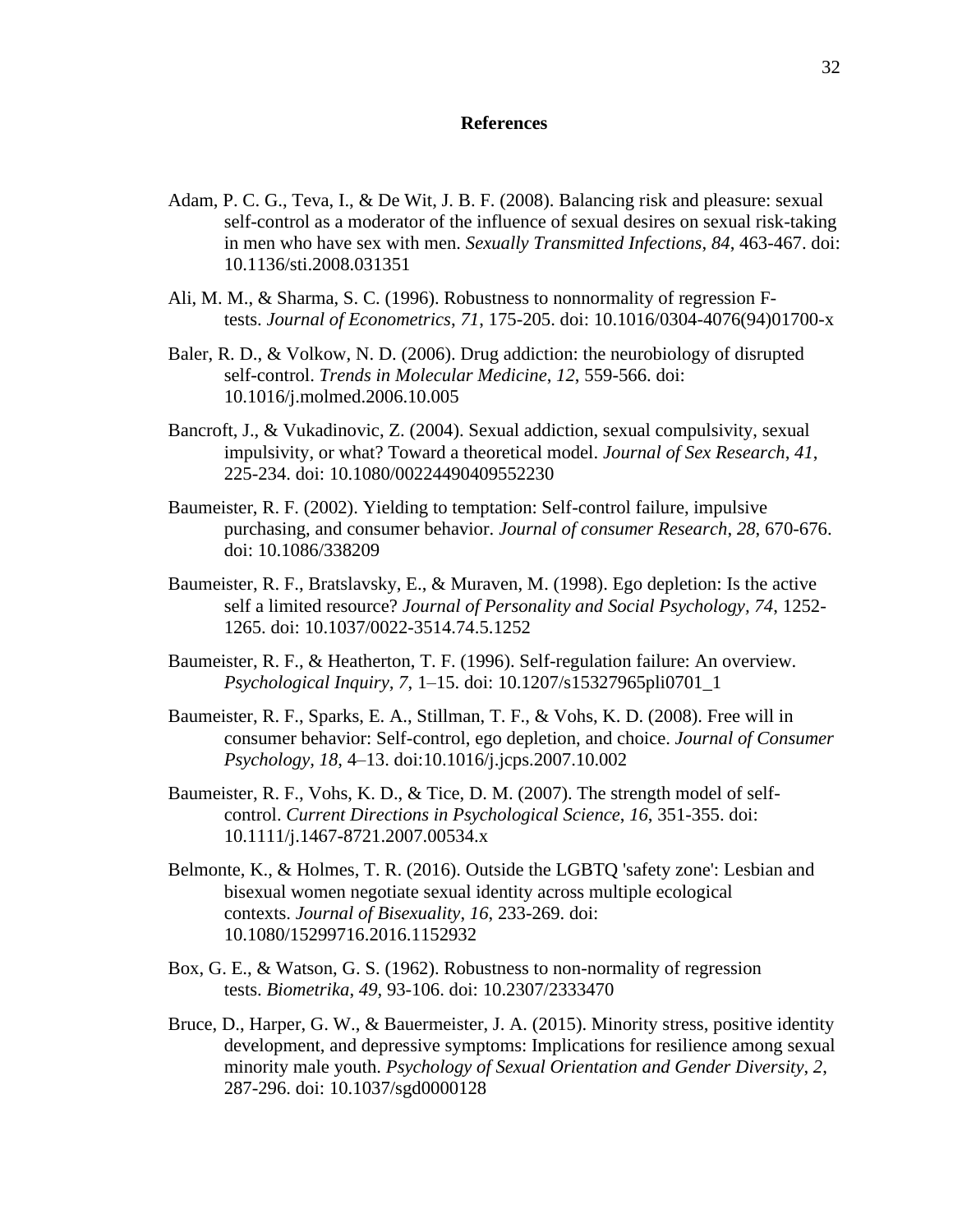- Carey, J.W., Mejia, R., Bingham, T., Ciesielski, C., Gelaude, D., Herbst, …, & Stall, R. (2009). Drug use, high-risk sex behaviors, and increased risk for recent HIV infection among men who have sex with men in Chicago and Los Angeles. *AIDS and Behavior*, *13*, 1084-1096. doi: 10.1007/s10461-008-9403-3
- Chavarria, J., Stevens, E. B., Jason, L. A., & Ferrari, J. R. (2012). The effects of selfregulation and self-efficacy on substance use abstinence. *Alcoholism Treatment Quarterly*, *30*, 422-432. doi: 10.1080/07347324.2012.718960
- Chen, Y. H., Snowden, J. M., McFarland, W., & Raymond, H. F. (2016). Pre-exposure prophylaxis (PrEP) use, seroadaptation, and sexual behavior among men who have sex with men, San Francisco, 2004–2014. *AIDS and Behavior*, *20*, 2791- 2797. doi: 10.1007/s10461-016-1357-2
- Cochran, S. D., Björkenstam, C., & Mays, V. M. (2016). Sexual orientation and all-cause mortality among US adults aged 18 to 59 years, 2001–2011. *American Journal of Public Health*, *106*, 918-920. doi: 10.2105/ajph.2016.303052
- Cohen, J. M., Feinstein, B. A., Rodriguez-Seijas, C., Taylor, C. B., & Newman, M. G. (2016). Rejection sensitivity as a transdiagnostic risk factor for internalizing psychopathology among gay and bisexual men. *Psychology of Sexual Orientation and Gender Diversity*, *3*, 259-264. doi: 10.1037/sgd0000170
- Cortopassi, A. C., Starks, T. J., Parsons, J. T., & Wells, B. E. (2017). Self-concealment, ego depletion, and drug dependence among young sexual minority men who use substances. *Psychology of Sexual Orientation and Gender Diversity*, *4*, 272-281. doi: 10.1037/sgd0000230
- Cox, N., Vanden Berghe, W., Dewaele, A., & Vincke, J. (2008). General and minority stress in an LGB population in Flanders. *Journal of LGBT Health Research*, *4*. 181–194. doi: 10.1080/15574090802657168
- Cramer, R. J., Burks, A. C., Golom, F. D., Stroud, C. H., & Graham, J. L. (2017). The Lesbian, Gay, and Bisexual Identity Scale: Factor analytic evidence and associations with health and well-being. *Measurement and Evaluation in Counseling and Development*, *50*, 71-88. doi: 10.1080/07481756.2017.1325703
- Cramer, R. J., Burks, A. C., Stroud, C. H., Bryson, C. N., & Graham, J. (2015). A moderated mediation analysis of suicide proneness among lesbian, gay, and bisexual community members. *Journal of Social and Clinical Psychology*, *34*, 622-641. doi: 10.1521/jscp.2015.34.7.622
- Crocker, J., Major, B., & Steele, C. 1998. Social stigma. In D. T. Gilbert & Fiske, S. T. (Eds.), *The Handbook of Social Psychology, 2*. pp.504-553. New York: McGraw-Hill. doi: 10.1002/9780470561119
- Croteau, J. M., Anderson, M. Z., & VanderWal, B. L. (2008). Models of workplace sexual identity disclosure and management: Reviewing and extending concepts. *Group & Organization Management*, *33*, 532-565. doi: 10.1177/1059601108321828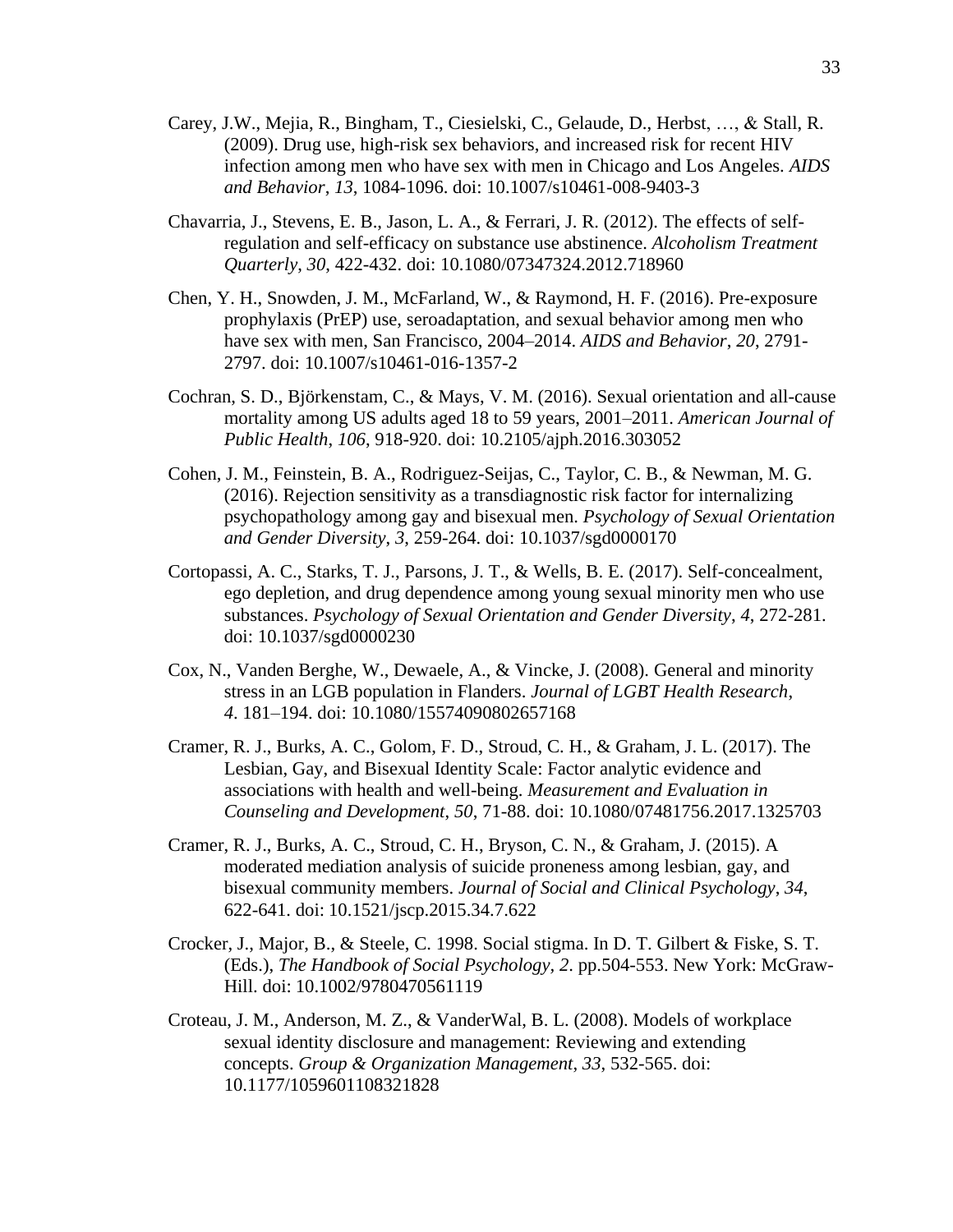- DeHart, T., Longua Peterson, J., Richeson, J. A., & Hamilton, H. R. (2014). A diary study of daily perceived mistreatment and alcohol consumption in college students. *Basic and Applied Social Psychology*, *36*, 443-451. doi: 10.1080/01973533.2014.938157
- de St. Aubin, E., & Skerven, K. (2008). Homonegativity and the lesbian self: Portraits of the ego as either transcender or occluder of negative social stereotypes. In H. A. Wayment & J. J. Bauer (Eds.), *Decade of behavior. Transcending self-interest: Psychological explorations of the quiet ego* (p. 211–220). American Psychological Association. doi: 10.1037/11771-019
- Dodge, B., Reece, M., Herbenick, D., Fisher, C., Satinsky, S., & Stupiansky, N. (2008). Relations between sexually transmitted infection diagnosis and sexual compulsivity in a community-based sample of men who have sex with men. *Sexually Transmitted Infections*, *84*, 324-327. doi: 10.1136/sti.2007.028696
- Dyar, C., Feinstein, B. A., Eaton, N. R., & London, B. (2016). Development and initial validation of the sexual minority women rejection sensitivity scale. *Psychology of Women Quarterly*, *40*, 120-137. doi: 10.1037/t52251-000
- Eldahan, A. I., Pachankis, J. E., Rendina, H. J., Ventuneac, A., Grov, C., & Parsons, J. T. (2016). Daily minority stress and affect among gay and bisexual men: A 30-day diary study. *Journal of Affective Disorders*, *190*, 828-835. doi: 10.1016/j.jad.2015.10.066
- Evren, C., Can, Y., Yilmaz, A., Ovali, E., Cetingok, S., Karabulut, V., & Mutlu, E. (2013). Psychometric properties of the Drug Abuse Screening Test (DAST-10) in heroin dependent adults and adolescents with drug use disorder. *The Journal of Psychiatry and Neurological Sciences*, *26*, 351-359. doi: 10.5350/dajpn2013260404
- Feinstein, B. A., McConnell, E., Dyar, C., Mustanski, B., & Newcomb, M. E. (2018). Minority stress and relationship functioning among young male same-sex couples: An examination of actor–partner interdependence models. *Journal of Consulting and Clinical Psychology*, *86*, 416-426. doi: 10.1037/ccp0000296
- Frost, D. M., & LeBlanc, A. J. (2014). Nonevent stress contributes to mental health disparities based on sexual orientation: Evidence from a personal projects analysis. *American Journal of Orthopsychiatry*, *84*, 557-566. doi: 10.1037/ort0000024
- Frost, D. M., Lehavot, K., & Meyer, I. H. (2015). Minority stress and physical health among sexual minority individuals. *Journal of Behavioral Medicine*, *38*, 1–8. doi: 10.1007/s10865-013-9523-8
- Frost, D. M., & Meyer, I. H. (2009). Internalized homophobia and relationship quality among lesbians, gay men, and bisexuals. *Journal of Counseling Psychology*, *56*, 97-109. doi: 10.1037/a0012844
- Frost, D. M., & Svensson, M. E. (2018Sexual minority health. In T. Revenson and R. Gurung (Eds.), *Handbook of Health Psychology*. pp. 312-324. New Jersey: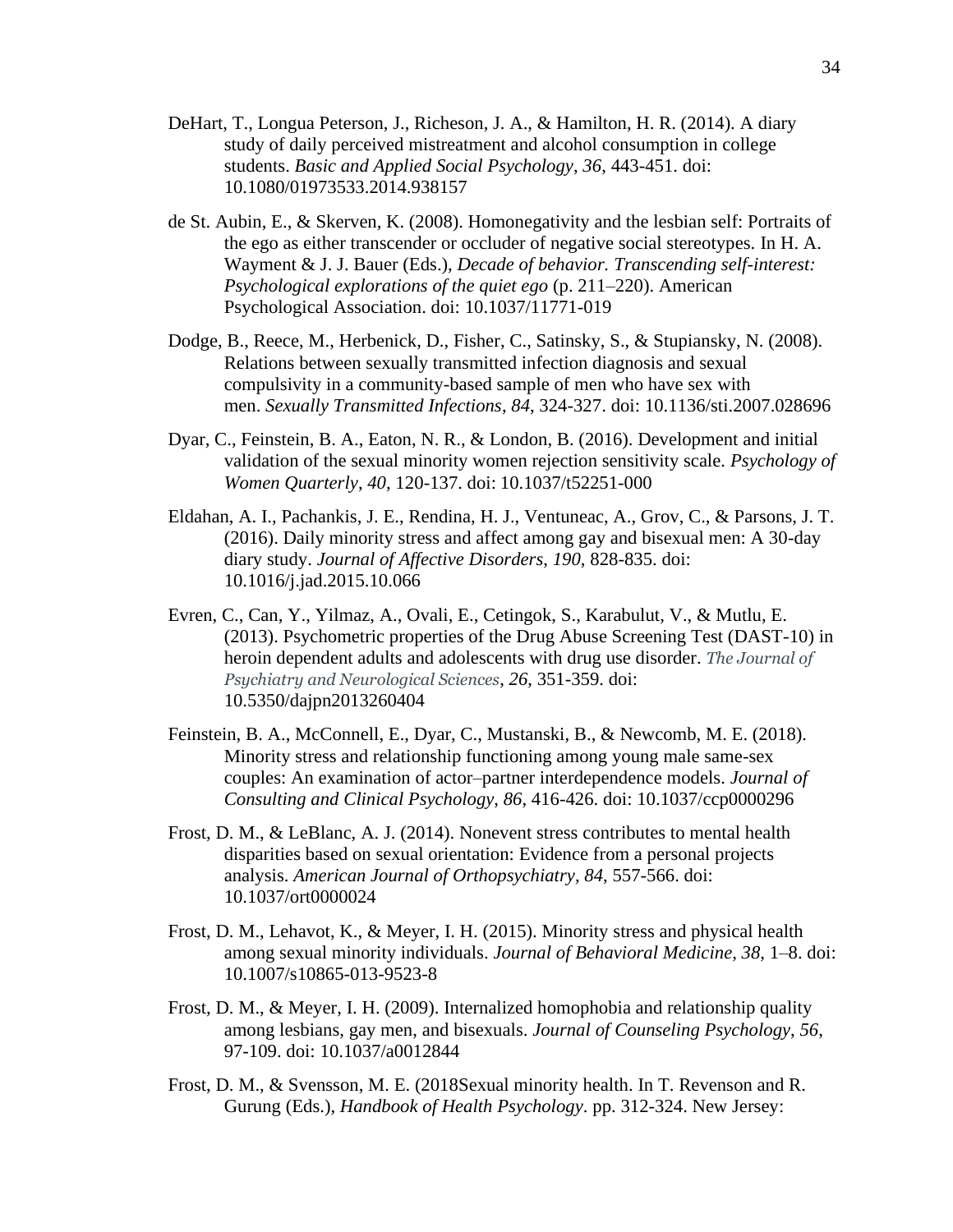Routledge. doi: 10.4324/9781315167534-23 Gao, S., Assink, M., Cipriani, A., & Lin, K. (2017). Associations between rejection sensitivity and mental health outcomes: A meta-analytic review. *Clinical Psychology Review*, *57*, 59-74. doi: 10.1016/j.cpr.2017.08.007

- Giordano, N. G. (2016). *Concealing Stigmatized Sexual Orientation, Accepting Versus Non-Accepting Attitudes, And Ego Depletion*. (Doctoral dissertation, the University of North Dakota).
- Hagger, M. S., Wood, C., Stiff, C., & Chatzisarantis, N. L. (2010). Ego depletion and the strength model of self-control: a meta-analysis. *Psychological Bulletin*, *136*, 495- 525. doi: 10.1037/a0019486
- Hatzenbuehler, M. L., Nolen-Hoeksema, S., & Dovidio, J. (2009). How does stigma "get under the skin"? The mediating role of emotion regulation. *Psychological Science*, *20*, 1282-1289. doi: 10.1111/j.1467-9280.2009.02441.x
- Hayes, A.F. (2013). Introduction to Mediation, Moderation, and Conditional Process Analysis: A Regression‐Based Approach. New York, NY: The Guilford Press. doi: 10.1111/jedm.12050
- Heatherton, T. F., & Baumeister, R. F. (1996). Self-regulation failure: Past, present, and future. *Psychological Inquiry, 7*, 90–98. doi: 10.1207/s15327965pli0701\_20
- Hequembourg, A. L., & Brallier, S. A. (2009). An exploration of sexual minority stress across the lines of gender and sexual identity. *Journal of Homosexuality*, *56*, 273- 298. doi: 10.1080/00918360902728517
- Hequembourg, A. L., & Dearing, R. L. (2013). Exploring shame, guilt, and risky substance use among sexual minority men and women. *Journal of Homosexuality*, *60*, 615-638. doi: 10.1080/00918369.2013.760365
- Heron, K. E., Braitman, A. L., Lewis, R. J., Shappie, A. T., & Hitson, P. T. (2018). Measuring sexual minority stressors in lesbian women's daily lives: Initial scale development. *Psychology of Sexual Orientation and Gender Diversity, 5,* 378- 395. doi: 10.1037/sgd0000287
- Hill, C. A., & Gunderson, C. J. (2015). Resilience of lesbian, gay, and bisexual individuals in relation to social environment, personal characteristics, and emotion regulation strategies. *Psychology of Sexual Orientation and Gender Diversity*, *2*, 232-252. doi: 10.1037/sgd0000129
- Hu, X., Wang, Y., & Wu, C. H. (2013). Acceptance concern and life satisfaction for Chinese LGBs: The mediating role of self-concealment. *Social Indicators Research*, *114*, 687-701. doi: 10.1007/s11205-012-0168-8
- Inzlicht, M., McKay, L., & Aronson, J. (2006). Stigma as ego depletion: How being the target of prejudice affects self-control. *Psychological Science*, *17*, 262–269. doi: 10.1111/j.1467-9280.2006.01695.x
- Janssen, L., Fennis, B. M., Pruyn, A. T. H., & Vohs, K. D. (2008). The path of least resistance: Regulatory resource depletion and the effectiveness of social influence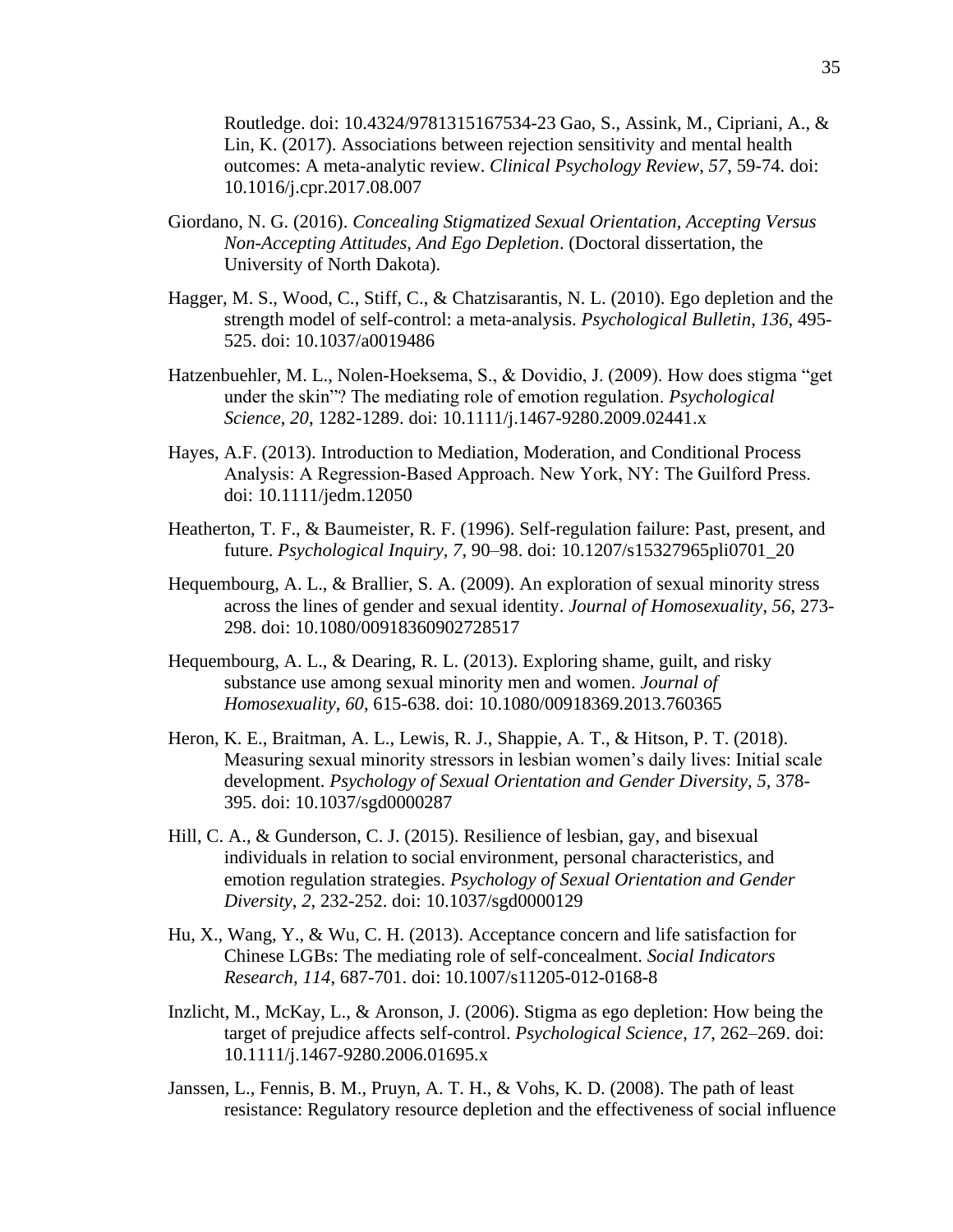techniques. *Journal of Business Research*, *61*, 1041-1045. doi: 10.1016/j.jbusres.2007.09.013

- Jia, L., & Hirt, E. R. (2016). Depletion suspends the comparator mechanism in monitoring: The role of chronic self-consciousness in sequential selfregulation. *Journal of Personality and Social Psychology*, *111*, 284-300. doi: 10.1037/pspp0000108
- Kalichman, S. C., & Rompa, D. (2001). The Sexual Compulsivity Scale: Further development and use with HIV-positive persons. *Journal of Personality Assessment*, *76*, 379-395. doi: 10.1207/s15327752jpa7603\_02
- Kashubeck-West, S., & Szymanski, D. M. (2008). Risky sexual behavior in gay and bisexual men: Internalized heterosexism, sensation seeking, and substance use. *The Counseling Psychologist*, *36*, 595-614. doi: 10.1177/0011000007309633
- King, E. B., Mohr, J. J., Peddie, C. I., Jones, K. P., & Kendra, M. (2017). Predictors of identity management: An exploratory experience-sampling study of lesbian, gay, and bisexual workers. *Journal of Management*, *43*, 476-502. doi: 10.1177/0149206314539350
- King, M., Semlyen, J., Tai, S. S., Killaspy, H., Osborn, D., Popelyuk, D., & Nazareth, I. (2008). A systematic review of mental disorder, suicide, and deliberate self-harm in lesbian, gay and bisexual people. *BMC Psychiatry*, *8*, 70-87. doi: 10.1186/1471-244x-8-70
- Legate, N., Ryan, R. M., & Weinstein, N. (2012). Is coming out always a "good thing"? Exploring the relations of autonomy support, outness, and wellness for lesbian, gay, and bisexual individuals. *Social Psychological and Personality Science*, *3*, 145-152. doi: 10.1177/1948550611411929
- Lehavot, K., & Simoni, J. M. (2011). The impact of minority stress on mental health and substance use among sexual minority women. *Journal of Consulting and Clinical Psychology*, *79*, 159-170. doi: 10.1037/a0022839
- Madera, J. M. (2010). The cognitive effects of hiding one's homosexuality in the workplace. *Industrial and Organizational Psychology*, *3*, 86-89. doi: 10.1111/j.1754-9434.2009.01204.x
- Maranges, H. M., & Baumeister, R. F. (2016). Self-control and ego depletion. In Vohs, K. D., & Baumeister, R. F. (Eds.) *Handbook of self-regulation: Research, theory, and applications*. pp. 42-61. New York, NY: Guilford Publications.
- McGarrity, L. A. (2016). *Minority stress, self-regulation, and executive function: An experimental investigation of gay and lesbian adults* (Doctoral dissertation, The University of Utah).
- Mead, N., Baumeister, R., Gino, F., Schweitzer, M., & Ariely, D. (2009). Too tired to tell the truth: Self-control, resource depletion, and dishonesty. *Journal of Experimental Social Psychology, 45*, 594–597. doi: 10.1016/j.jesp.2009.02.004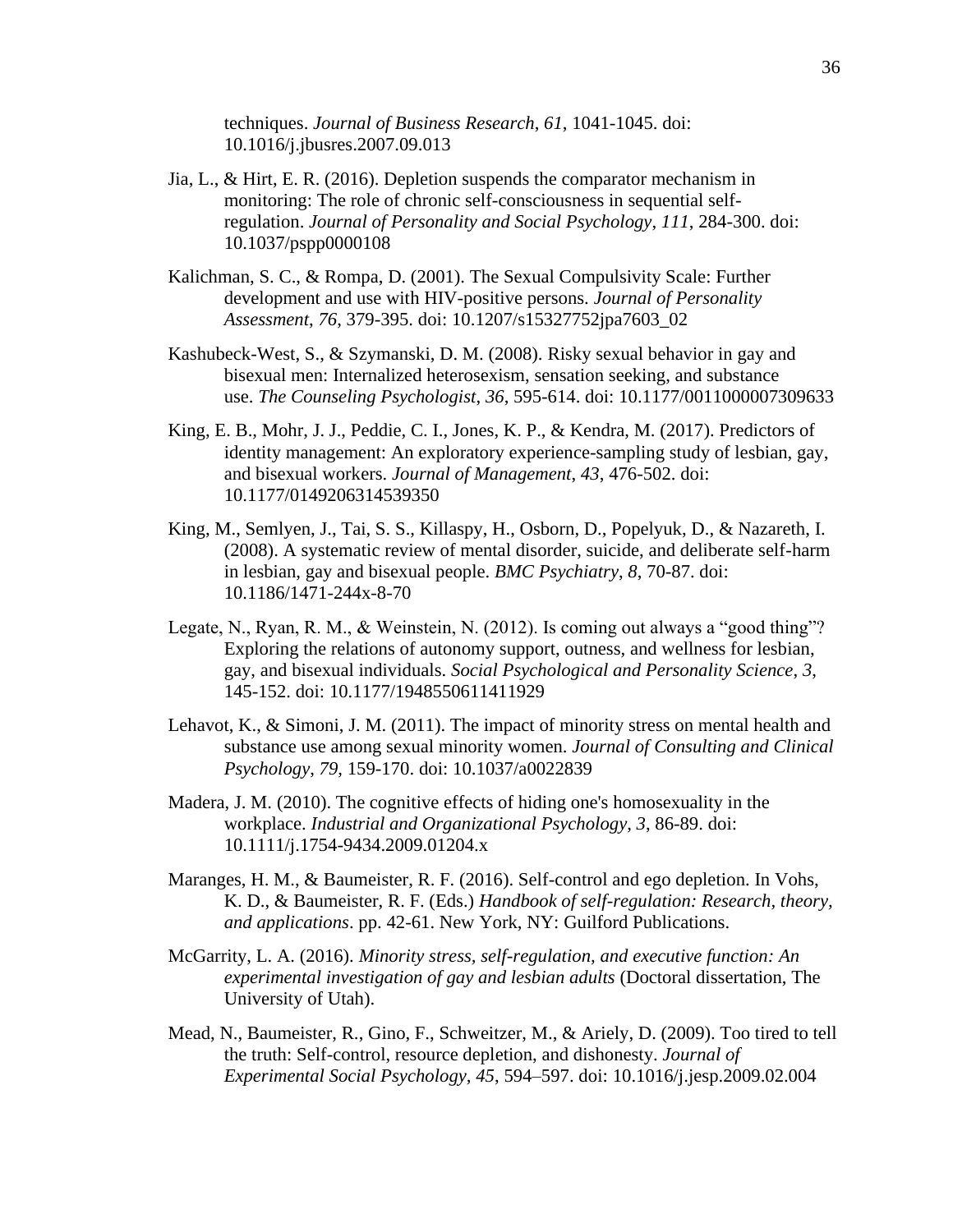- Meyer, I.H. (2003). Prejudice, social stress, and mental health in lesbian, gay, and bisexual populations: conceptual issues and research evidence. *Psychological Bulletin*, *129*, 674-697. doi: 10.1037/0033-2909.129.5.674
- Meyer, I. H., & Frost, D. M. (2013). Minority stress and the health of sexual minorities. In C. J. Patterson & A. R. D'Augelli (Eds.), *Handbook of psychology and sexual orientation* (pp. 252-266). New York, NY, US: Oxford University Press. doi: 10.1093/acprof:oso/9780199765218.003.0018
- Mohr, J. J., & Kendra, M. S. 2011. Revision and extension of a multidimensional measure of sexual minority identity: The lesbian, gay, and bisexual identity scale. *Journal of Counseling Psychology, 58*, 234-245. doi: 10.1037/a0022858
- Muraven, M., & Baumeister, R. F. (2000). Self-regulation and depletion of limited resources: Does self-control resemble a muscle? *Psychological Bulletin, 126*, 247- 259. doi: 10.1037/0033-2909.126.2.247
- Nes, L. S., Ehlers, S. L., Patten, C. A., & Gastineau, D. A. (2013). Self-regulatory fatigue in hematologic malignancies: Impact on quality of life, coping, and adherence to medical recommendations. *International Journal of Behavioral Medicine*, *20*, 13- 21. doi: 10.1037/e548132012-167
- Nes, L. S., Ehlers, S. L., Whipple, M. O., & Vincent, A. (2013). Self-regulatory fatigue in chronic multisymptom illnesses: Scale development, fatigue, and selfcontrol. *Journal of Pain Research*, *6*, 181-188. doi: 10.2147/jpr.s40014
- Newcomb, M. E., & Mustanski, B. (2010). Internalized homophobia and internalizing mental health problems: A meta-analytic review. *Clinical Psychology Review*, *30*, 1019-1029. doi: 10.1016/j.cpr.2010.07.003
- Pachankis, J. E. (2015). A transdiagnostic minority stress treatment approach for gay and bisexual men's syndemic health conditions. *Archives of sexual behavior*, *44*, 1843-1860. doi: 10.1007/s10508-015-0480-x
- Pachankis JE, Goldfried MR, Ramrattan ME. (2008). Extension of the rejection sensitivity construct to the interpersonal functioning of gay men. *Journal of Consulting and Clinical Psychology, 76,* 306–317. doi: 10.1037/0022- 006x.76.2.306
- Pachankis, J. E., Hatzenbuehler, M. L., & Starks, T. J. (2014). The influence of structural stigma and rejection sensitivity on young sexual minority men's daily tobacco and alcohol use. *Social Science & Medicine*, *103*, 67-75. doi: 10.1016/j.socscimed.2013.10.005
- Pachankis, J. E., Rendina, H. J., Restar, A., Ventuneac, A., Grov, C., & Parsons, J. T. (2015). A minority stress—emotion regulation model of sexual compulsivity among highly sexually active gay and bisexual men. *Health Psychology*, *34*, 829- 840. doi: 10.1037/hea0000180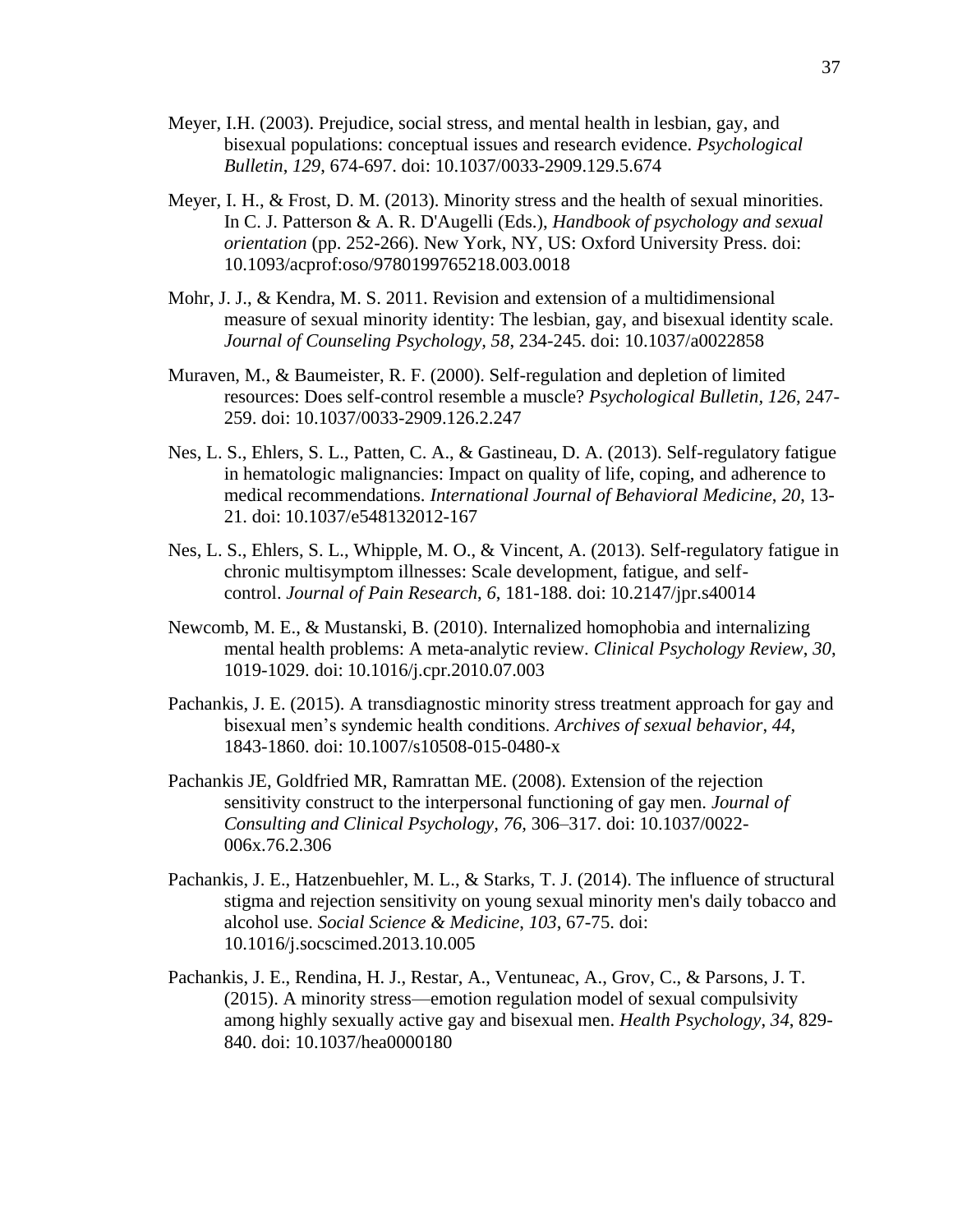- Park, N., Peterson, C., & Seligman, M. E. (2004). Strengths of character and wellbeing. *Journal of Social and Clinical Psychology*, *23*, 603-619. doi: 10.1521/jscp.23.5.603.50748
- Pokorny, A. D., Miller, B. A., & Kaplan, H. B. (1972). The brief MAST: A shortened version of the Michigan Alcoholism Screening Test. *American Journal of Psychiatry*, *129*, 342-345. doi: 10.1176/ajp.129.3.342
- Puckett, J. A., Newcomb, M. E., Ryan, D. T., Swann, G., Garofalo, R., & Mustanski, B. (2017). Internalized homophobia and perceived stigma: A validation study of stigma measures in a sample of young men who have sex with men. *Sexuality Research & Social Solicy*, *14*, 1–16. doi; 10.1007/s13178-016-0258-5
- Quinn, K., Dickson-Gomez, J., DiFranceisco, W., Kelly, J. A., St. Lawrence, J. S., Amirkhanian, Y. A., & Broaddus, M. (2015). Correlates of internalized homonegativity among black men who have sex with men. *AIDS Education and Prevention*, *27*, 212-226. doi: 10.1521/aeap.2015.27.3.212
- Riggle, E. D., Mohr, J. J., Rostosky, S. S., Fingerhut, A. W., & Balsam, K. F. (2014). A multifactor Lesbian, Gay, and Bisexual Positive Identity Measure (LGB-PIM). *Psychology of Sexual Orientation and Gender Diversity*, *1*, 398-411. doi: 10.1037/t37069-000
- Riggle, E. D., Rostosky, S. S., Black, W. W., & Rosenkrantz, D. E. (2017). Outness, concealment, and authenticity: Associations with LGB individuals' psychological distress and well-being. *Psychology of Sexual Orientation and Gender Diversity*, *4*, 54-62. doi: 10.1037/sgd0000202
- Rodriguez-Seijas, C., Eaton, N. R., & Pachankis, J. E. (2019). Prevalence of psychiatric disorders at the intersection of race and sexual orientation: Results from the National Epidemiologic Survey of Alcohol and Related Conditions-III. *Journal of Consulting and Clinical Psychology*, *87*, 321–331. doi: 10.1037/ccp0000377
- Schmeichel, B. J. (2007). Attention control, memory updating, and emotion regulation temporarily reduce the capacity for executive control. *Journal of Experimental Psychology: General*, *136*, 241-255. doi: 10.1037/0096-3445.136.2.241
- Shih, M., Young, M. J., & Bucher, A. (2013). Working to reduce the effects of discrimination: Identity management strategies in organizations. *American Psychologist*, *68*, 145-157. doi: 10.1037/a0032250
- Skinner, H. A. (1982). The drug abuse screening test. *Addictive Behaviors*, *7*, 363-371. doi: 10.1016/0306-4603(82)90005-3
- Timmins, L., Rimes, K. A., & Rahman, Q. (2019). Minority Stressors, Rumination, and Psychological Distress in Lesbian, Gay, and Bisexual Individuals. *Archives of Sexual Behavior*, 1-20. doi: 10.1007/s10508-019-01502-2
- Tice, D. M., Baumeister, R. F., Shmueli, D., & Muraven, M. (2007). Restoring the self: Positive affect helps improve self-regulation following ego depletion. *Journal of Eexperimental Social Psychology*, *43*, 379-384. doi: 10.1016/j.jesp.2006.05.007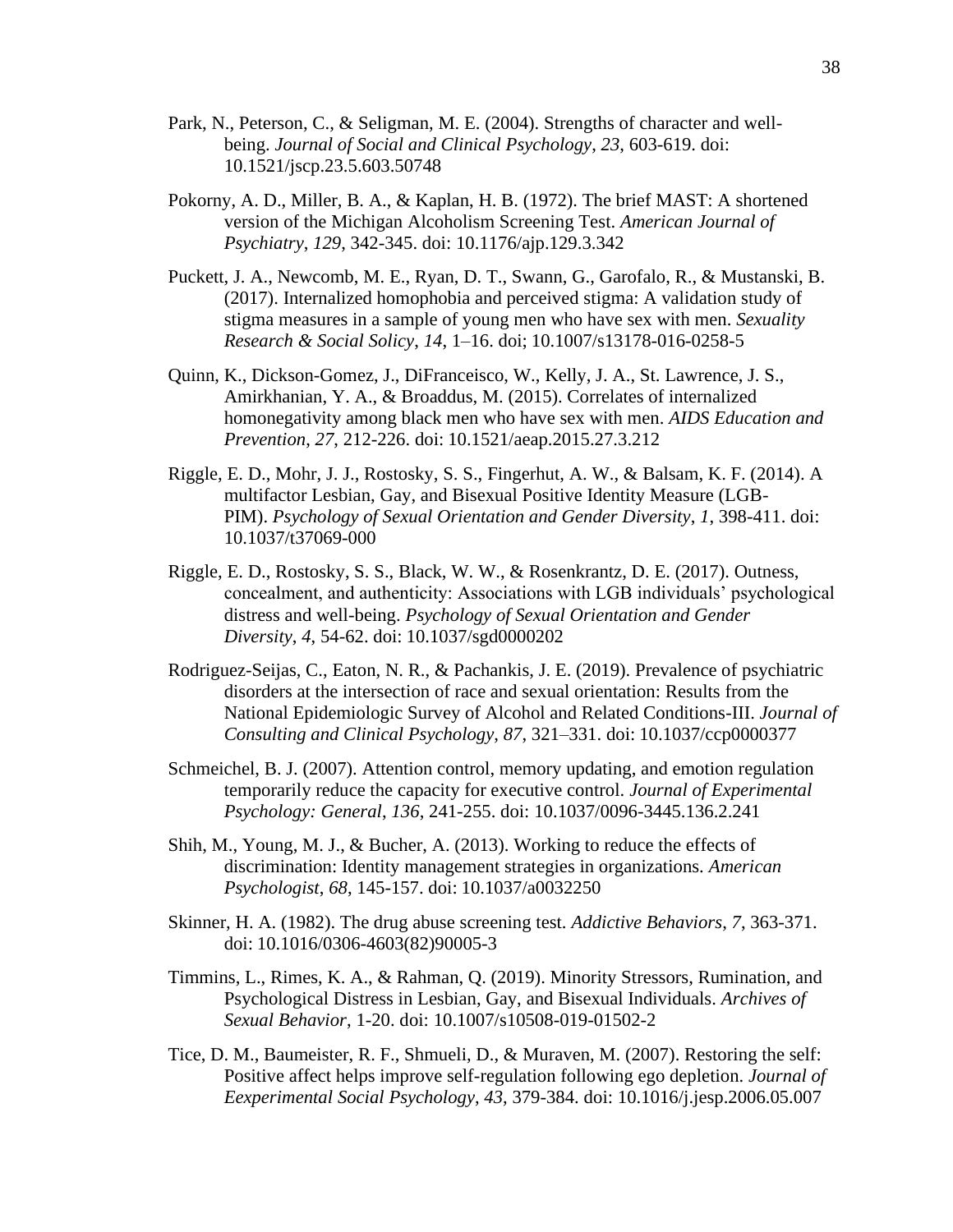- Twenge, J., Muraven, M., Tice, D. Measuring state self-control: Reliability, validity, and correlations with physical and psychological stress. Monmouth, NJ: Monmouth University; unpublished
- Vohs, K. D., Baumeister, R. F., & Ciarocco, N. J. (2005). Self-regulation and selfpresentation: regulatory resource depletion impairs impression management and effortful self-presentation depletes regulatory resources. *Journal of Personality and Social Psychology*, *88*, 632-657. doi: 10.1037/0022-3514.88.4.632
- Vohs, K. D., & Heatherton, T. F. (2000). Self-regulatory failure: A resource-depletion approach. *Psychological Science*, *11*, 249-254. doi; 10.1111/1467-9280.00250
- Wang, K., & Pachankis, J. E. (2016). Gay-related rejection sensitivity as a risk factor for condomless sex. *AIDS and Behavior*, *20*, 763-767. doi: 10.1007/s10461-015- 1224-6
- Welsh, D. T., Ellis, A. P., Christian, M. S., & Mai, K. M. (2014). Building a selfregulatory model of sleep deprivation and deception: The role of caffeine and social influence. *Journal of Applied Psychology*, *99*, 1268-1277. doi: 10.1037/a0036202
- Welsh, D. T., & Ordóñez, L. D. (2014). The dark side of consecutive high performance goals: Linking goal setting, depletion, and unethical behavior. *Organizational Behavior and Human Decision Processes*, *123*, 79-89. doi: 10.1016/j.obhdp.2013.07.006
- Welsh, D., Ordóñez, L. D., Snyder, D., & Christian, M. (2015). The slippery slope: How small ethical transgressions pave the way for larger future transgressions. *Journal of Applied Psychology*, *100*, 114-127. doi: 10.1037/a0036950
- White, D., & Stephenson, R. (2014). Identity formation, outness, and sexual risk among gay and bisexual men. *American journal of men's health*, *8*, 98-109. doi: 10.1177/1557988313489133
- Wiers, R., Ames, S. L., Hofmann, W., Krank, M., & Stacy, A. (2010). Impulsivity, impulsive and reflective processes and the development of alcohol use and misuse in adolescents and young adults. *Frontiers in Psychology*, *1*, 1-12. doi: 10.3389/fpsyg.2010.00144
- Williamson, I. R. (2000). Internalized homophobia and health issues affecting lesbians and gay men. *Health education research*, *15*, 97-107. doi: 10.1093/her/15.1.97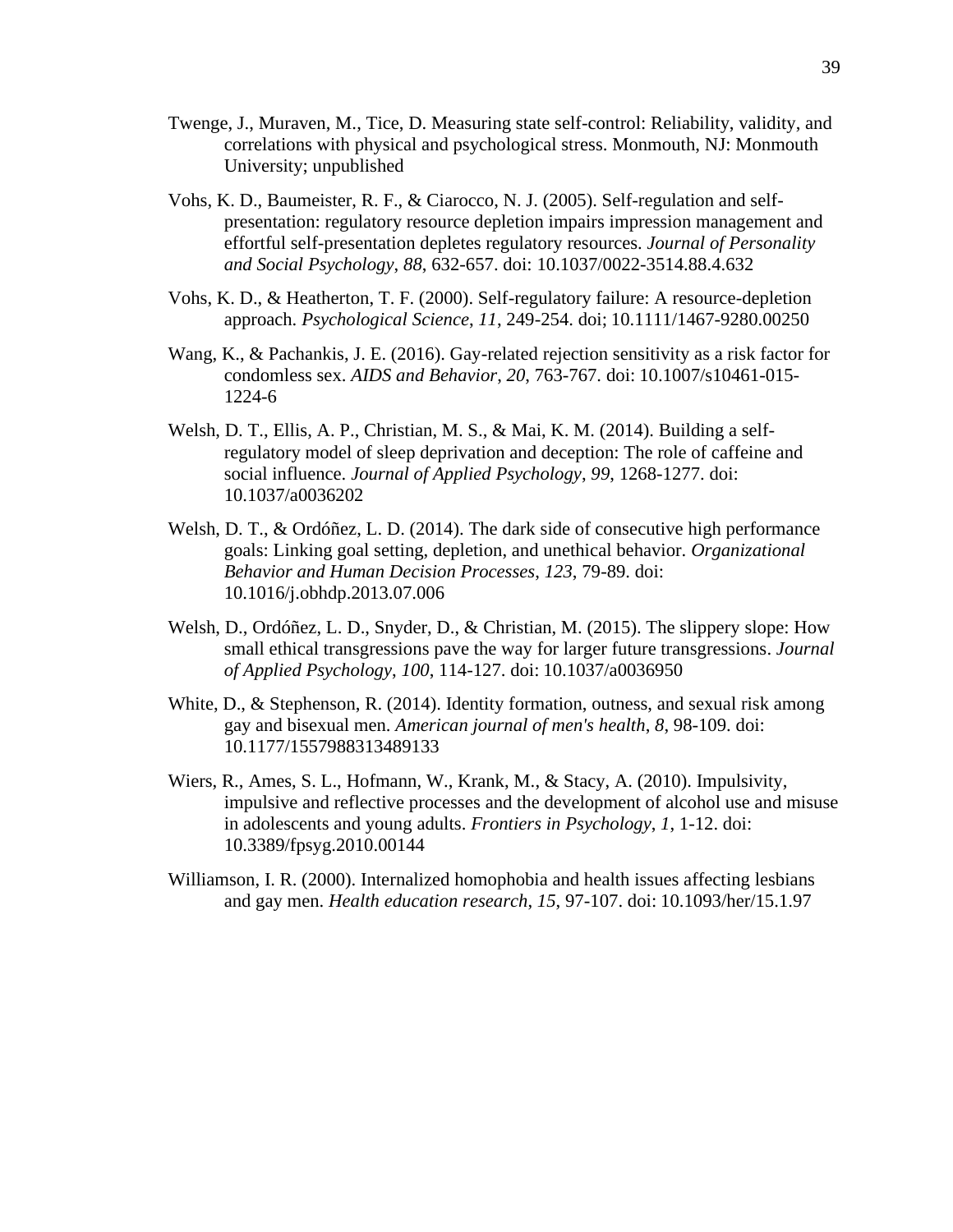# **Appendices**

**Appendix A - Figures**



*Figure 1.* The proposed mediation model, with indirect effects indicated by dashed lines and direct effects by solid lines.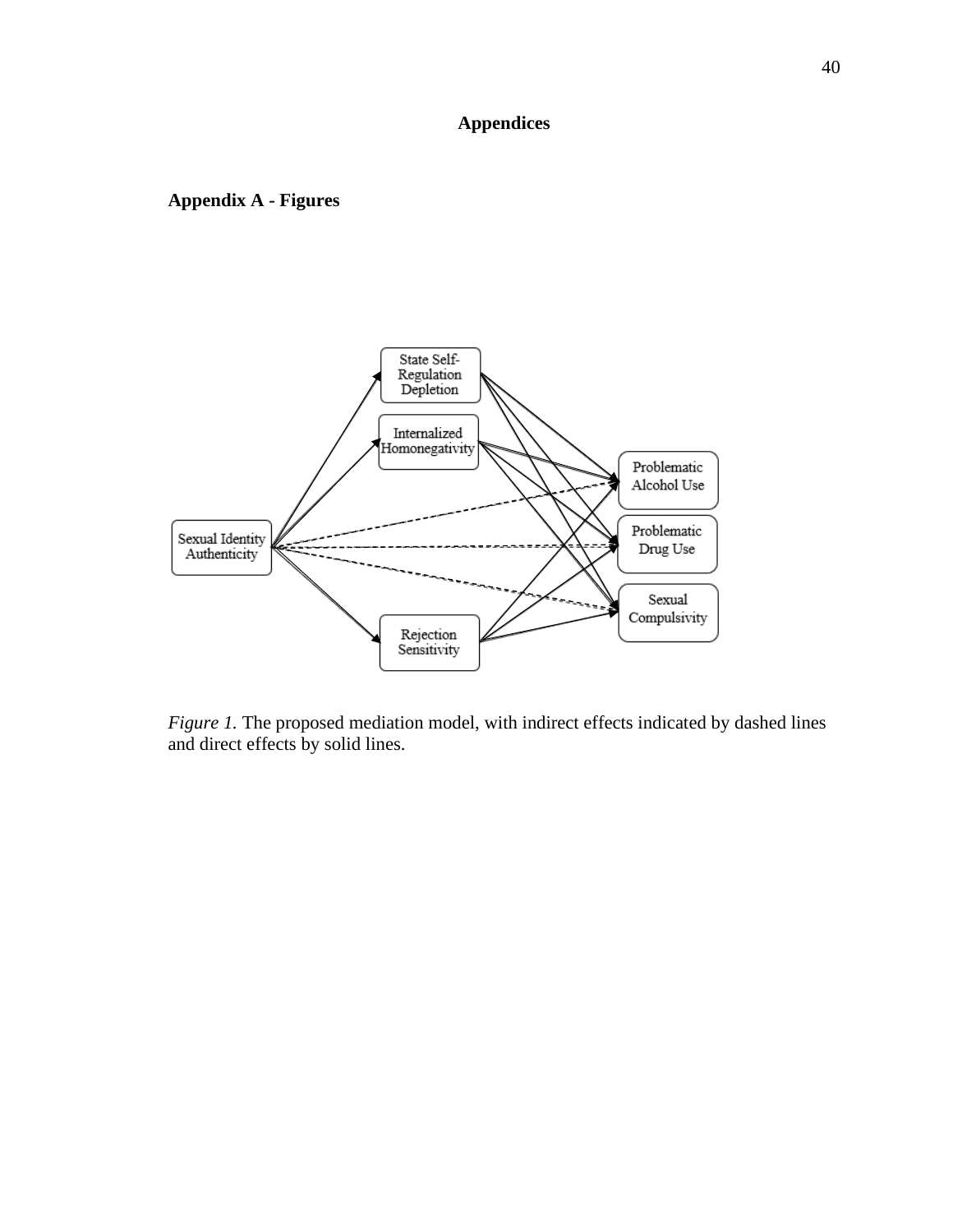

*Figure 2.* The observed mediation model; p<.05\*, p<.01\*\*, p<.001\*\*\*.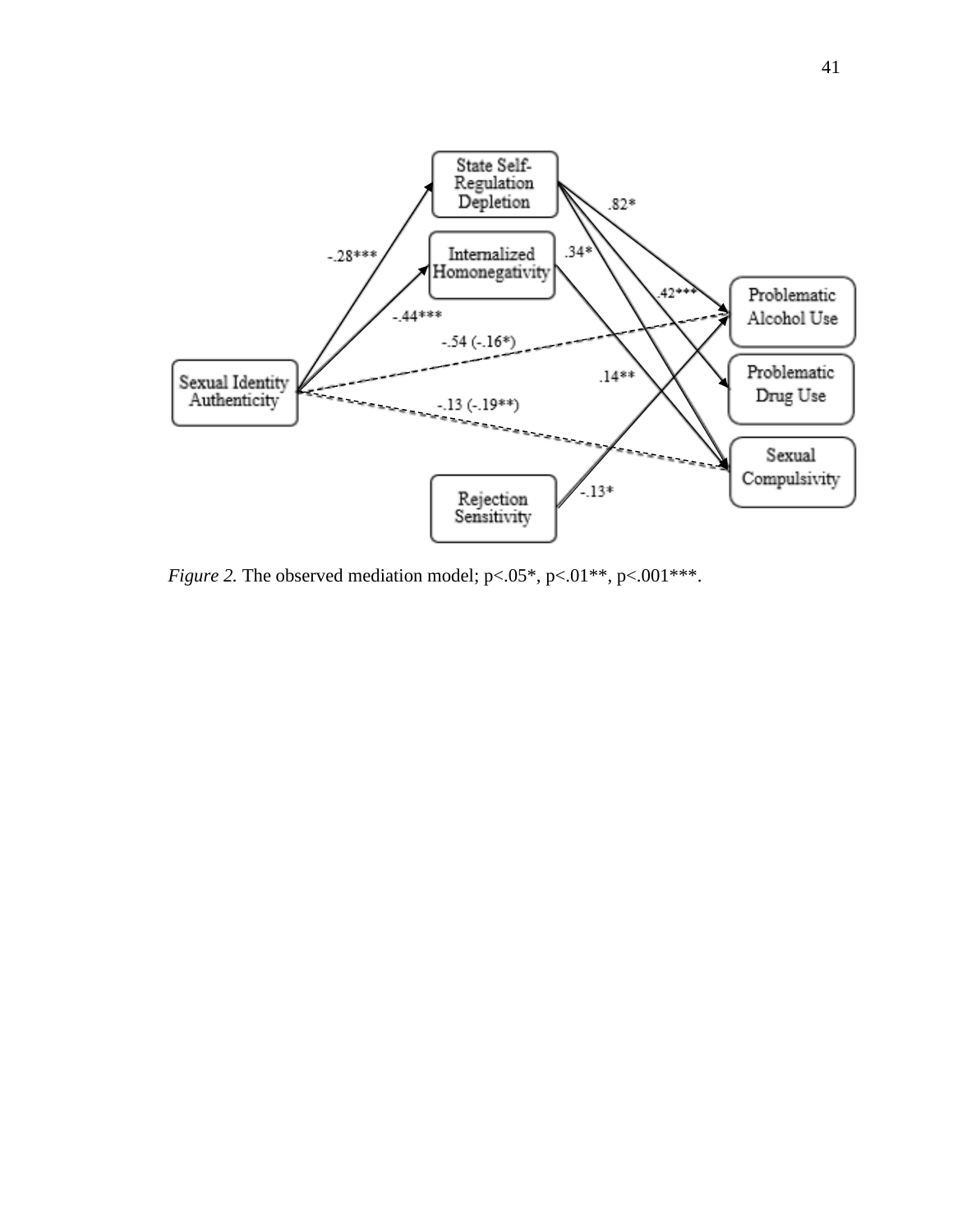### **Appendix B - Tables**

#### Table 1.

### *Descriptive Statistics*

|     | IA Age                                     |  | SED IH RS AU DU SC |      |      |
|-----|--------------------------------------------|--|--------------------|------|------|
|     | M 5.64 37.8 3.16 6.30 14.43 4.45 2.36 2.35 |  |                    |      |      |
| SD  | $1.34$ 14.68 1.27 3.78 8.25 6.61 2.25 2.78 |  |                    |      |      |
| Min | $1.20$ 18 .88 3 1 0 0 0                    |  |                    |      |      |
|     | Max 7 73 5.76 18 36 31 9 10                |  |                    |      |      |
|     | Skew -1.01 .04 .35 .98 .48 2.13            |  |                    | 1.50 | 1.29 |

*Note:* n=238; IA = identity authenticity (range: ); SED = state ego depletion (range: ; IH = internalized homonegativity (range: 3-18);  $RS =$  rejection sensitivity (range: 1-36);  $AU =$  alcohol use (range: 0-31);  $DU =$  drug use (range: 0-10);  $SC =$  sexual compulsivity (range: 0-12).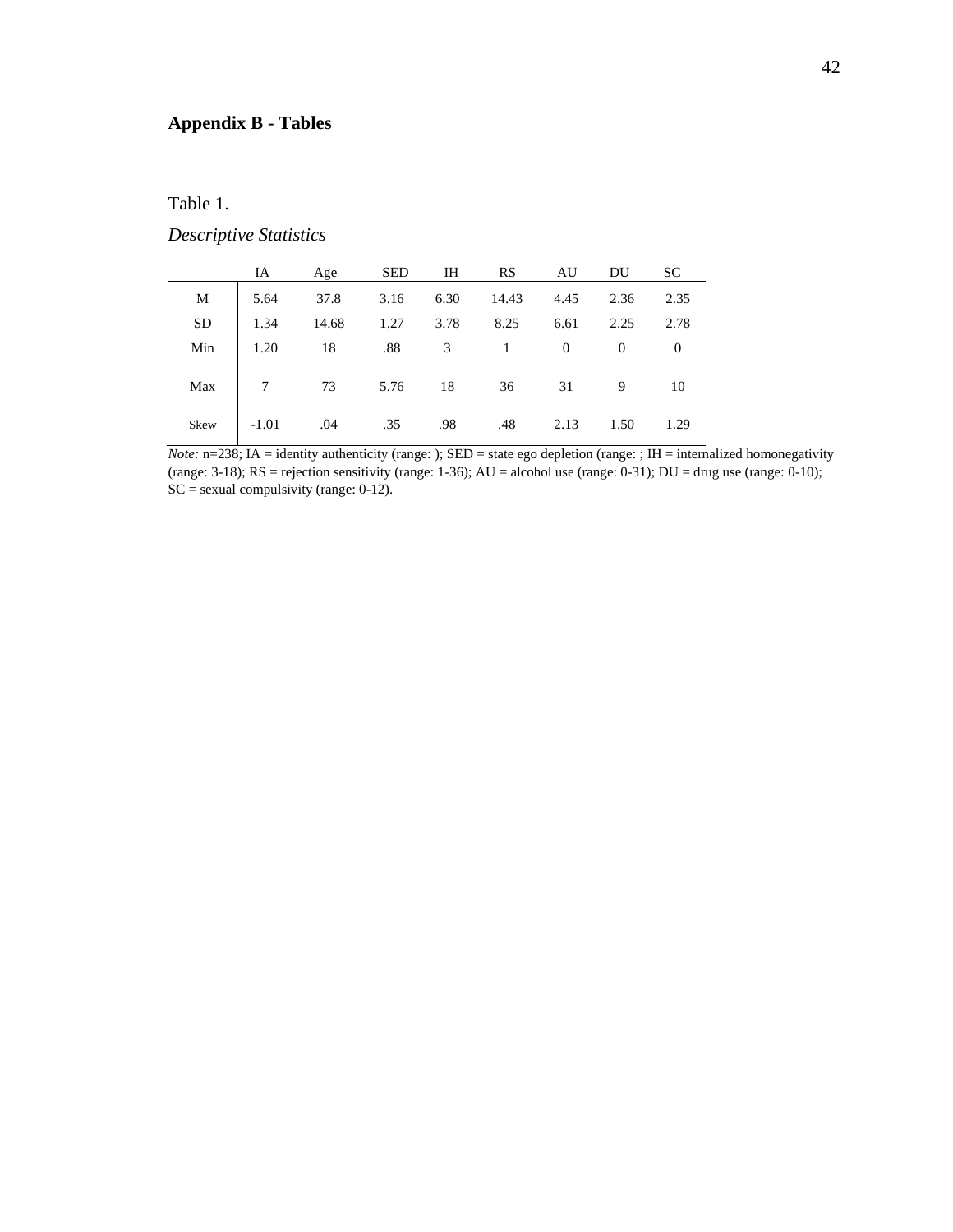### Table 2.

*Correlations Among Model Components*

| Measure                        | IA                       | AGE       | <b>SED</b> | IH                       | RS                | AU       | DU       |
|--------------------------------|--------------------------|-----------|------------|--------------------------|-------------------|----------|----------|
| Identity<br>authenticity       | $\overline{\phantom{a}}$ | -         |            |                          |                   |          |          |
| Age                            | $-.07$                   |           |            |                          |                   |          |          |
| State ego<br>depletion         | $-.26***$                | $-.24***$ |            |                          |                   |          |          |
| Internalized<br>homonegativity | $-.44**$                 | $-.04$    | $.20**$    | $\overline{\phantom{a}}$ |                   |          |          |
| Rejection<br>sensitivity       | $-.04$                   | .11       | .12        | .02                      | $\qquad \qquad -$ |          |          |
| Alcohol use                    | $-.16*$                  | .07       | $.15*$     | .10                      | $-.13$            |          |          |
| Drug use                       | $-.10$                   | $-.16*$   | $.27***$   | .07                      | $-.03$            | $.31***$ |          |
| Sexual<br>compulsivity         | $-.19**$                 | $-.01$    | $.23***$   | $.26**$<br>$\ast$        | .13               | $.25***$ | $.36***$ |

Note: IA = identity authenticity,  $SED = state$  ego depletion, IH = internalized homonegativity,  $RS =$ rejection sensitivity,  $AU =$  alcohol use,  $DU =$  drug use; \*p < .05, \*\*p < .01, \*\*\*p < .001.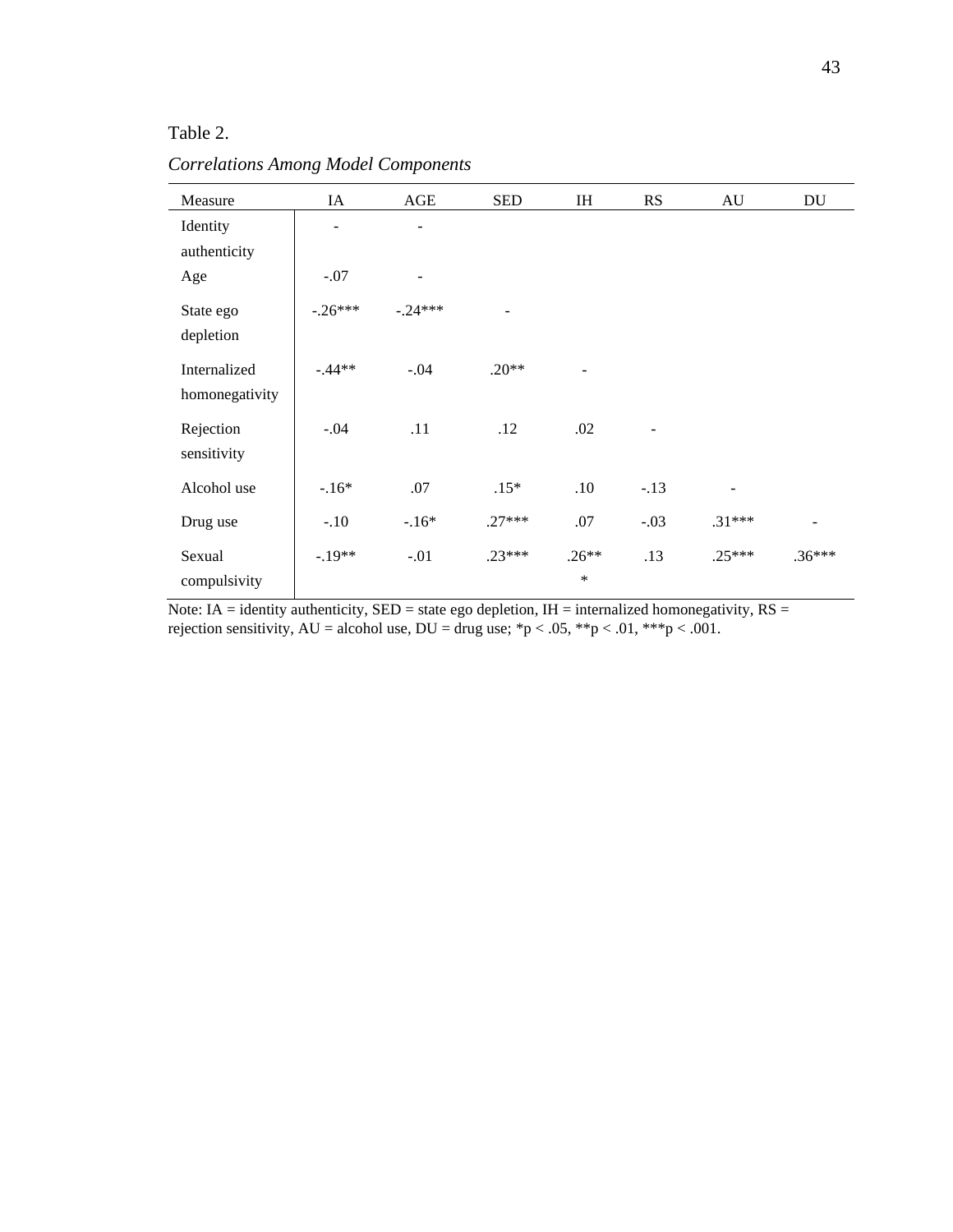| State ego depletion         |                              | β      | $\boldsymbol{t}$ | p                |  |
|-----------------------------|------------------------------|--------|------------------|------------------|--|
| Step 1 model                |                              |        |                  |                  |  |
|                             | Age                          | $-.24$ | $-3.71$          | < .001           |  |
| Step 2 model                |                              |        |                  |                  |  |
|                             | Age                          | $-.26$ | $-4.16$          | < .001           |  |
|                             | Identity                     | $-.28$ | $-4.52$          | < .001           |  |
|                             | authenticity                 |        |                  |                  |  |
| Internalized homonegativity |                              | β      | $\boldsymbol{t}$ | $\boldsymbol{p}$ |  |
| Step 1 model                |                              |        |                  |                  |  |
|                             | Age                          | $-.03$ | $-48$            |                  |  |
| Step 2 model                |                              |        |                  |                  |  |
|                             | Age                          | $-06$  | $-1.05$          |                  |  |
|                             | Identity                     | $-.44$ | $-2.42$          | < .001           |  |
|                             | authenticity                 |        |                  |                  |  |
|                             | <b>Rejection Sensitivity</b> | β      | $\boldsymbol{t}$ | D                |  |
| Step 1 model                |                              |        |                  |                  |  |
|                             | Age                          | .09    | 1.40             | .164             |  |
| Step 2 model                |                              |        |                  |                  |  |
|                             | Age                          | .09    | 1.35             | .178             |  |
|                             | Identity                     | $-.04$ | $-.56$           | .575             |  |
|                             | authenticity                 |        |                  |                  |  |

Table 3. *Results of Hierarchical Regression of Age and Identity Authenticity on Predictors*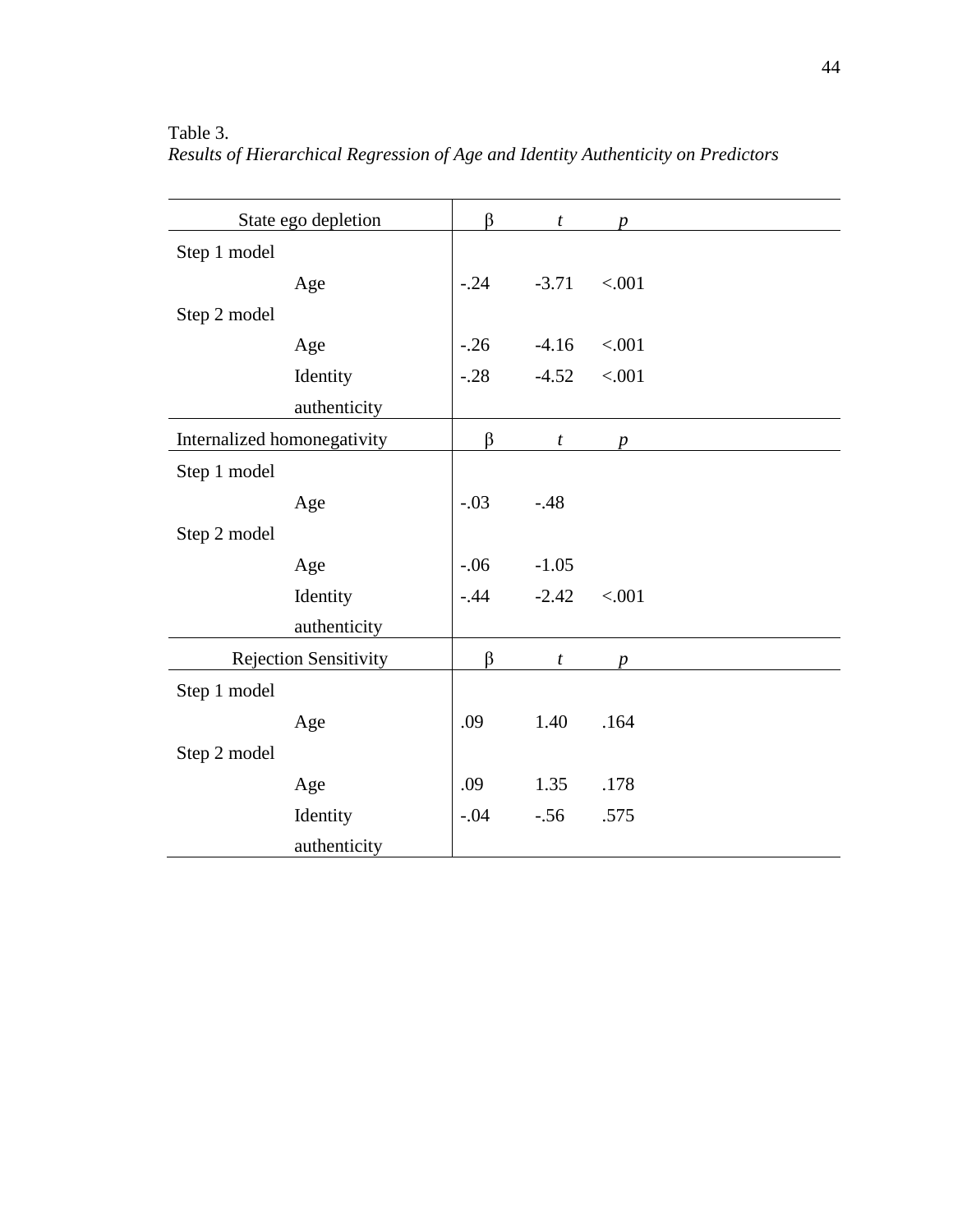Table 4.

*Results of Hierarchical Regression of Age and Identity Authenticity on Alcohol Use, Drug Use, and Sexual Compulsivity*  $\overline{\phantom{a}}$ 

| Alcohol use                | β      | t                |      |
|----------------------------|--------|------------------|------|
| Step 1 model               |        |                  |      |
| Age                        | .07    | 1.09             | .277 |
| Step 2 model               |        |                  |      |
| Age                        | .06    | .93              | .353 |
| Identity authenticity      | $-.16$ | $-2.42$          | .016 |
| Drug use                   | β      | $\boldsymbol{t}$ | p    |
| Step 1 model               |        |                  |      |
| Age                        | $-16$  | $-2.42$          | .016 |
| Step 2 model               |        |                  |      |
| Age                        | $-16$  | $-2.54$          | .012 |
| Identity authenticity      | $-.11$ | $-1.73$          | .085 |
| <b>Sexual Compulsivity</b> | ß      | t                |      |
| Step 1 model               |        |                  |      |
| Age                        | $-.01$ | $-.12$           | .904 |
| Step 2 model               |        |                  |      |
| Age                        | $-.02$ | 1.05             | .743 |
| Identity authenticity      | $-.19$ | $-2.99$          | .003 |